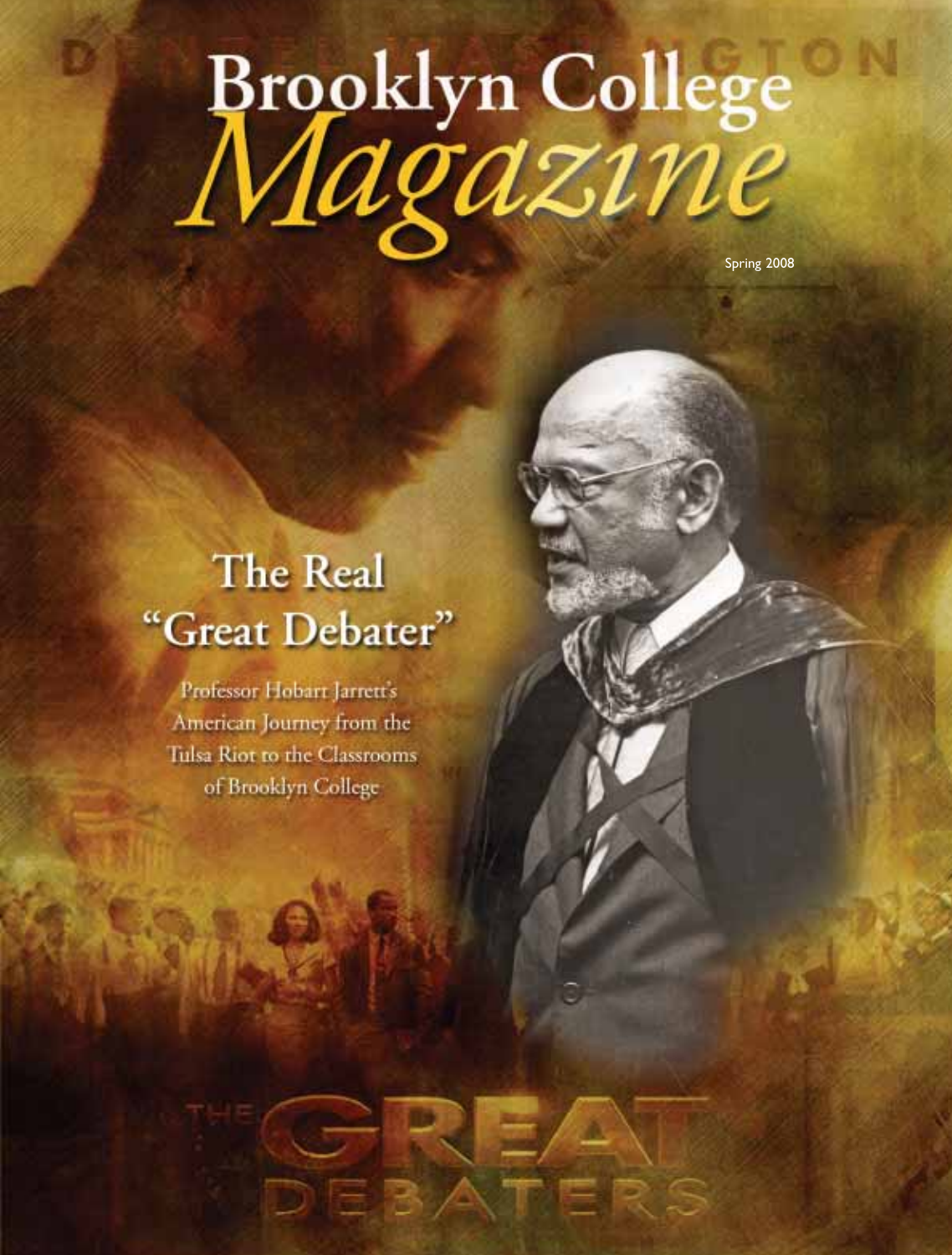## **The Boylan Society A convenient way to provide dependable, enduring, reliable support for Brooklyn College**

When you join the Boylan Society, you authorize the Brooklyn College Foundation to receive monthly tax-deductible gifts from your checking or credit card account.

As a member, you will provide a predictable source of income for the Annual Fund—further enabling the Foundation to plan ahead to meet the growing needs of the College and its students.

You will no longer need to be concerned with renewal payments or reminder mailings. And since automatic monthly gifts do not require outreach efforts to secure, they are the most efficient way to sustain the level of academic excellence at Brooklyn College.

It's simple to enroll, and you remain in control of your contributions. If at any time you wish to increase, decrease, or suspend your monthly gifts, all you need to do is contact the Foundation's office.

For more information on how you can enroll as a member of the Boylan Society, or about other ways that you can help support the Annual Fund, please contact Stephanie Ehrlich, associate director,Annual Fund, for the Brooklyn College Foundation, at (718) 951-5074 or sehrlich@brooklyn.cuny.edu.You may also find more information by visiting our website at: www.brooklyncollegefoundation.org.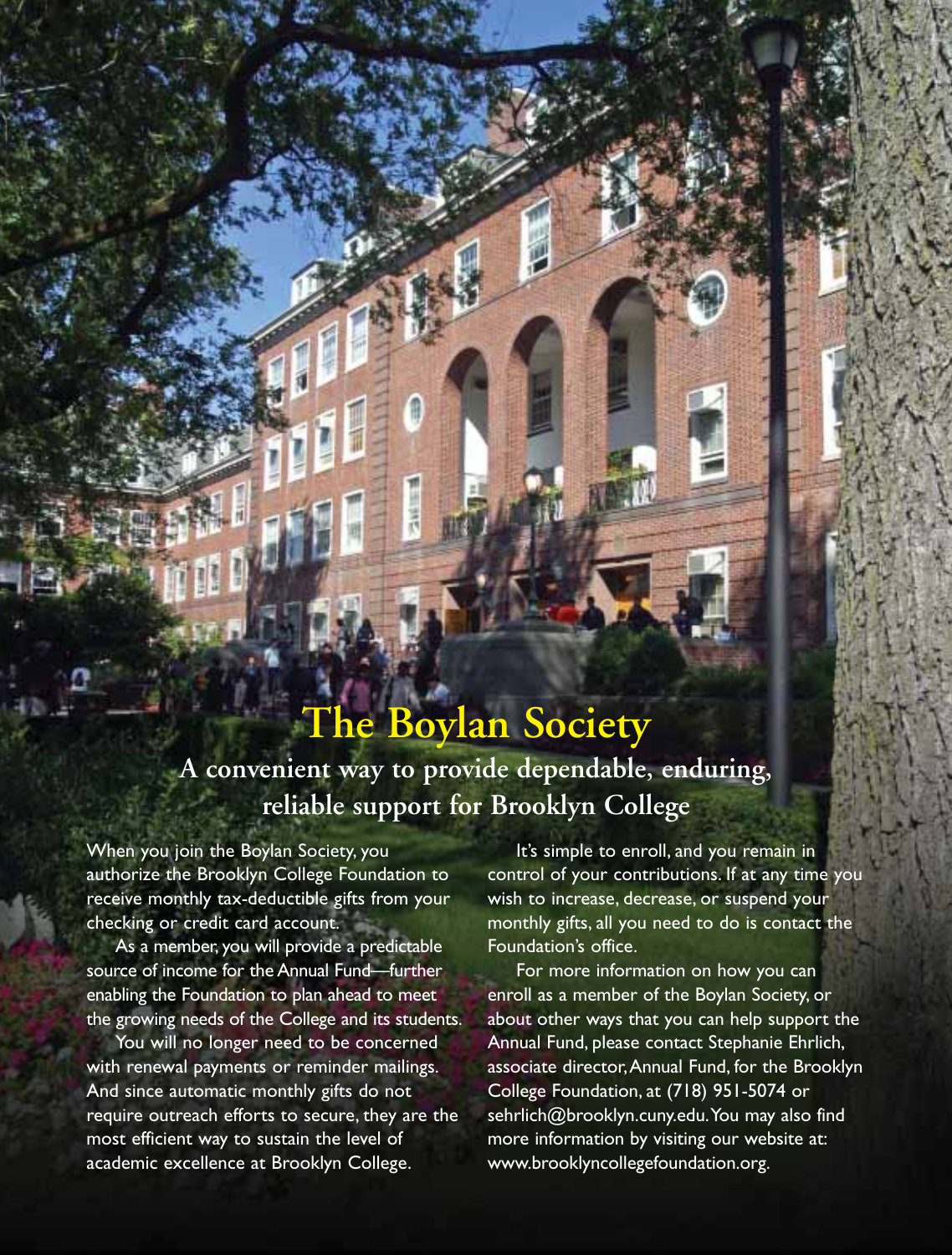

Vol. XXII • No. 1 • Spring 2008



**8 Why We're Liberals** Professor Eric Alterman on Liberals, Conservatives, and What Is at Stake



**10 Hobart Jarrett** The Real Great Debater's journey from the Tulsa Riots to movie inspiration



**26 The Torah Meets Comics** Archie Rands huge painting is a labor of love—and religion

#### DEPARTMENTS

- **2** From Our Readers
- **4** College News
- **28** Alumni News and Sightings
- **36** Class Notes
- **41** In Memoriam
- **42** Recent Books
- **44** A Road Less Traveled

*Cover art: Lisa Panazzolo*

Editor in Chief John P. Hamill

Managing Editor Tom Quinn

#### Editors Stephen Garone Lisa Lincoln

Elaine Weisenberg

Contributing Writers Jamilah Evelyn Joe Fodor Richard Sheridan

Class Notes Editor Stefanie Low

Art Director Joe Loguirato

Senior Designer Lisa Panazzolo

Production Assistant Mammen P. Thomas

Staff Photographers Claudia Mandlik John Ricasoli

*Brooklyn College Magazine* is published by the Office of Communications Brooklyn College 2900 Bedford Avenue Brooklyn, New York 11210-2889. Copyright © 2008 Brooklyn College. E-mail: bcmag@brooklyn.cuny.edu Web site: www.brooklyn.cuny.edu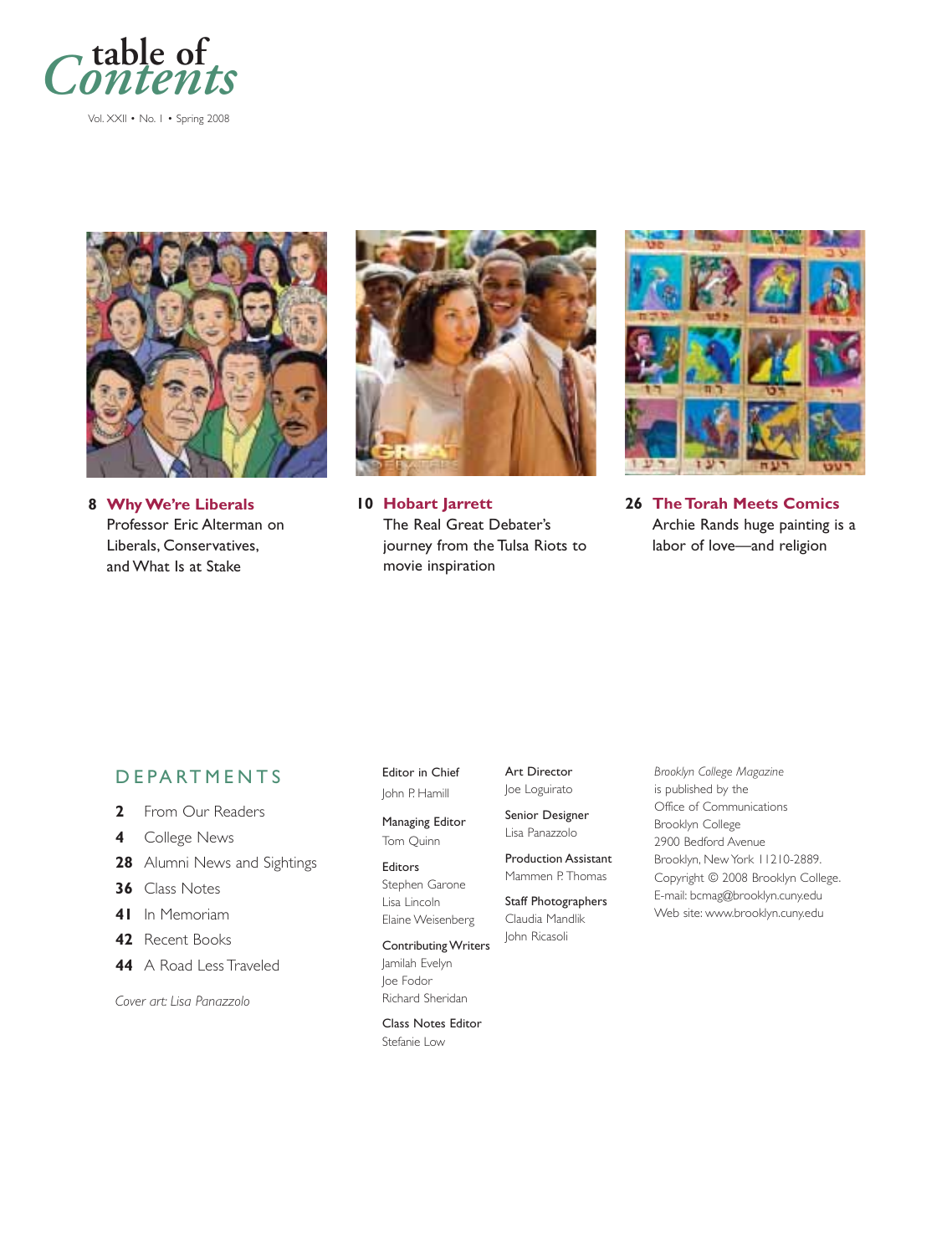

#### EDITOR'S NOTE **Dwelling in Hell**

To the Editor:

I am a graduate of Brooklyn College and read the article by Robert E. Murphy titled "Fifty Years? Say It Ain't So!" in the Fall 2007 *Brooklyn College Magazine* about the Dodgers leaving Brooklyn fifty years ago.

In Murphy's article Ron Schweiger did not begrudge Walter O'Malley for leaving Brooklyn and gave a couple of reasons for that. Among them, he said, was the fact that O'Malley was innovative and experimental in his hiring of Jackie Robinson, the first black ballplayer in Major League Baseball.

Schweiger is completely wrong in his statements. Robinson was hired in 1946 by Branch Rickey . . . to play for the Brooklyn farm team in Montreal, Canada. The next year, 1947, Rickey––and not O'Malley––signed Jackie Robinson to a Major League contract to play for the Brooklyn Dodgers all the way through the 1957 season.

Long before the negotiations with Los Angeles were over, O'Malley had made a binding agreement with the city to move the Dodgers there, and in reality truly deserves the rancor and condemnation by all true Dodger fans who know that he will dwell in the bowels of Hell for eternity. . .

Leonard Crifo, '64

To the Editor:

I was surprised to read some of the remarks about Walter O'Malley by Brooklyn [Borough] Historian Ron Schweiger. . .

O'Malley didn't hire Robinson. Branch Rickey was president [and general manager] of the Dodgers at that time and there is little indication of O'Malley's input into the hiring of Robinson. Rachel Robinson writes of her husband,"He and Walter O'Malley, Rickey's successor as president, were never able to develop a comfortable relationship. O'Malley called Jack a 'Rickeyman' and a prima donna. Tensions between them surfaced frequently."

Furthermore, O'Malley was the fourth owner to open up baseball to other parts of the United States in the fifties (or maybe the fifth since Horace Stoneham announced the Giants' move to California earlier in 1957). Also, there is strong historical evidence that the St. Louis Browns would have moved to Los Angeles for the 1942 season until the bombing of Pearl Harbor ended that possibility. . .

Paul Elstein, '65

#### To the Editor:

While I enjoyed reading the Fall 2007 article "Fifty Years? Say It Ain't So!" there is an inaccuracy in it that I believe should be addressed. . .

Branch Rickey was the general manager at the time, and he was the instrumental man in recruiting, negotiating [with], and hiring Jackie Robinson.

Victor Goodstone, B.A. '80, M.A. '95 P. S. And to many of us Dodger loyalists, O'Malley (along with Robert Moses) is still a bum for taking the classiest and most beloved team in baseball, the Dodgers, out of Brooklyn!

#### To the Editor:

. . . In the course of reminiscing about "Brooklyn's Beloved Bums," [in Robert E. Murphy's article "Fifty Years? Say It Ain't So!" in the Fall 2007 *Brooklyn College Magazine,* Ron] Schweiger issues Walter O'Malley a posthumous pass for hijacking the Dodgers to Los Angeles, and then adds:"And his [O'Malley's] hiring of Jackie Robinson can't be overlooked."

Branch Rickey changed the course of American history by bringing Jackie Robinson to Brooklyn, and Robinson never forgot. To Robinson, he was always "Mister Rickey," and when he died in 1965, Robinson said,"I will always defend Mister Rickey. I owe him a debt of gratitude. I will always speak out with the utmost praise for the man."

Robert A. Moss, '60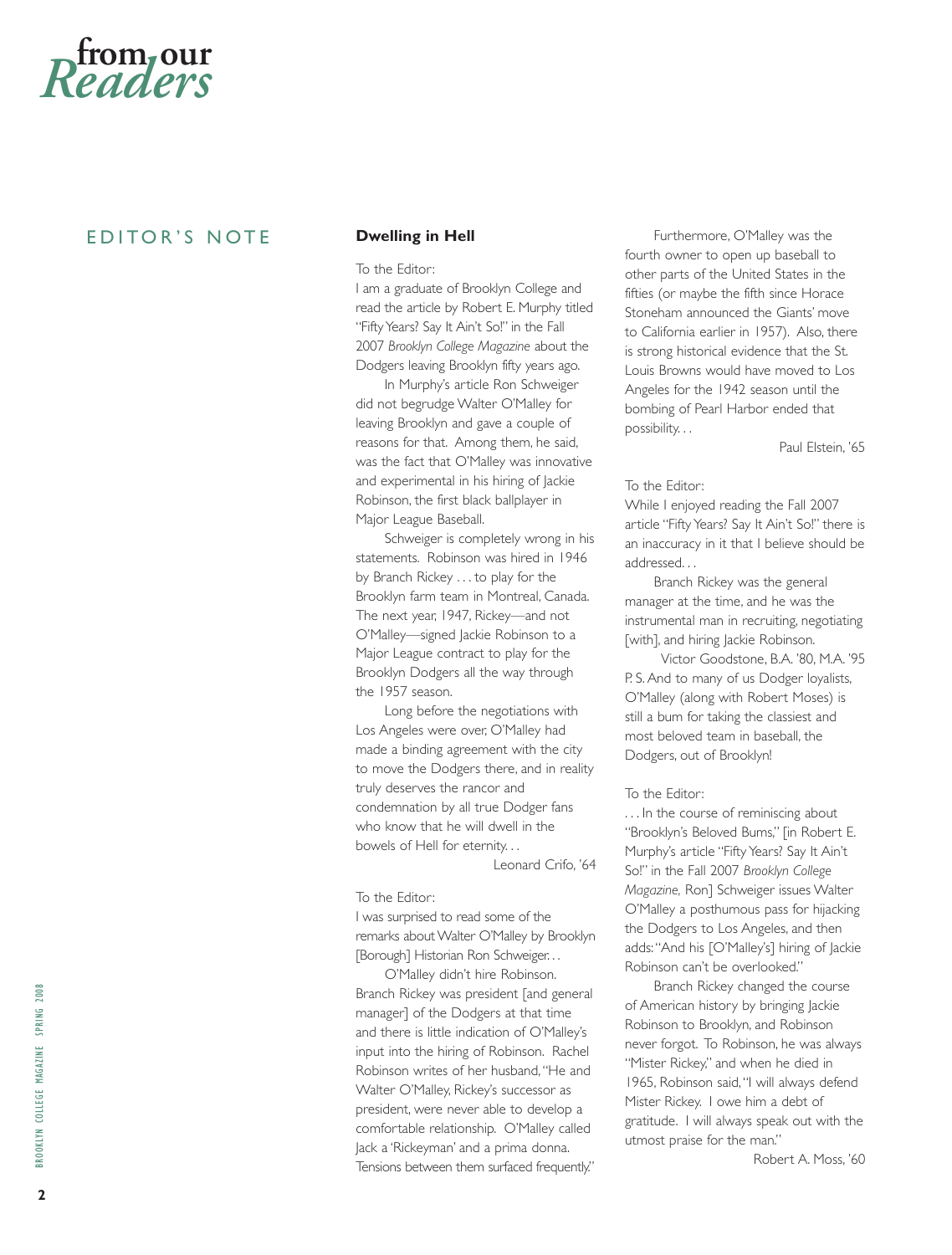

#### **Ron Schweiger responds:**

It is true that Branch Rickey was in fact the one that signed Jackie Robinson to a Brooklyn Dodger[s] contract. There may have been a miscommunication between me and the author of the article. Jackie signed that contract in the Dodgers' home office at 215 Montague Street in downtown Brooklyn.

As far as hoping that the L.A. Dodgers defeat the Yankees in the 2008 World Series, I would hope the Mets get first crack at it. If they cannot win the National League pennant, then let Joe Torre and his Dodgers do it. Keep in mind that most Brooklyn Dodger[s] fans HATED the Yankees because the Yankees defeated our "Bums" in the 1941, 1947, 1949, 1952, 1953, and 1956 World Series. Finally, in 1955 the Brooklyn Dodgers were world champs over the Yankees.

If you read Michael Shapiro's *The Last Good Season,* or viewed the HBO special T*he Brooklyn Dodgers:The Ghosts of Flatbush,* it was made quite clear that initially,Walter O'Malley wanted to stay in Brooklyn with a new stadium at Flatbush and Atlantic Avenues. It was Robert Moses who was the major culprit that hindered that from happening. At a meeting at Gracie Mansion, with O'Malley, Moses, and Mayor Robert Wagner, it became quite evident that Moses was willing to have a new stadium built for the Dodgers. However, he offered that to O'Malley to have it erected in QUEENS, not Brooklyn. Of course O'Malley refused while Wagner sat there without uttering a word. Moses had more power than Wagner.

After those events, O'Malley was made an offer from Los Angeles that he couldn't refuse. As they say,"the rest is history."

> Ron Schweiger, '70 Brooklyn Borough Historian

#### **Never Pressured**

#### To the Editor:

In the Fall 2007 issue of the *Brooklyn College Magazine,* David Herbach, '46, stated in a letter that the administration insisted he sign up for the G.I. Bill so that Brooklyn College could collect G.I. dollars. He "gave in" but is still bothered by the decision.

I, too, was a returning veteran. My service was related to World War II and I elected not to use the G.I. Bill during my two remaining years at the campus. My purpose was to save the benefits in hopes of being accepted to graduate school. It proved to be a fortuitous decision, because I stretched for three years toward my four years at NYU College of Dentistry.

At no time did the Brooklyn College administration communicate any pressure on me to utilize my benefit at the college. Alvin Janklow, D.D.S., '53

#### **Heating Up**

#### To the Editor:

Thank you for the Fall 2007 issue of *Brooklyn College Magazine,* which I recently received in the mail. Kudos to the editors of the magazine for publishing the two stunning letters on page 3 regarding geothermal renewable energy.

James Koenig, '54, and Professor Robert Bell, chair of the Department of Economics, have opened my eyes and mind to the importance of conveying this vital information to the media, the Congress of the United States and to the citizenry of this country. We need a "wake-up" now. Thank you.

Cassia Brahms, '49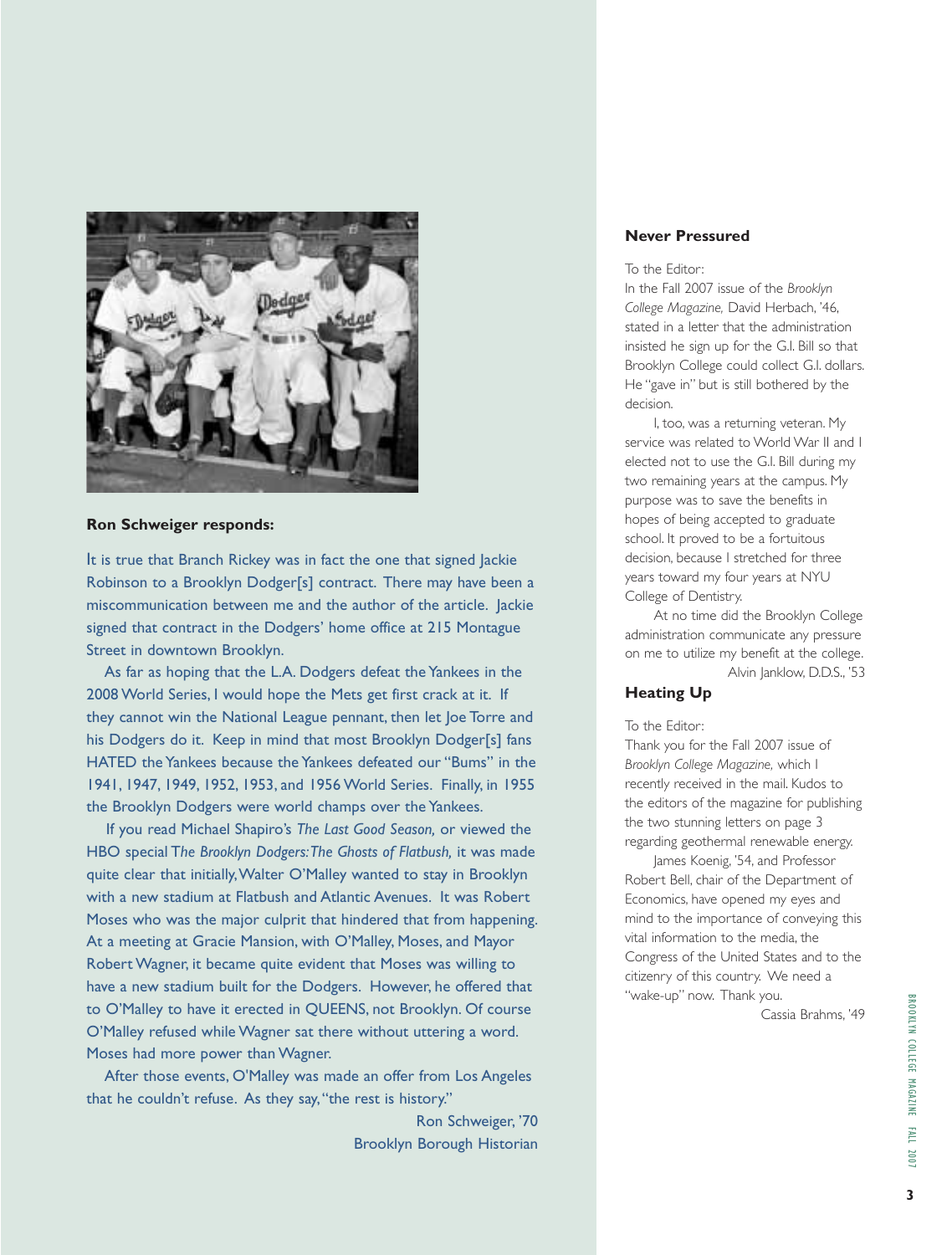## **Top of** *the Quad*

### **Alan Dershowitz** Comes Home to Brooklyn College



Harvard law professor, Constitutional scholar, author, academic superstar, and Brooklyn College alumnus Alan Dershowitz, '59, lived up to his larger-than-life reputation this spring when he alternately enlightened and entertained a large audience of students, faculty, staff, and alumni in the library's Woody Tanger Auditorium.

Dershowitz was there to discuss his book *Finding Jefferson: A Lost Letter, a Remarkable Discovery, and the First Amendment in the Age of Terrorism.* He had donated his personal papers to the Brooklyn College Library in 2003, and now described his discovery and purchase two years ago in New York's Argosy Bookstore of a handwritten letter penned by President Thomas Jefferson on July 3, 1801. It was an acquisition that inspired him to write the first 10,000 words of *Finding Jefferson,* his twenty-seventh book, that very weekend.

During his talk, he shifted seamlessly between impassioned scholarly analysis and highbrow shtick while pacing the stage where the mounted Jefferson letter served as a backdrop. "The letter was electric," he said,"in that it deals with issues such as the limits of free speech, censorship, and who should be empowered to draw the line between dangerous speech and harmful conduct."

Dershowitz said that he strongly disagrees with Jefferson's suggestion that the marketplace of ideas

eventually selects and chooses the best ones, pointing out that although Hitler was elected chancellor of Germany, and the tenets of Nazism triumphed in the marketplace of ideas, these ideas were not sound nor did they bring a welcome result.

But he also said that he agreed with Jefferson's caution that "though liberty is both dangerous and cacophonous, it is less dangerous to allow provocative speech than to allow censorship. Because history tells us that the appetite for censorship in government is not easily satisfied."

Following his remarks, Dershowitz fielded questions from the audience on subjects that ranged from what to do about a too-loud call to prayer from a local mosque ("You should probably learn to live with it.") to the line between robust interrogation and torture ("Information obtained by torture is usually useless anyway!").

Dershowitz also found time to praise his alma mater and the faculty and students who make it unique. He made a special point of admitting that his "inability to throw anything out" had made Brooklyn College Archivist Anthony M. Cucchiara a very popular man around the Dershowitz home.

"My wife has come to love Tony Cucchiara, and she cheers every time she sees yet another box of paper leave our house," Dershowitz concluded.

> *Alan Dershowitz's complete lecture is available as a podcast on CUNY's website at: www1.cuny.edu/forums/podcasts/?cat=8*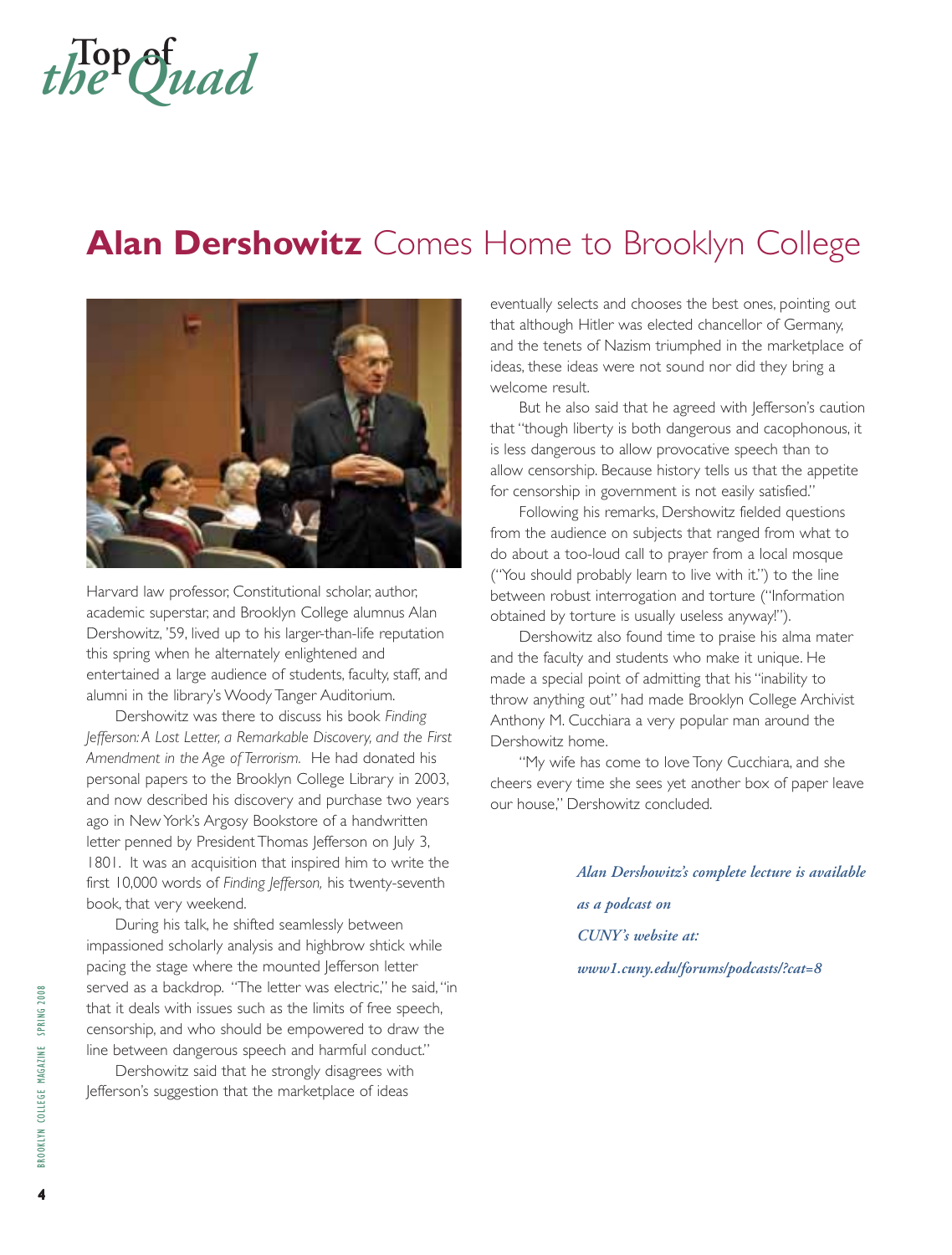## **Unlocking the Legacy** of Women's Activism

The Shirley Chisholm Project of Brooklyn Women's Activism—1945 to Present continues to expand. And Barbara Winslow, the director of the project, couldn't be more pleased about the new directions it has taken. An associate professor in the School of Education and the Women's Studies Program,Winslow focuses her research on the intersection of class, race, and gender issues in social protest movements. Her first book, *Sylvia Pankhurst: Sexual Politics and Political Activism,* tells the story of an important suffragette, peace campaigner, international socialist, and feminist. But the Chisholm Project is more about present-day America, she explains.

Inspired by Assistant Professor of History Philip Napoli's oral history project,"In Our Own Words: Portraits of Brooklyn Vietnam Veterans," [See page 6.],Winslow conceived the Chisholm Project during her 2006–07 sabbatical. Housed in the Shirley Chisholm Center for Research on Women, the project is also creating an instructional webpage to provide materials to educators interested in developing curricula about Chisholm and other Brooklyn activists.

A daughter of immigrants from Barbados, Shirley Chisholm (1924–2005) graduated from Brooklyn College in 1946. As a member of the New York State Assembly from 1964 to 1968, she coauthored legislation that instituted SEEK (Search for Education, Elevation, and Knowledge), a program that provides funding and guidance to disadvantaged youth. She was the first African American woman to be elected to Congress in 1968. Her fourteen-year tenure as a Congresswoman for Brooklyn's 12th District was punctuated by several milestones, including the founding of the Black Congressional Caucus. She wrote two books, *Unbought and Unbossed* (1970) and *The Good Fight* (1973). A daring political pioneer, Chisholm's improbable quest for the White House in 1972 was a forerunner of Hillary Clinton's and Barack Obama's presidential campaigns.



As Winslow was hatching the project, a crucial fact came to light: When Chisholm was elected to Congress, her district was 70 percent women. "This changed the scope of things substantially,"Winslow says. It meant that Chisholm was the product of a very particular environment and that there were other women activists like her. "The project needed to include them and collect their documents and artifacts," she says.

While trying to get funding for the project, the Ford Foundation suggested that she establish partnerships with organizations in Chisholm's district, especially Medgar Evers College, where Winslow has also taught. Medgar Evers President Edison O. Jackson promptly convened a meeting with the college's Department of Social and Behavioral Sciences and gave Professor Maria De Longoria reassigned time to work with Winslow.

"This spring Brooklyn and Medgar Evers cosponsored a conference in which we brought together Chisholm scholars as well as Brooklyn activists to present their research,"Winslow says. More than two hundred participants attended the event, including a sizable number of elected officials, and scholars and students from both institutions. "We'll continue to have joint public events and conferences."

Late last spring,Winslow secured a \$200,000 grant from the Westchester Jewish Women's Fund to start the Chisholm Archive, to help collect printed material and artifacts about Chisholm's life and interview people who knew her, such as her campaign managers and assistants, as well as constituents who were close to her.

"With the help of Archivist Anthony Cucchiara and Associate Librarian Marianne LaBatto we're going to be filing, classifying, and storing all the stories on Chisholm from the *New York Times,* news footage on her, and materials that former Chisholm aides and assistants have been kind enough to donate," says Winslow.

*continued on page 39*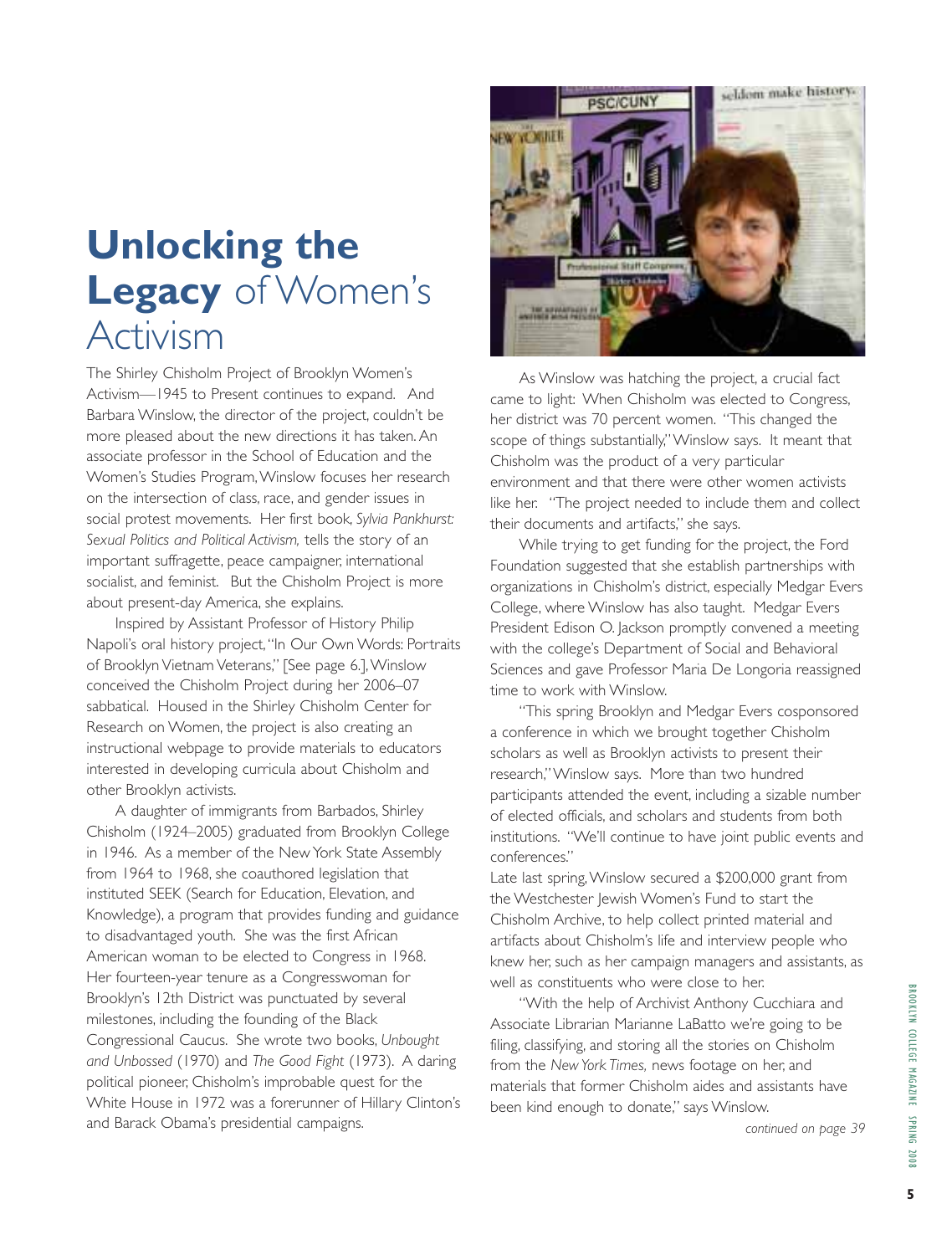## **War Remembered:** In Their Own Words



Capturing the wrenching personal journeys of scores of Brooklynites who went from fighting a controversial war in Vietnam to discussing their experiences thirty years later was an opportunity for Brooklyn College Assistant Professor of History Philip Napoli to fill a serious academic void.

The resultant oral history project and upcoming book, *In Our Own Words: Portraits of Brooklyn Vietnam Veterans,* is on display through the end of 2008 at the Brooklyn Historical Society in Brooklyn Heights. Through a series of listening stations, a display of Vietnam War–era medals and artifacts, and life-sized photographs of some veterans, Napoli, photographer Alison Coryn of Picture Projects Alison, and the BHS curators have carefully culled from more than five hundred hours of recorded interviews a charged distillate of moving memory.

"As a historian, I saw this is as a rich vein of contemporary material that needed to be tapped now," Napoli says, adding that a \$50,000 gift from private sources and money from his own pocket fueled this laborintensive, four-year effort.

*Brooklyn Vietnam Veteran Rudy Thomas (behind lectern) presents parachute to Professor Phil Napoli and his delighted daughters, conveying honorary paratrooper status on the Brooklyn College historian. Fellow Vietnam Veteran, Judge Lucian Vecchio, (center, in suit) looks on bemused.*

"These men and women are beginning to age, and their vital stories need to be captured immediately," Napoli says, noting that resources available to complete the research are currently exhausted. While impatient that much valuable academic work remains to be done in this area, Napoli

is pleased to point out that, unsurprisingly, several of the veterans featured in the exhibit are Brooklyn College alumni.

"I have come to learn that guys like BC grads Anthony Wallace, '75, who came out of the Marcy Houses in Williamsburg, and Bernie Edelman, '68, from Canarsie, are much more typical of Vietnam veterans than the stereotype of the violent, crazed human time-bombs that far too many people are still comfortable with believing," Napoli says. Wallace is currently enjoying a successful career at Con Edison, and Edelman, a widely respected editor, author, and photographer, remains very active in veterans' affairs.

"These veterans are our brothers and sisters and fathers and uncles and bosses and friends," Napoli says."I hope this exhibit represents them fairly, with all their warts, but also with the dignity and respect that they deserve."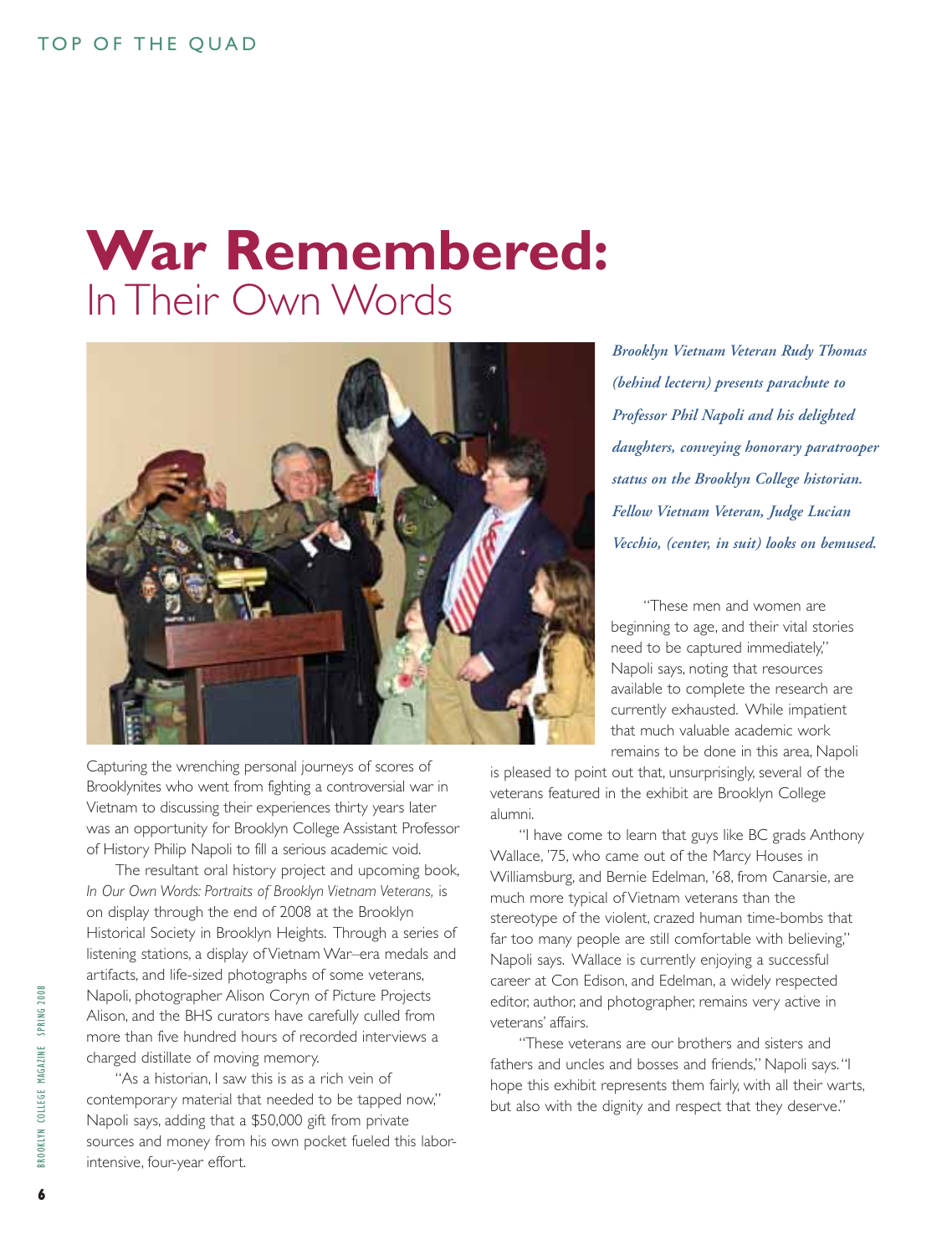## **Teaching Teachers** to Be Masters

[In Educational Law]

s a certified teacher, a principal, and a parentactivist, Associate Professor of Education David Bloomfield is no stranger to the needs of educators to be versed in U.S. educational law. In fact, he teaches it to would-be principals and superintendents.

A graduate of Brandeis University, Bloomfield landed a job as an intern at the Boston City Hall at the height of the busing crisis in the 1970s, when the federal government was forcefully desegregating schools across America. "Those were challenging times," he says. "I witnessed how the educational rights of citizens became an important social issue." Educational rights was a fairly new concept in both the education and law fields, and it soon became a new lens through which to look at the many social issues at work.

"It had a direct connection to the civil rights struggle," Bloomfield adds, noting the historic importance of *Brown v. Board of Education of Topeka* in regard to the rights of minorities.

After attending Columbia University Law School, Bloomfield practiced law for a private firm in Washington, D.C., then became general counsel to the New York City Board of Education. Some years and several "educational rights" cases later, he decided to pursue training in educational administration and supervision at Baruch College in the early 1990s.

A frequent columnist and contributor in several journals, Bloomfield has just published his first book, *American Public Education Law* (Peter Lang Publishing, 2007), an unorthodox volume that has been praised as a practical primer for educators.

Geared for use by teachers, parents, and the lay public, the book uses a "fact and find" method. It presents readers with short, real-life scenarios and guides them in finding all relevant laws in their locality and state.

American Public **Education Law** "Most books present education law Bloomfield

nationally, but they don't teach you how it works," he says. "And the law applies differently across the country, according to local regulations."

Unlike many other books on this subject that tend to be unwieldy legal casebooks, this

volume is unique, accessible, and easy to

use. Bloomfield's primer encourages educators to navigate the perilous waters of public education law—and sail to safety.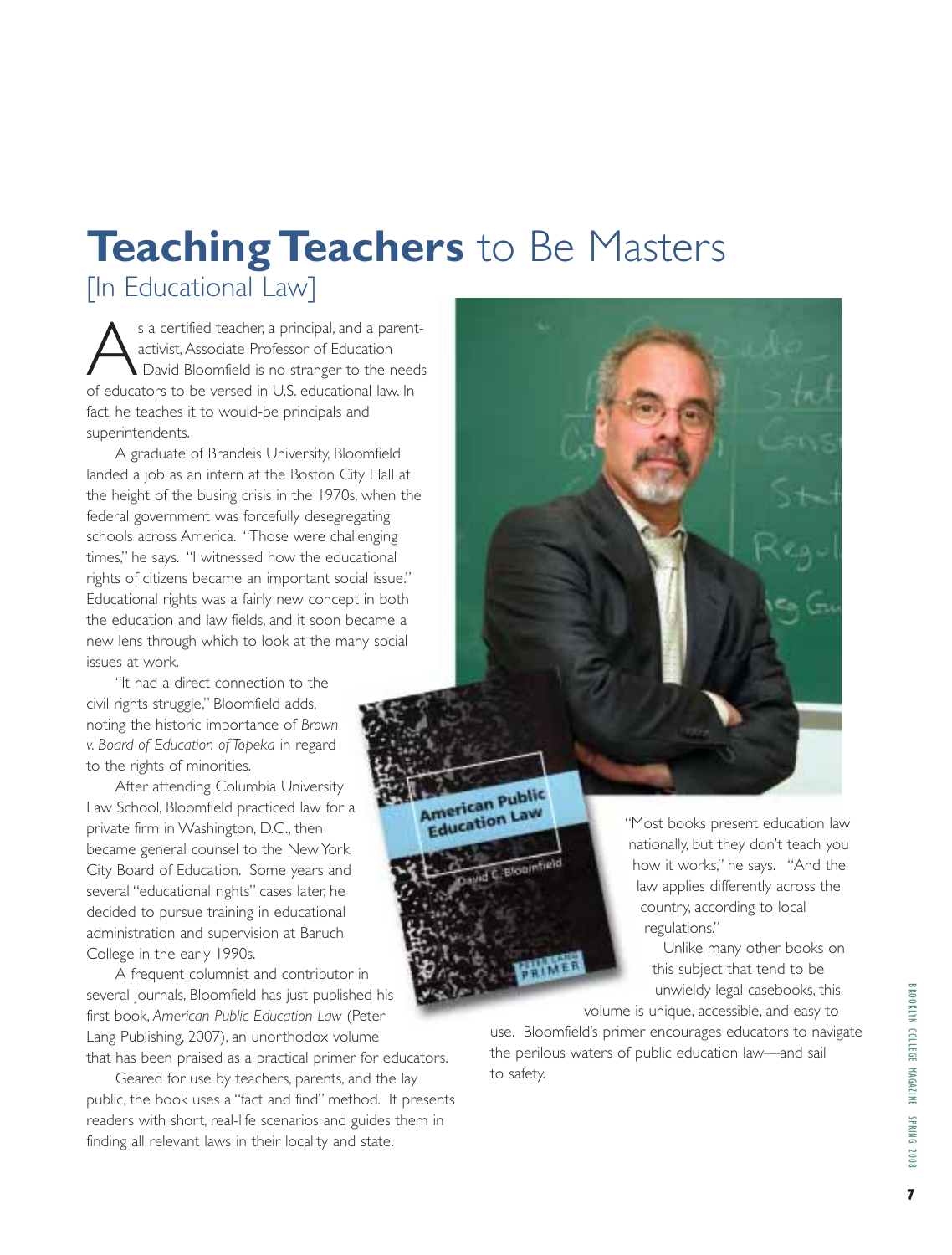## **Liberal Is Not a Four-Letter Word:**

Professor Eric Alterman on Liberals, Conservatives, and What Is at Stake

#### **WHY WE'RE** RAI LIBI Е POLITICAL HANDROO R POST-BUSH AMERIC



*Eric Alterman is a professor of journalism in the Brooklyn College English Department and was named a distinguished professor of English by the CUNY Board of Trustees in 2007. His latest book,* **Why We're Liberals: A Political Handbook for Post-Bush America,** *was published this spring. As a journalist, author, and political blogger, he is both revered and hated, depending on the political viewpoint of the observer. Staunch conservatives regard him as an implacable opponent, but he has also feuded with some who wear the liberal label.*

*Equally comfortable in the classroom and in TV studios, Alterman was hired as a political commentator by MSNBC in 1996. Altercation, the daily weblog he started under the network's auspices in 2002, was picked up by Media Matter for America in 2006. He is also a regular columnist for the liberal weekly* **The Nation.**

*His first book,* **Sound and Fury: The Making of the Punditocracy** *(HarperCollins, 1992), won the George Orwell Award. In addition to* **Why We're Liberals,** *his seventh title, he has published* **When Presidents Lie: A History of Official Deception and Its Consequences** *(Viking, 2004), and* **What Liberal Media? The Truth About Bias and the News** *(Basic Books, 2003).* 

*Before joining BC, Alterman was an adjunct professor of journalism at New York University and Columbia University.*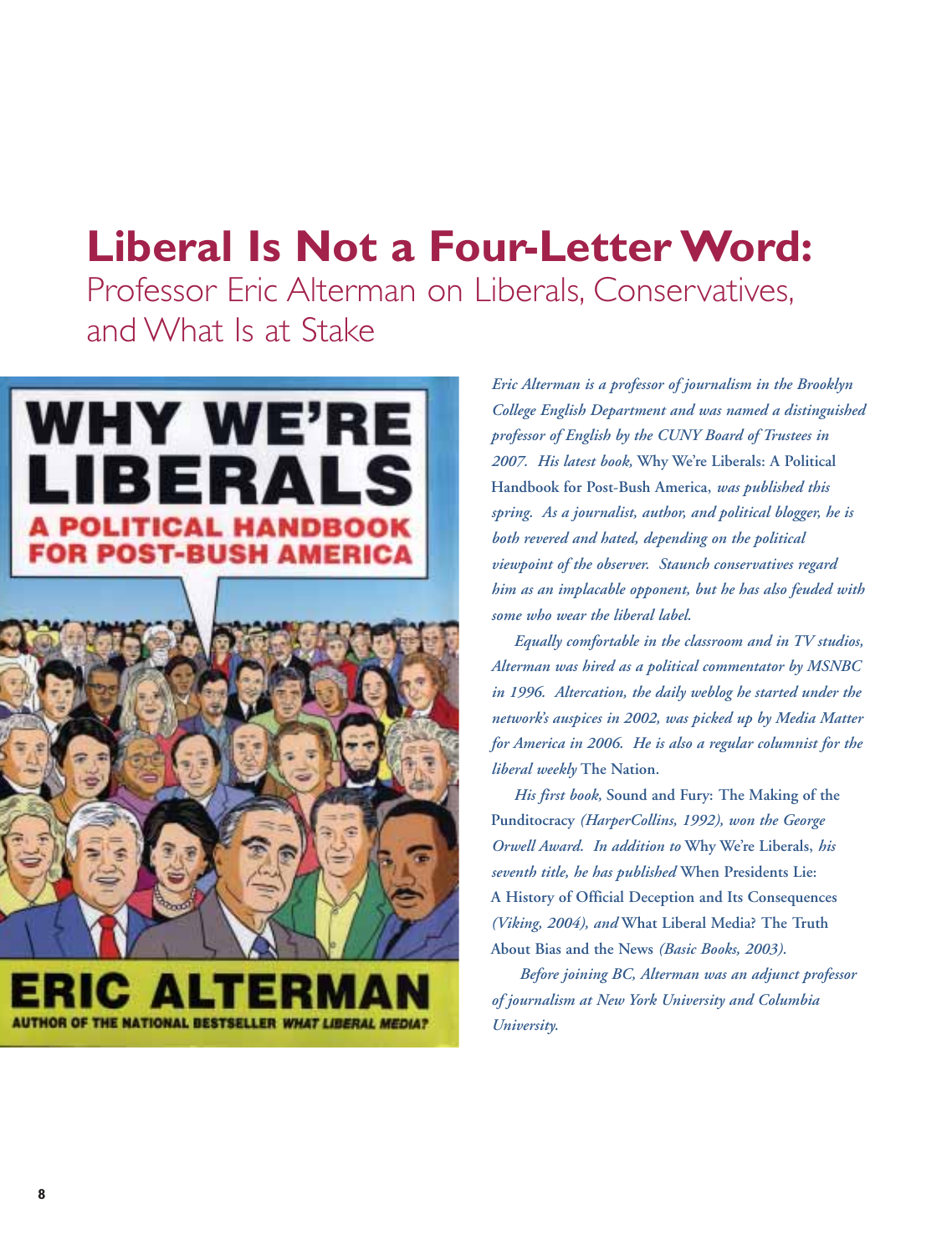You say in your book that "the word liberal has been employed as the political equivalent of an untreatable but potentially containable social disease." Are you a liberal? I'm a liberal.

When did you contract the disease? I was born in Queens but my family moved to the suburbs when I was four.Whenever I took the train to Manhattan, which traveled through the South Bronx and East Harlem, I'd

#### You say liberals tend to be too nuanced and they find too many differences and divisions where they shouldn't.

It's more accurate to say that most liberal arguments are built on an understanding of the world's complexity. I wouldn't say the same for most conservative positions. This is a moral and intellectual strength for liberals but a political weakness. Part of it may be a psychological issue. But part of it, too, is that the



see burned-out buildings and kids playing in garbage-strewn lots. I was struck by the contrast with where I lived, and I didn't see a good reason for these kinds of inequities in our country.

#### Do you see yourself as part of an elite?

Though I'm not sure what conservatives mean when they accuse liberals of being elitist—they never bother to explain—yes, I guess you could say I'm part of an elite. Every country needs an elite.The question is whether you have a responsible or an irresponsible elite, like the Republicans in power today.

conservatives' case—reducing issues to sound bites—is far easier to make.

#### Are conservatives more naturally adroit at avoiding divisions in their ranks?

In the past liberals haven't been very strategic, and they've been fighting for the spoils of the economic pie rather than joining with each other in order to enlarge the pie. Conservatives have been more strategic.

#### You say TV tries to wipe out the differences among Americans.

TV is a tool, like the Internet or the phone. It's supposed to be entertaining, quick, funny. And so liberals are at a disadvantage because it's a medium that doesn't allow them to make their case in such a short time. It doesn't matter whether what you're saying is true or not. So the more shameless side tends to win.

#### You argue that, in their zeal to create rights for minorities, liberals lost the working class.

Rights were not created—they were recognized—for minorities. It's true that we needed to redress some fundamental aspects of our society that were unfair to minorities, but we did it on the backs of the white working class. When the latter questioned why they had to pay for this, why their jobs had to go, or why their neighborhoods had to become less safe or the quality of their schools had to decline, we called them racists.That is wrong and counterproductive. No wonder they had to find somewhere else to go. This was a big lesson liberals were slow to learn.

#### You suggest that, by using the courts to move their social agenda, liberals have resorted to nondemocratic means to create a more just society.

A lot of the liberals' short-term victories were won in the courts, but they lost an enormous amount of political power and influence because of that. And some people they were trying to help were worse off in the end. It was a very shortsighted approach, and liberals have paid a considerable price for that. In the end, the shortcut was a bad idea.

#### Why is abortion still part of the political divide in this country?

This is a much more religious country than any of the other advanced democracies—although abortion is till part of the debate in Italy. It's a central issue in politics. In England they never talk about religion like we do.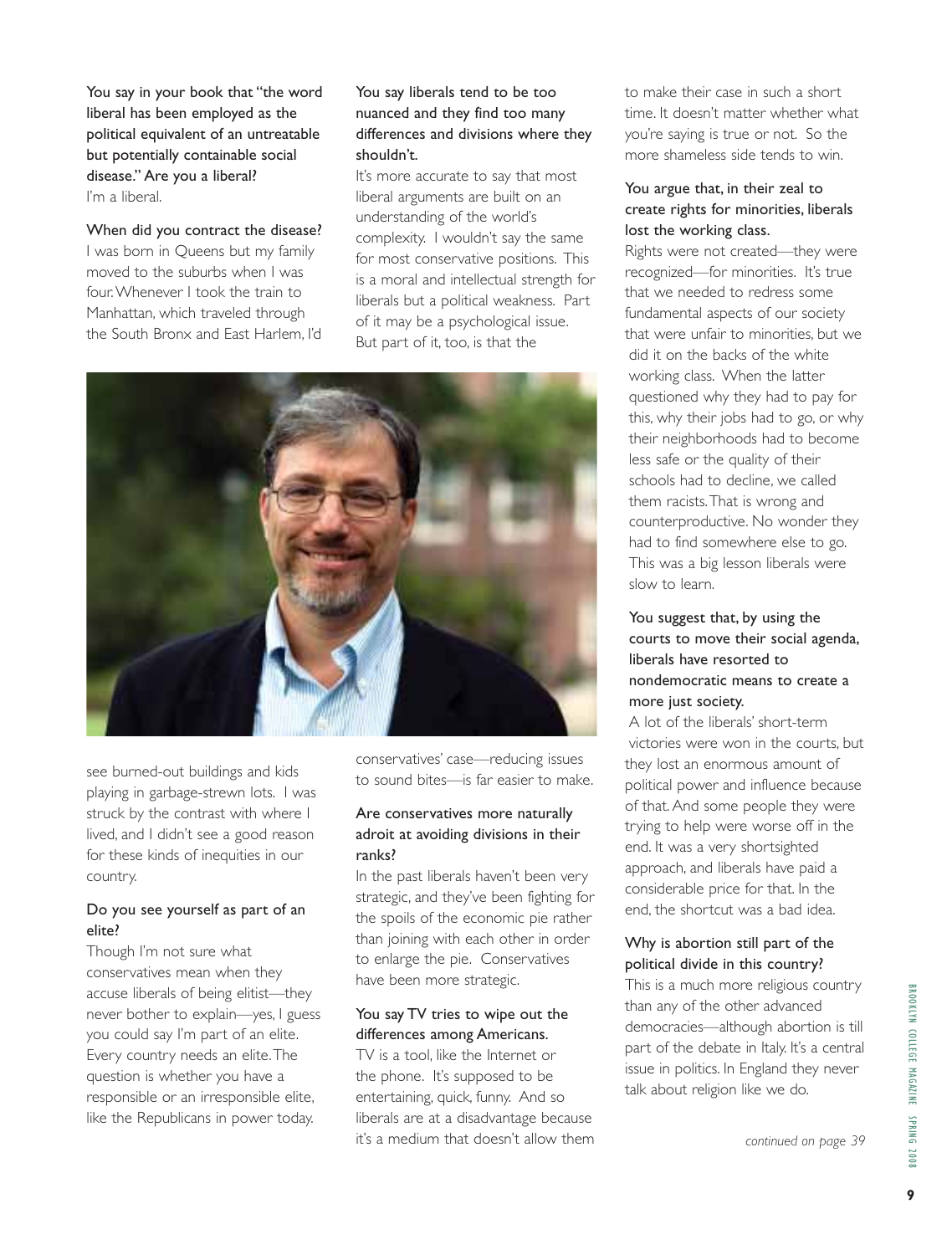## **MOBART Jarrett:**



The forms and sentences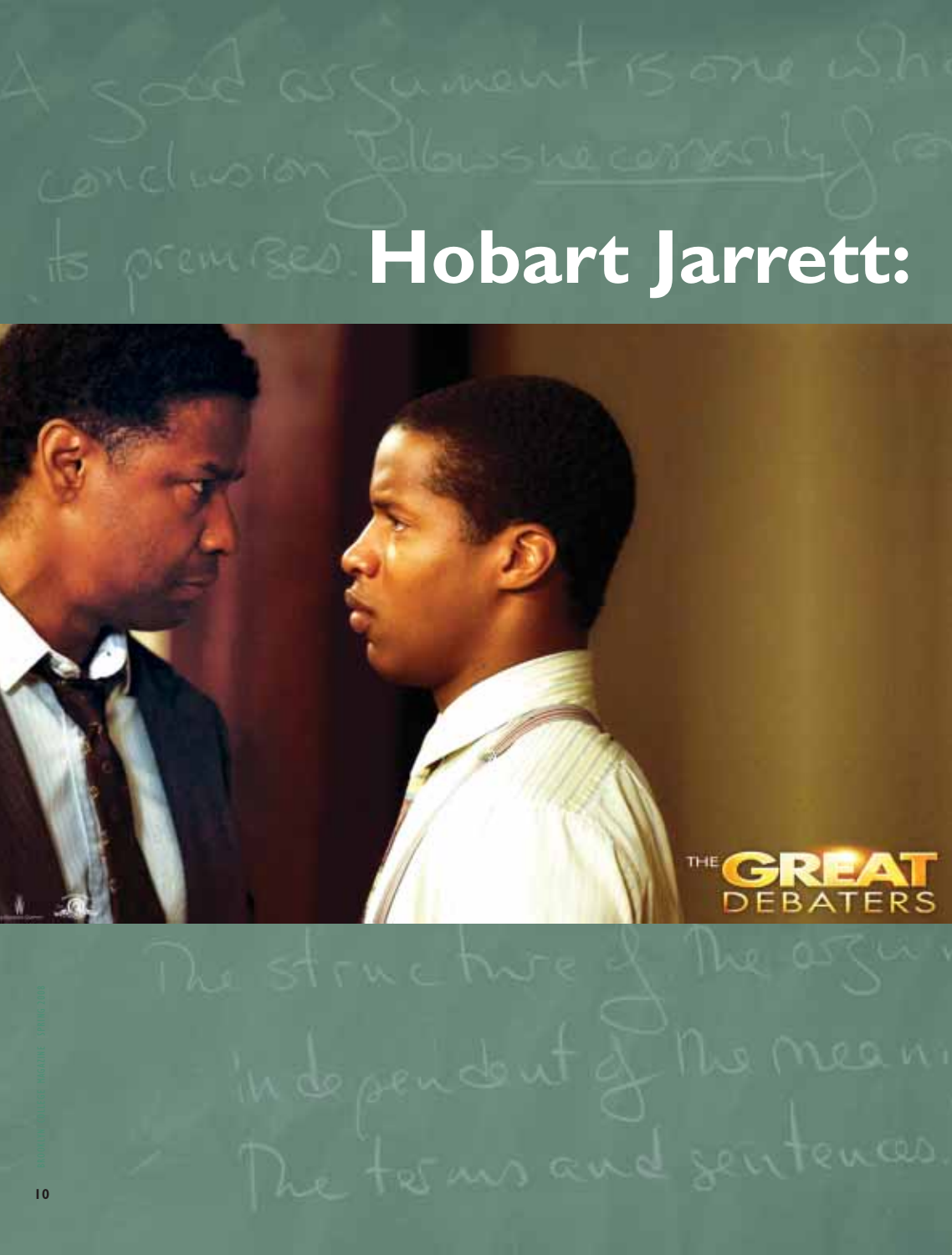## The Real "Great Debater"



*The words could have been taken straight from a script outline describing a dramatic scene from* **The Great Debaters,** *one of this year's Golden Globe nominees for Best Motion Picture: "The debaters of Wiley College en route to an eastern university, stop their steam car at a general store to get some water. A half-intoxicated upholder of Nordic superiority shoots at them twice with a Winchester . . ."* 

In fact, the words were published under the headline "Adventures in Interracial Debates" in *The Crisis,* the official publication of the National Association for the Advancement of Colored People, in August 1935.

The author of the piece was Hobart Jarrett, who years later would become a professor of English at Brooklyn College. He was nineteen years old at the time, and a member of the debate team at the tiny, all-black Wiley College in Marshall,Texas, which would become the subject of *The Great Debaters.* As a boy of five, Jarrett had survived one of the most infamous race riots in American history, in his hometown of Tulsa, Oklahoma. At age sixteen, he was admitted to Wiley on a full four-year scholarship. And mere months before his article appeared in *The Crisis,* he and other members of the team had completed a 5,000-mile tour during which they debated opponents from both segregated black and white institutions of higher learning, and won each and every one of their competitions.

Among their victories was a contest on April 1, 1935, before a mixed audience of 2,000 people packed in Bovard Auditorium on the campus of the University of Southern California. The debate pitted tiny Wiley against the mighty debate team of USC, then the reigning national champion. "The newspapers of the Pacific Coast are still writing about that signal event," wrote Jarrett with almost palpable glee, following the victory that surprised no one at Wiley College.

After his graduation from Wiley, Jarrett went on to become a noted Shakespearean scholar, an early leader in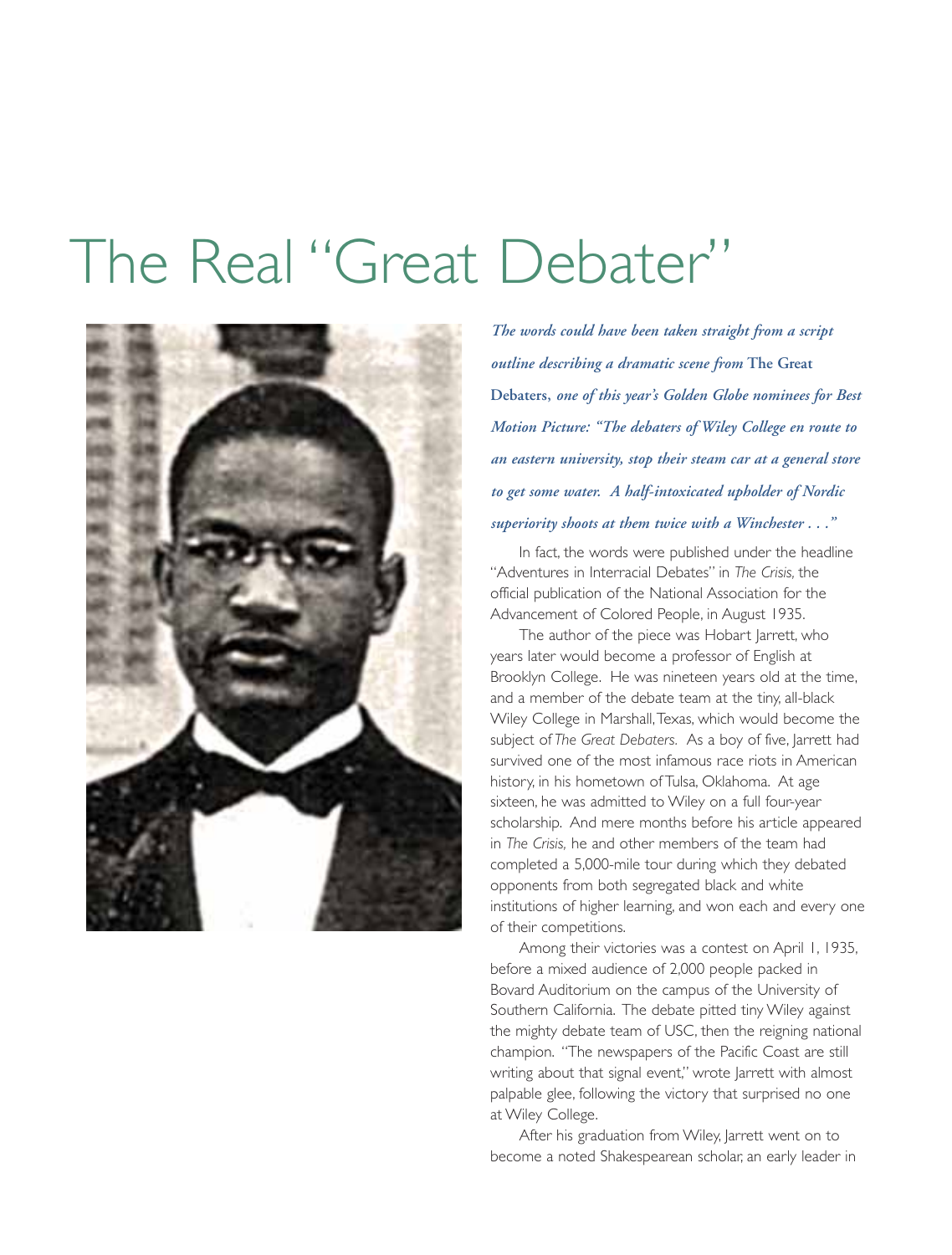#### FEATURE **JARRETT**

the civil rights movement and, eventually, the first African American to become a full professor in Brooklyn College's Department of English. He taught at the College for twenty-five years, retiring in 1986 with the title of professor emeritus of English.

Born November 1, 1915, in the small east Texas town of Arlington, Jarrett grew up in Tulsa, where his family had moved when he was still quite young. There, in the northern part of the city, a number of well-to-do black residents had established a prosperous community known as Greenwood. So noted for its wealth and good fortune was Greenwood that many people ––blacks and whites both–– praised the community as a "black Wall Street."

But Jim Crow laws ruled in states throughout the American

South in the early decades of the twentieth century, dictating racial segregation in almost every aspect of life. Fear and jealousy underlay relations between the races. The stigma of this radical division sometimes made it dangerous for blacks to step out of the shadow of whites. So it was on May 31, 1921, when a rumor that a black elevator operator in a downtown department store had attacked a young white female passenger inflamed an angry mob––sending hundreds of armed whites rampaging through Greenwood for two days. The Red Cross later reported that three hundred black citizens of Tulsa were killed in the rioting, more than eight hundred were injured, and ten thousand were left homeless. An area of thirty-five city blocks composed of 1,257 residences was destroyed by fire and millions of dollars in property damage was done. It was the worst recorded race riot in U.S. history.

During an interview conducted by Herbert Livesey for his 1975 book, *The Professors,* Jarrett recounted the terror of that time. "My family and its various parts and all



*John Hope Franklin*

the other Negro people were obliged to leave our homes in North Tulsa," he said. "My father was a grocer. His store was burned down. When we returned from having run, we found our house was not burned, but our things were strewn about in a terrible shamble." He added,"My grandfather really made me proud. He refused to leave in the pickup truck with us . . . My grandfather sat on the front porch with a shotgun. Because of him, neither his house nor ours was burned."

Because Jarrett's father did not trust banks, he had kept all the family's money at the store. After the fire, the only capital the Jarrett family had to rebuild their business was thirteen dollars that young Hobart Jarrett had kept in a box at home. Noted historian John Hope

Franklin, chairperson of the Brooklyn College History Department from 1956 to 1964 and currently professor emeritus of history at Duke University, was a childhood friend of Jarrett's. "I was a year older," said Franklin. "From the time I was ten until I was sixteen, we were practically inseparable."

Franklin moved to Tulsa four years after the riots. The two never discussed the violent event, he said. "Boys at that young age don't talk about old bad things," he told *Brooklyn College Magazine.* "We played marbles, went to the Boy Scouts, and after we started high school we joined the debate team."

After they left Tulsa for college—Franklin to Fisk University, Jarrett to Wiley College—the two boys regularly met during summer trips back to their hometown, Franklin said. It was a pattern that continued for decades. For a time the pair were colleagues at Brooklyn College. Franklin remembers Jarrett from that time as "very elegant, very proper. I called him 'Mister Correct.'" It was a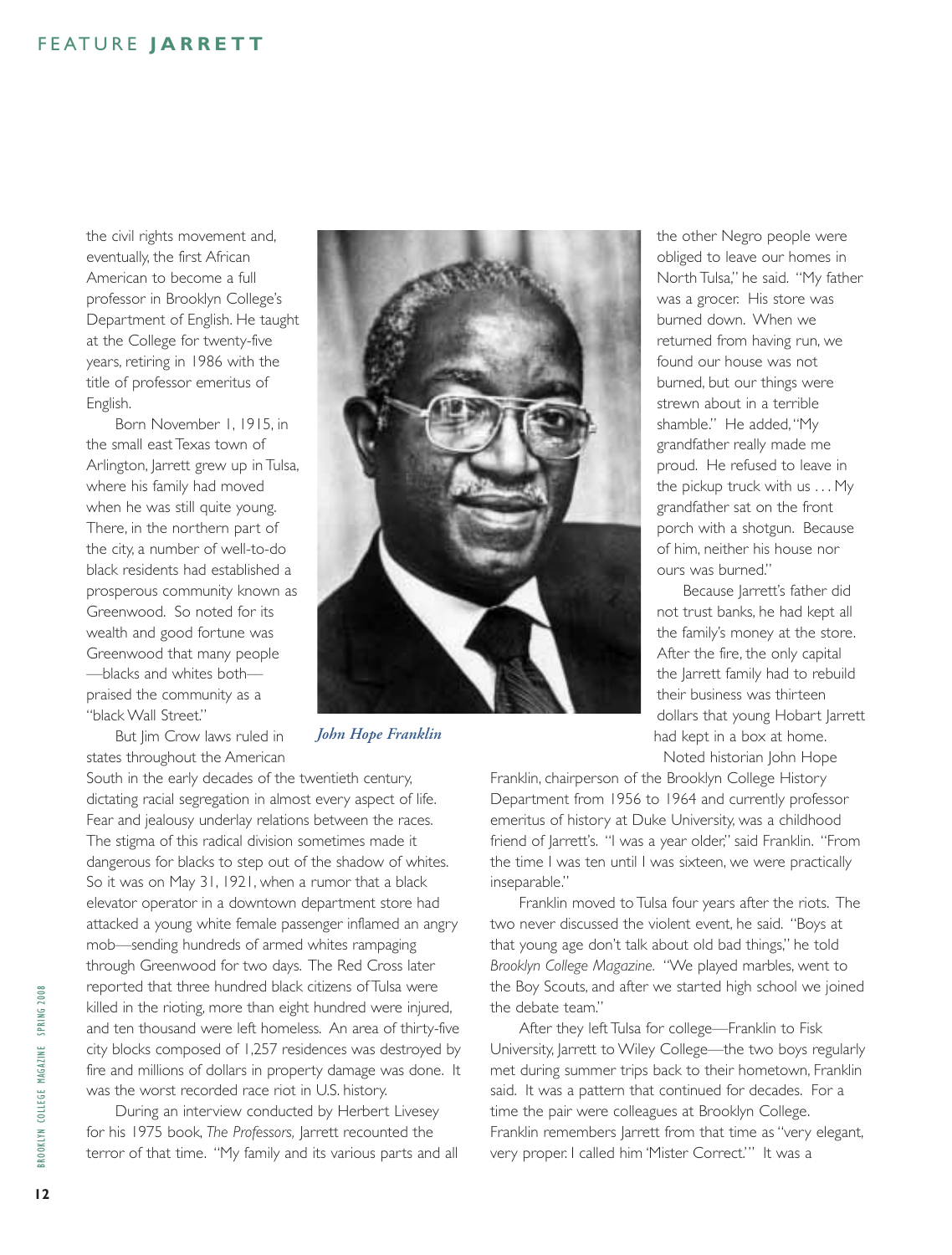*"Many have inquired if I were afraid. . . . After a debater has thoroughly prepared himself for several months in research work, after he has weighed all the pros and cons and mastered the art of delivery and refutation, there is nothing to fear."*

demeanor that had been painstakingly honed during his years at Wiley College.

At Wiley, Jarrett fine tuned his debating skills under the college's innovative and demanding coach, Melvin B.Tolson, whose idea it was to debate against white colleges after his teams proved unbeatable against squads from rival black colleges. "Our



The Wiley College detate turn is nationally known. It has not completed a second Annual Internacial Goodwill Tour to the Pacific Coast. Wiley has engaged in 196 detastes during the past twelve years, meeting nost of the le

preparation for these interracial encounters is gruelingly intensive and extensive," wrote Jarrett." Our debate squad reads hundreds of magazine articles and scores of books on government, economics, sociology, history, and literature. We are taught to be prepared for anything." He added,"we must learn to handle our knowledge with readiness and poise growing out of a mastery of the platform."

Added to these rigors were ever-present threats of lynching as the team traveled to white colleges and pushed racial boundaries. In his article for *The Crisis,* Jarrett recounts that in Beebee, Arkansas, the debate squad had to slip past a white mob with flaming torches scattered along the road, looking for a black drifter suspected of killing a deputy sheriff. On a debate tour in West Texas, "the colored hostess" asked Coach Tolson, who had become particularly friendly with the coach of the white team, if he wanted "to get all three of them lynched for practicing racial equality."

"Many have inquired if I were afraid," wrote Jarrett, referring not to the dangers he faced on the road but on the debate platform. "This is rather amusing. After a debater has thoroughly prepared himself for several months in research work, after he has weighed all the pros and cons and mastered the art of delivery and refutation, there is nothing to fear."

The year after the article appeared, Jarrett graduated from Wiley College. He earned a master's degree in English from Syracuse University in 1937. He then studied English and philosophy at Harvard before returning to Syracuse to earn his Ph.D. in the humanities in

1954. It was in Syracuse that he met his future wife, Gladys; the couple would be wed for sixty-five years.

Jarrett's teaching career began in 1937 at Langston University in Oklahoma. There he quickly rose from instructor to chairperson of the Modern Languages Department. In 1949 Jarrett moved to Bennett College, a small black college for women in Greensboro, North Carolina, where he served as professor and chairperson of the Humanities Division.

Greensboro was also where he emerged as an activist in the cause of civil rights. According to Herbert Livesey, Jarrett was discontent with the slow progress blacks were making on the road toward equality in American society. He saw an opportunity to help improve their situation when four young black students decided to challenge the whites-only policy at a downtown five-and-dime lunch counter. They were allowed to sit at the counter, but were not served.

"One of the great highlights of my life was working with the sit-ins in Greensboro," Jarrett told the author. "The boys announced they were going back the next Saturday. Nine men––black men considered prominent in the town––met the next morning. I was named coordinator of the group, the liaison between adults and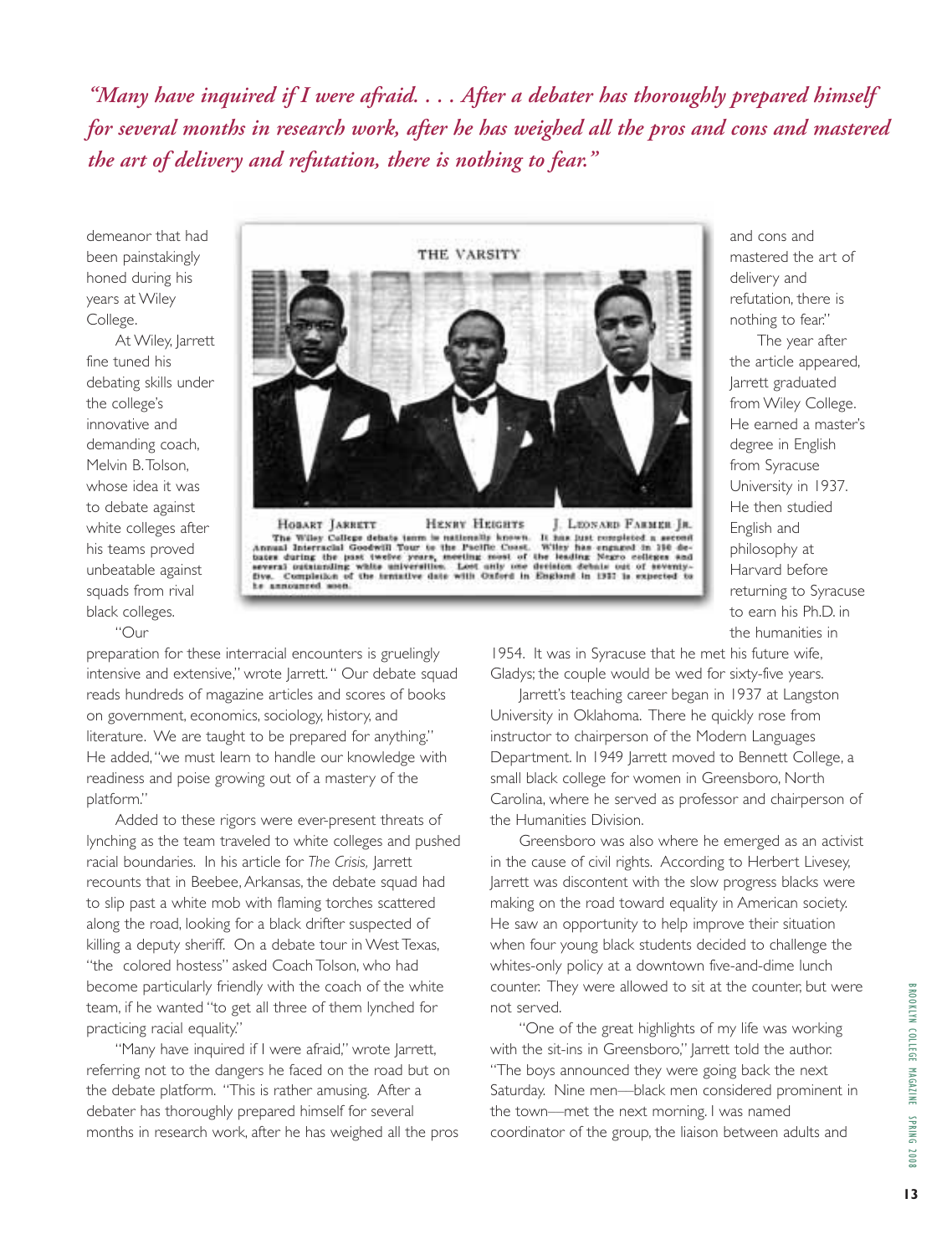*"Literature not only affords the touchstones that intelligent, sensitive, honest, good human beings need, but helps them understand their very life processes,"*

the students. We contacted others, the thing snowballed, and then I was named the president of what we called the 'Greensboro Citizens Association.' Things had to be done in a hurry because we expected there would be bloodshed."



"He was extraordinary," she said. "We were a real mixed group. It was open admissions. There were dropouts, businessmen, housewives, hoodlums. He made us scholars. He taught me to love learning." Jarrett's fellow faculty members greatly respected his skill and collegial spirit. One was Professor

Greensboro's black residents supported the

*Professor Hobart Jarrrett, center, with fellow English Department faculty, 1965.*

students by putting up money for their bail and boycotting the downtown stores. Said Jarrett:"Business came to a standstill, and then the managements of the stores were ready to listen. We met. They said we were ruining everything. We said that was the way it was going to be."

Negotiations between the two sides got under way. Soon, with Jarrett at the bargaining table, the store management buckled and agreed to open their lunch counters to blacks. It was an early victory that was soon emulated by civil rights protesters across the South.

A year later, in 1961, Jarrett accepted a teaching post at Brooklyn College. During his tenure, he received presidential medals from three presidents and a special citation from CUNY for excellence in teaching. He also chaired the Equal Educational Opportunity Committee that doubled the number of minority students to four hundred in one year prior to the introduction of "open admissions."

Students flocked to his classes. "I loved that man," said Marianne Scarino, '83, who graduated summa cum laude with a B.A. in English. Now working in marketing, she graduated from New Utrecht High School in 1969, but "had done poorly in high school." She enrolled in the Special Baccalaureate Program in 1976, going to class four nights a week. She had Jarrett for her first two semesters.

of English Robert Viscusi, director of the Ethyle R.Wolfe Institute for the Humanities. Viscusi recalled meeting Jarrett for the first time in the fall of 1968, when he was a young lecturer.

"He was the first person ever to observe me, which was a big ritual around here," said Viscusi. "He talked to me about my teaching at great length. He was very friendly and very helpful. And he always remembered what I had spoken about that day. It was Henry IV."

Viscusi also remembered that Jarrett was "a role model" for younger instructors. "He had a kind of senatorial air,"Viscusi said. "He was a man of great dignity."

Perhaps the most apt summation of Hobart Jarrett's character was an observation he himself gave to Herbert Livesey, author of *The Professors.* "Literature not only affords the touchstones that intelligent, sensitive, honest, good human beings need, but helps them understand their very life processes," he said. "Teaching people those ideas is an honor, a challenge, a joy. I know no one who looks forward with glee to going to work. I do."

On May 8, 2005, Jarrett died back home in Tulsa after a long illness. John Hope Franklin spoke at his memorial service at Riverside Church, recalling the important role Jarrett played in the struggle for racial equality, and his impact on generations of students.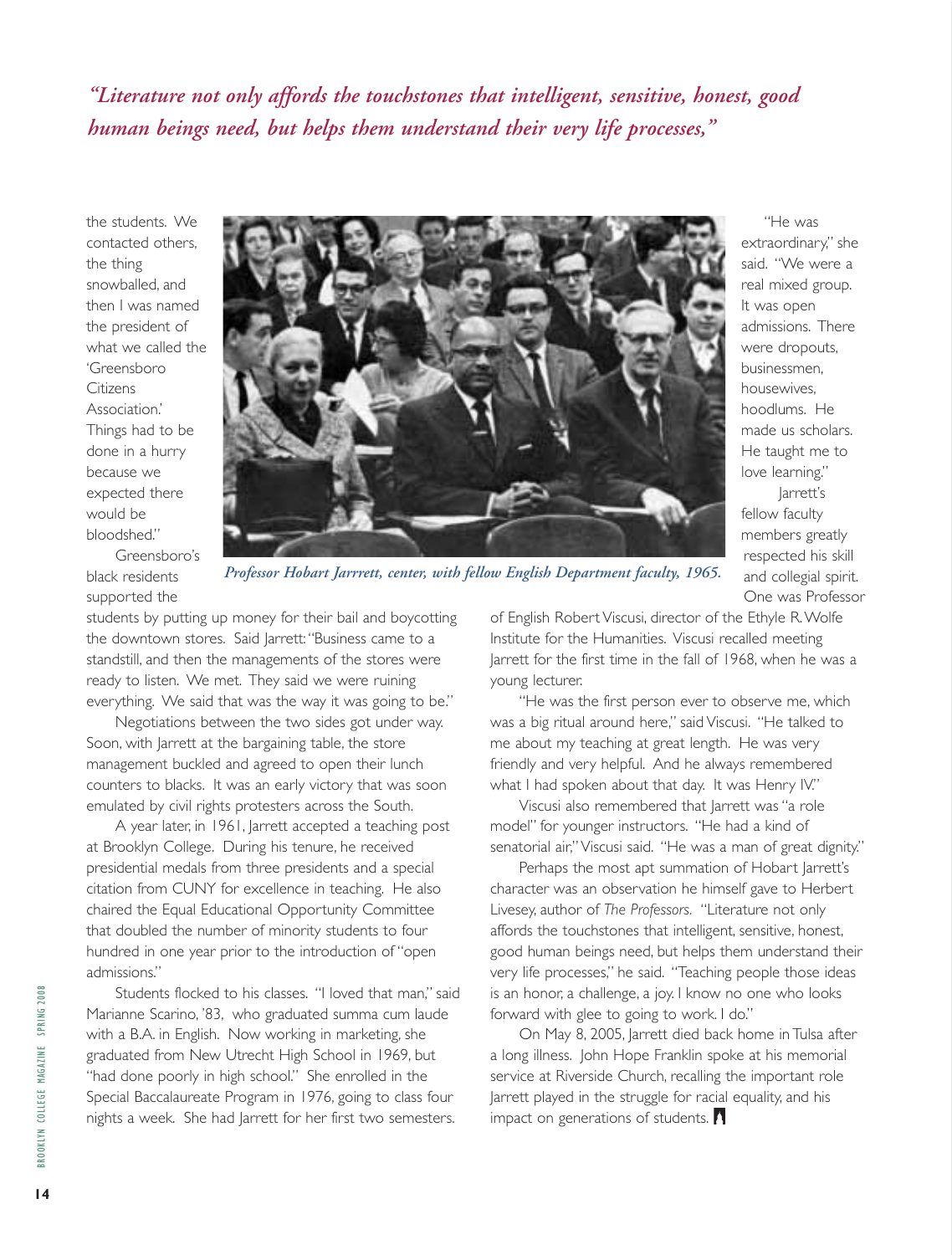

## The Torah **Meets the Comic Book**

*Archie Rand believes that size, indeed, matters. The Brooklyn College Presidential Professor of Art says that size was at least in the back of his mind when he set out to create his 1,700-square-foot painting, 613. The work's component canvasses each illustrate one of the 613 commandments contained in the Torah, the first five books of the Hebrew Bible.*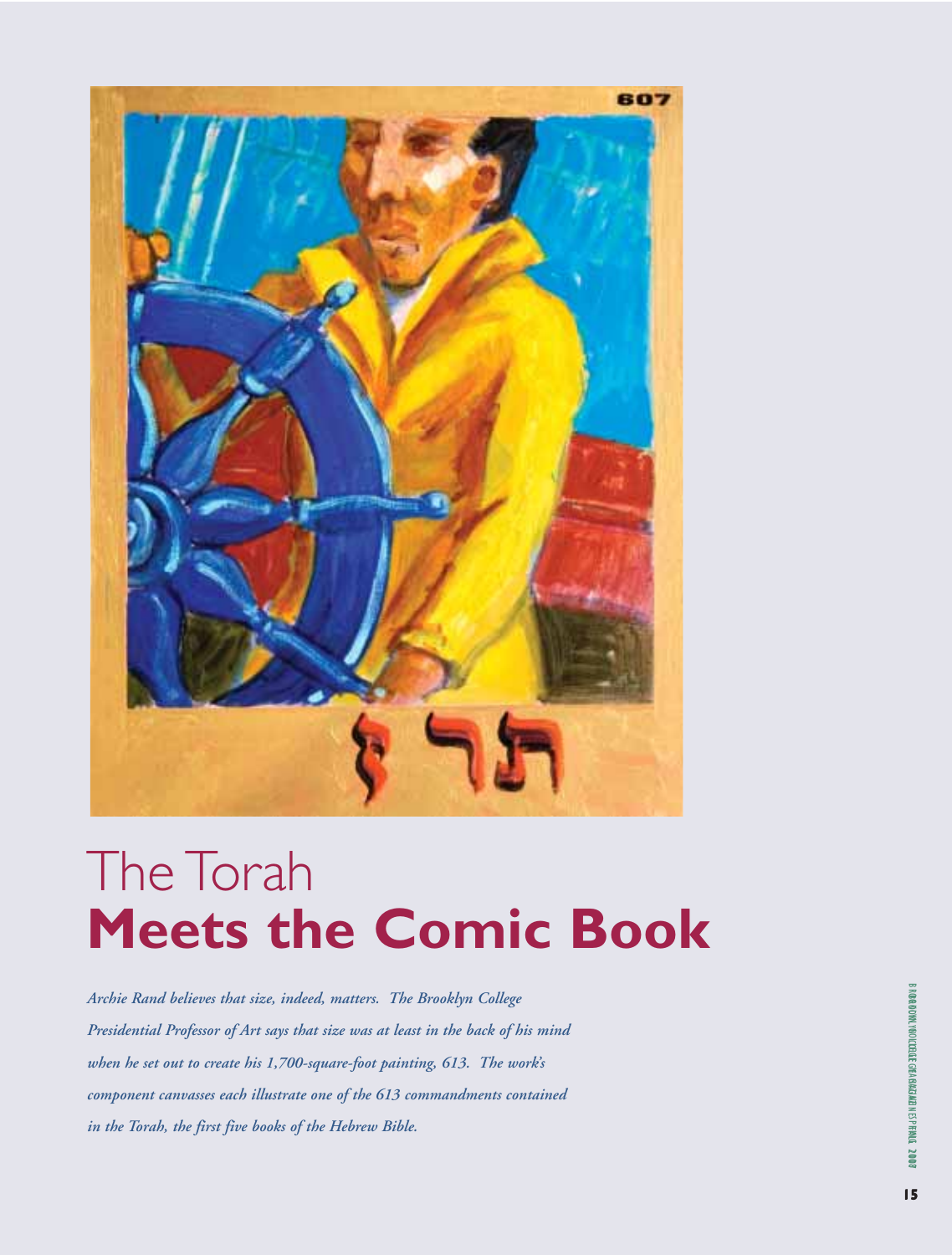

While the Bible tells us that God created the world in six days, it took Rand a little longer to finish 613—from 2001 until 2006 to be exact. After five years of hard work, the Sunset Park muralist and painter had good reason to smile recently, following a well-received open house at his Clinton Hill warehouse/studio that drew seven hundred visitors, including the New York media, observant Jews, and curious passersby from the surrounding artist-heavy community near Pratt Institute.

Rand is a self-described unobservant Jew who has visited religious themes in his work for decades, including illustrations of the Bible's 54 books. While artistically exploring Jewish religious tenets via the paintbrush is far from common, Rand whose work has appeared in the Museum of Modern Art among other venues, confesses that the sheer number of commandments in Jewish law helped lure him to the project.

"The seemingly pure silliness of the number of commandments that needed attention was what drew

me," he recalls. Of the paintings, he says,"They are vulgar images painted in garish colors." The comic book style of the individual acrylic paintings is a definite homage to DC comic books and Mad magazine, which were a seminal influence during his childhood. However, in the aggregate, the combined effect of the garish and the vulgar seem to cancel each other, to finally suggest a more serious grandeur.

Rand states that he "wanted to imagine and create a distinctive image for each commandment that would be memorable with or without the text," which he concedes was a necessity, considering the commandment numbers are written in Hebrew. "To be honest, this came rather naturally to me," he says.

Indeed, some of the more arcane commandments ("To break the neck of the first-born donkey if the owner doesn't claim it") seem to cry out across the ages for irreverent illustration. Others, such as Rand's huge open, screaming mouth illustrating the biblical missive "not to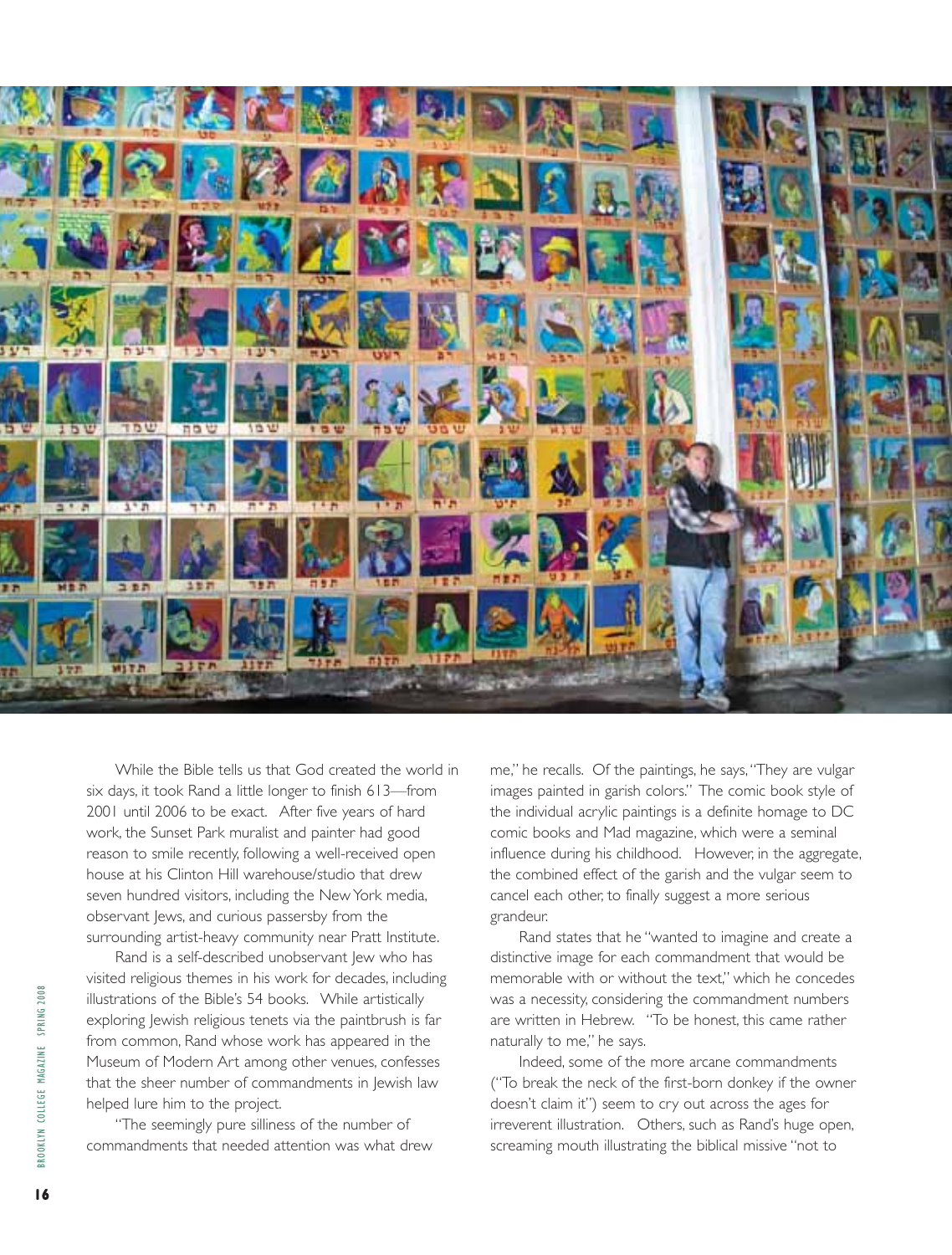

insult or harm anyone with words," ring as true and timeless today as when they were set to parchment.

Rand insists that his slightly off-center approach to 613 is part of a centuries-long tradition of illuminating and interpreting religion through art and is in no way dismissive of the power of religious belief.

"All art is religious.Western art in particular would simply not exist without the religious themes and patronage that nourished it," Rand says, noting that the enduring tradition of art and artists being inspired by religious belief endures today. "Warhol never missed Sunday Mass," he says."Matisse referred incessantly to God, and Cezanne was a very religious man."

Rand himself is offering one prayer for 613:"This is, as far as I know, the largest free-standing painting in the world. So finding a venue for a public display is a huge challenge. I pray we find one."

*"All art is religious. Western art in particular would simply not exist without the religious themes and patronage that nourished it,"*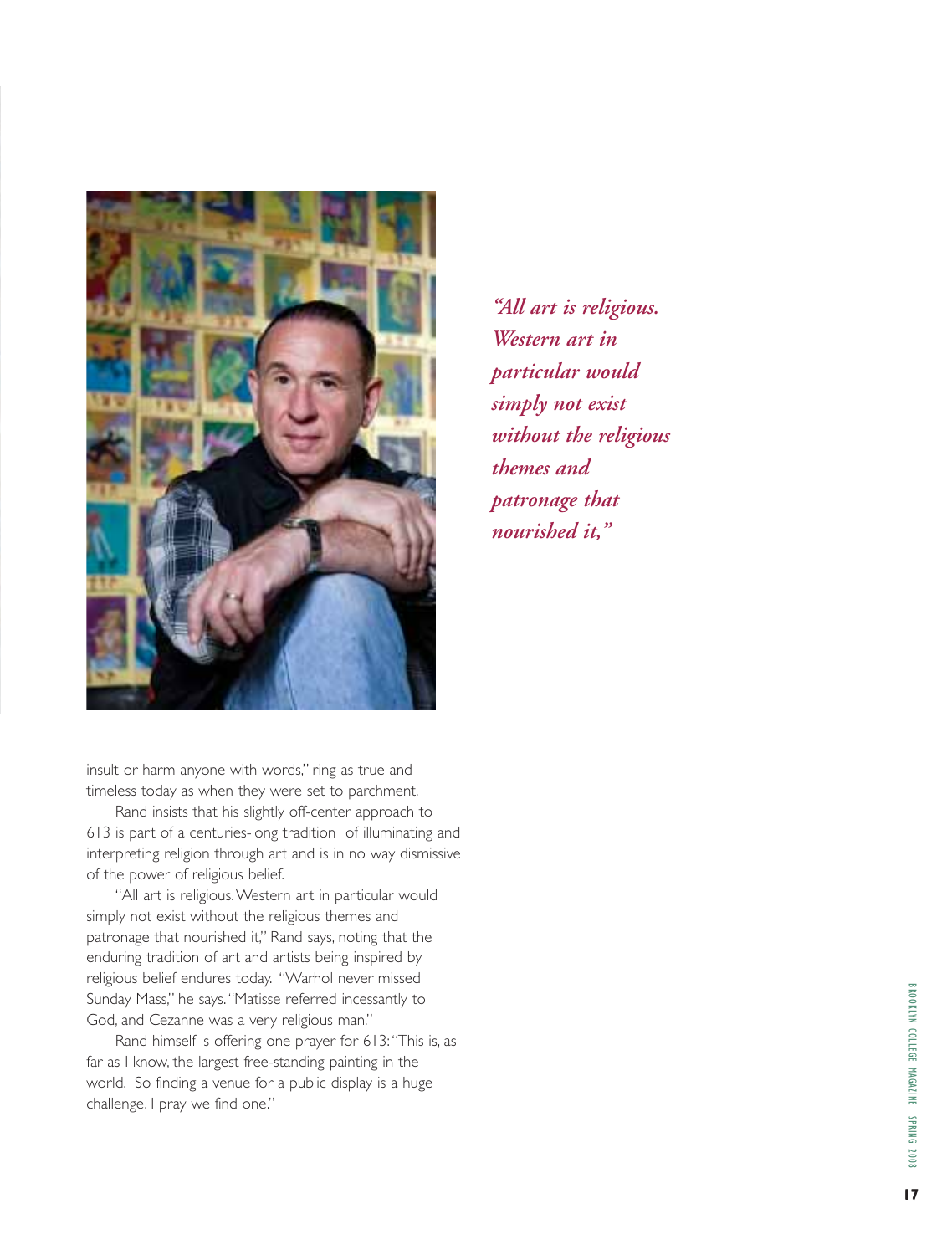

#### **Slusher Gift**  Supports BC Athletics

Howard S. Slusher '59, a former sports agent and retired Nike executive, has given the Brooklyn College athletics program a donation of Nike apparel and equipment with a retail value of \$325,000.

Slusher played soccer, golf, and track while he was a BC student and was inducted into the College's hall of fame in 2003. He has lived on the West Coast, in Oregon and California, for thirty years, but last summer for his 70th birthday, his wife arranged a trip back to New York."I just started thinking about Brooklyn College," he says.

Bruce Filosa, director of athletics, says the donation from Slusher and his wife, Rebecca, couldn't have come at a better time. Along with the dramatic upgrade to the athletics facilities in the new West Quad building, the gift will give Brooklyn College athletics a real boost.

"Generally, we stretch every dollar but with this donation, we will have more apparel and equipment than we've ever had and it will be more comparable to the kind of quality that you see at Division I schools," says Filosa, who notes that the College teams normally wouldn't be able to afford Nike's high-quality gear.

Filosa adds that he thinks the upgrade will help stir more interest from student athletes."There's no doubt it will draw attention to the program and ultimately, that will help with recruitment," he says.

Slusher majored in physical education at Brooklyn College and then went on to get a master's degree and a Ph.D. in education from Ohio State University. He worked as a professor for more than ten years, first at Ohio State and then at the University of California.

"While I was at USC, I met a lot of athletes and decided that becoming an agent would be a cool change of career," says Slusher, who eventually obtained a law degree and then went on to represent athletes.

Nicknamed Agent Orange (he had red hair) and Holdout Howard, he has represented fifteen players that have been inducted into the Pro Football Hall of Fame. He then went to Nike for twenty years and worked as an assistant to Nike cofounder and chairman Phil Knight.

#### Student Profile **Aya Shohat**



For biology doctoral student Aya Shohat, it's all in the genes. Her dissertation research involves looking into how those long strands of DNA affect cell division. Using yeast to observe the process of cell division, she's working to identify genes and mechanisms that play a role in that process, a discovery that could have a wide variety of applications for other researchers,

including those who are trying to understand cancer better. "If we find that a gene is important for cell division in yeast, there is probably a more advanced version of that gene that plays a role in cell division for humans," she explains.

Shohat works in the lab of Professor Dan Eshel, deputy chairperson of the Biology Department and head of Brooklyn College's doctoral consortium in the field. Born in Israel, she moved to Brooklyn when she was thirteen. She attended Brooklyn College for her undergraduate studies and stayed on as a graduate student in order to work with Eshel, her biology professor during her freshman year. "I like the freedom he gives me to pursue whatever specialty I want to study," she says. "We get a set of results in this lab and it's up to the graduate students to take different directions. He really encourages us to be independent and to find out what interests us."

Shohat plans to finish her studies next year and hopes to go on to a postdoctoral program. Her long-term goal is to lead her own lab at a university."What's gratifying about my research," she says,"is the possibility of discovering a novel process or a gene product whose function was previously unknown and that other researchers who are studying, say cancer, can build on to make further discoveries."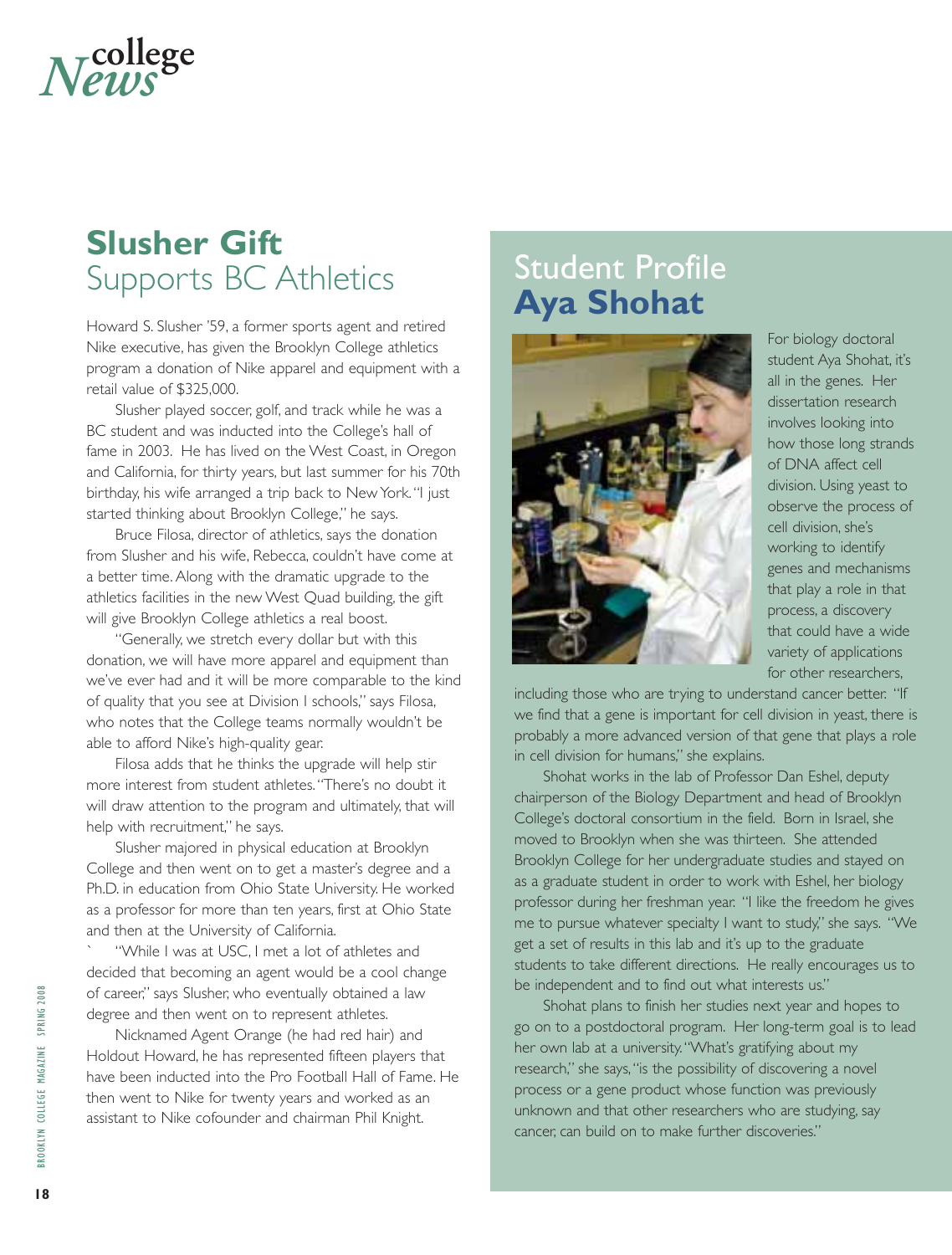## **Books,** Not Bombs

There are many ways to measure the cost of the<br>Iraq War. The Brooklyn College Anti-War Coali<br>would like you to consider this one: The \$720<br>million spent each day on the war could pay for pearly Iraq War. The Brooklyn College Anti-War Coalition would like you to consider this one:The \$720 million spent each day on the war could pay for nearly 35,000 full four-year university scholarships.

BCAW, which was organized in the summer of 2005, is one of the few groups on campus that includes students, alumni, faculty, and staff members, and it may be the only campus group in **SROOKLYN COLL** which every member has an equal say in planning, publicizing, and coordinating events and actions. ANTIWAR COALITIO "Our membership is diverse in many respects—age, experience, and belief—and the coalition is democratic, so it's amazing we get anything done," says administrative staff member Lisa Lincoln,"but we're are all determined to end the war in Iraq. The galvanizing power of that shared purpose, call it the BCAW effect."

Says David Arnow, a professor of computer and information science,"It's wonderful to work with students and colleagues on an equal basis, with no regard for traditional rank and status. The students are utterly amazing—organizing locally and connecting nationally, even globally." The BCAW student club, a component of the broader coalition, is a member of the nationwide Campus Antiwar Network (CAN).

"It's great to have people from 'both sides of the desk." says Terri Bennet, '08, "to have people in the group who are simultaneously mentors and friends."

"I love the collaboration with students," says Associate Professor of English James Davis, "their idealism renews itself on a more rapid cycle.They're usually not so committed to one or another hidebound political doctrine

that they won't embrace others with different political views.That inspires me."

BCAW meets weekly during the academic year, and maintains a large mailing list and website, www.bcantiwar.org. Founded in summer 2005, the coalition has coordinated a well-attended, all-day teach-in;

> engaged in demonstrations and counter-recruitment activity, hosted film screenings, guest speakers, and study groups, and most recently held a Rock Against the War event on the Quadrangle. "I teach about social movements," says Associate Professor of Sociology Tim Shortell,"so it's gratifying to work with such an active group. I tell my students that the only way to change

society is through organized collective action. Working with BCAW makes me realize how true that is."

IVAW member Matthis Chiroux, a freshman at the College, helped plan and stage the 2007–2008 BCAW finale. An army sergeant, honorably discharged after four years of service, Chiroux recently received a redeployment order to Iraq. Soon after the event, he traveled to Washington, D.C., to publicly announce his intention to resist.

One of the founders of the coalition, Professor of Psychology Nancy Romer, summarizes BCAW's effect. "When we join together as peers, sharing our knowledge and ideas, forming close relationships, and relying on each other, we form a learning and action community and we are all the better for it."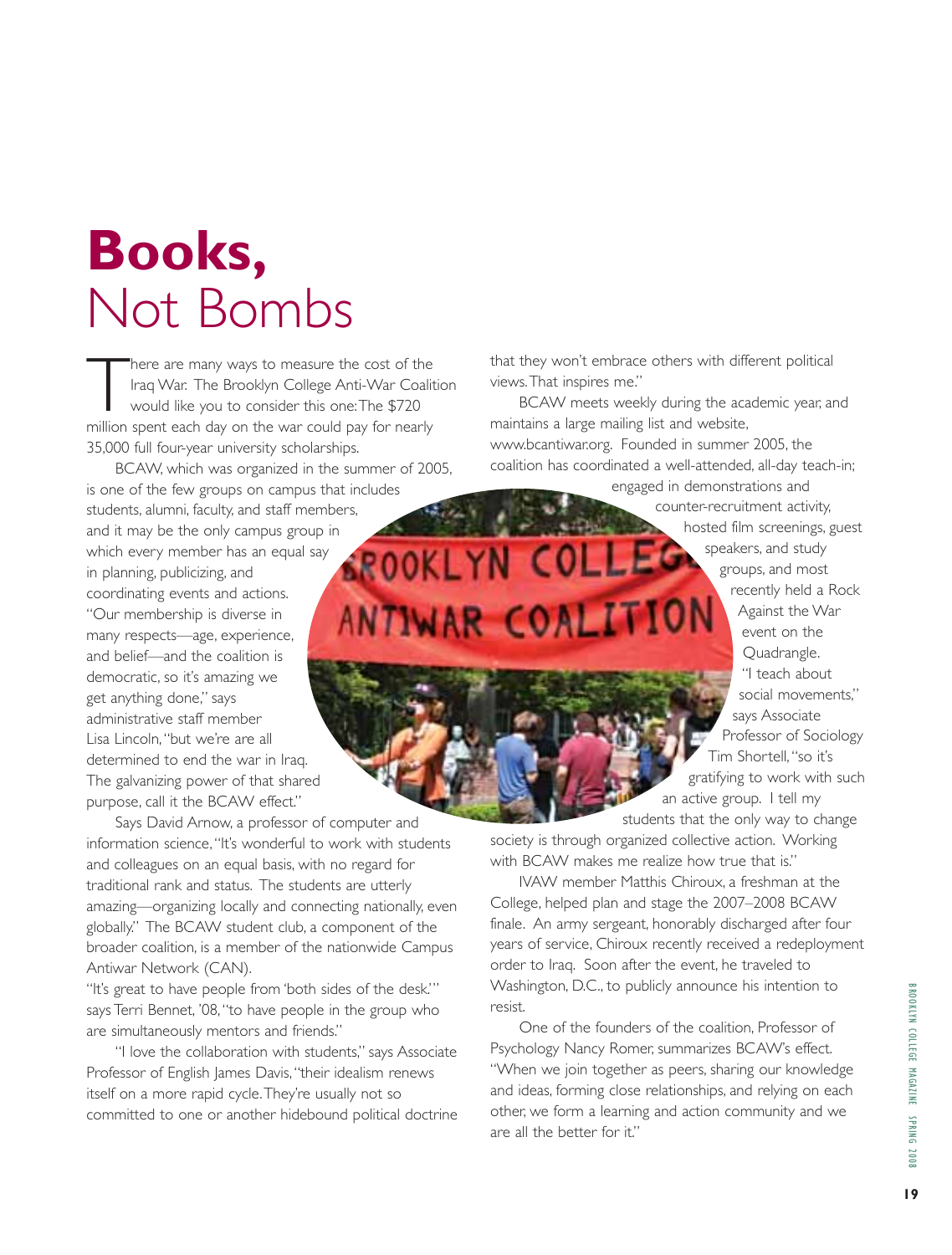ouis Camporeale, '84; M.S.<br>
was working as a legal as:<br>
in 1994, when, researchir<br>
transportation-related issue, he ouis Camporeale, '84; M.S., '87, was working as a legal assistant in 1994, when, researching a discovered how many people had sued New York City over tickets they received for parking at broken meters.

Broken meters he knew well. As a Brooklyn College student, he had routinely scoured Bedford Avenue, Campus Road, and all the streets surrounding the campus for a spot that might save him a little money. He also knew about getting tickets on broken meters, which he always disputed—successfully—because the \$20 fines amounted to a full day's pay from his jobs at the campus book store and the pool."That was my

weekend going-out money," he says now."I wasn't going to hand that over to the city."

But when he realized years later that people were suing over the issue, he had an epiphany."It dawned on me that the city wasn't informing people of their rights," he says,"because it was to their advantage not to. Most people either didn't care to fight the system or didn't know how to."

A little research turned up another striking statistic—"New York, the city with the greatest public transportation system in the country, issued \$10 million in tickets annually," he says, whereas, Los Angeles––the capital of America's car culturewrote only \$3 million in tickets."How do you come to terms with that?"

Camporeale couldn't. So he came up with an idea to help uninformed motorists in the five boroughs: A windshield placard, brightly hued and with bold lettering that reminds traffic agents that they aren't about to ticket just any passive parker.This one knows that in section 4-08, subsection (h), subsection (3), of the NYC Department of Traffic Rules, (which Camporeale obtained only

after he filed a Freedom of Information Act request) there are clauses stipulating that motorists are allowed to park at broken and missing meters.

The Parking Pal was born. Camporeale knew he was on to something when he was eating at a restaurant on Avenue U and saw a traffic agent about to issue him a ticket. She noticed the placard in his windshield and simply walked away. "It was one of the greatest moments of my life," he says.

He caught a break when fellow Brooklyn College alumnus and *New York Post* columnist Neil Graves wrote a story about the Parking Pal and his products, leading to a surge of interest.

He went on to make placards for commercial vehicles, medical professionals, and residents with legal driveways. By 1998, he had written his first book, *The New York City Parking Survival Guide: How to Deal with Parking Tickets Effectively,* which the website About.com selected as the No. 2 reference book in New York City, right behind the *Zagat* restaurant guide.

Camporeale became a regular contributor to *New York Now,* a

#### Brother Acts

This past season, the Brooklyn College men's basketball team posted its best record in a quarter-century, making it to the ECAC Metro semifinals. The team's top two players––possibly the two best players in the City University of New York Athletic Conference––are the younger brothers of two former members of the team.

Richard Jean-Baptiste, a sophomore forward who ranked fourteenth nationally in scoring in Division III with 22.8 points per game, was the first men's basketball All-American at the College since the return of intercollegiate athletics to the school in 1994. He was also named Division III player of the year by the Metropolitan Basketball Writers Association. Jean-Baptiste's older brother, Jeffrey, averaged better than 20

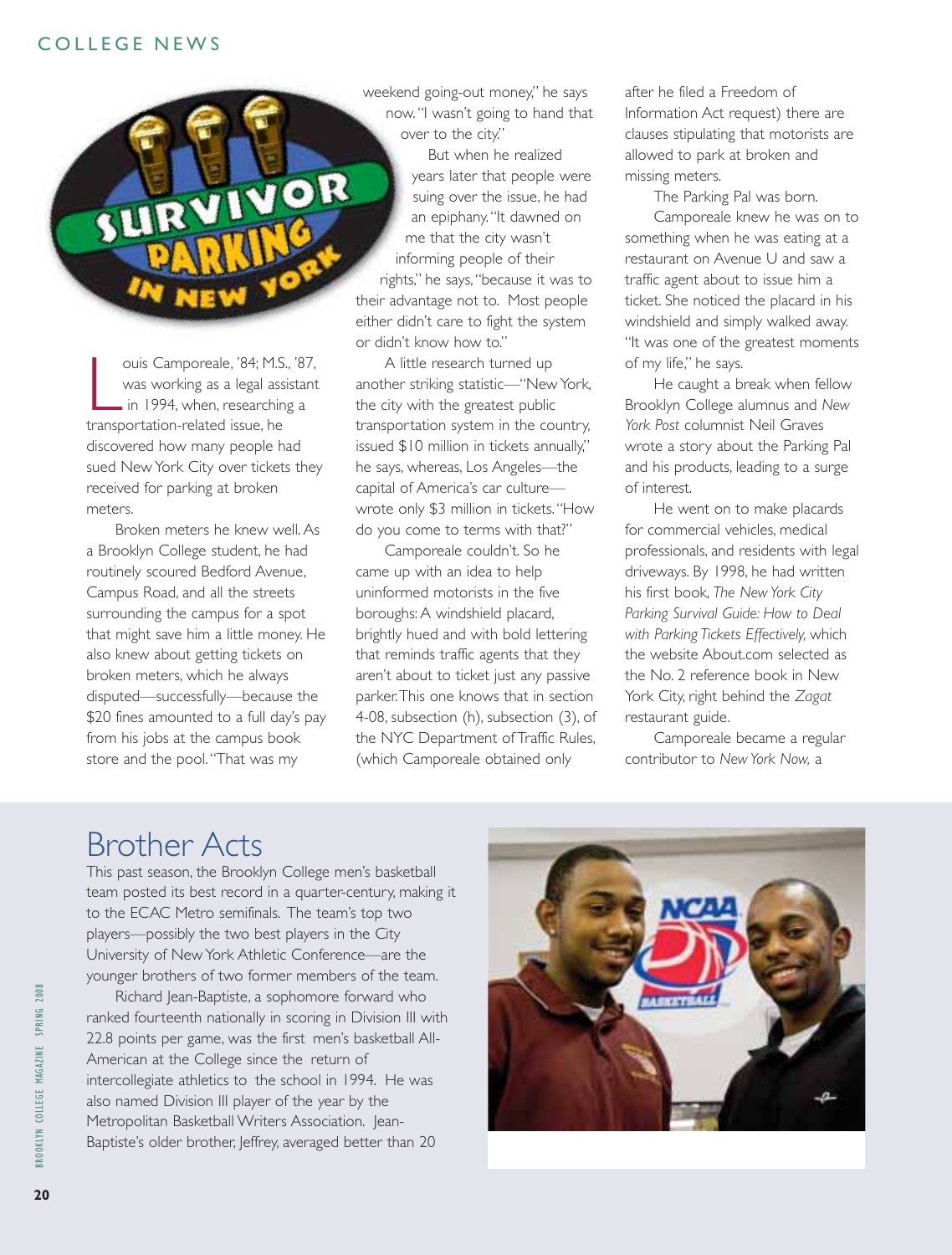

program of the PBS-affiliated WMHT-TV, and made a name for himself as the New York media's point person on all things parking, appearing on "Good Day New York" and in *Newsday* and the *New York Times.*

He earned his badge of honor during an interview with a reporter outside the city's Department of Transportation offices: A DOT official, realizing Camporeale was the infamous Parking Pal, lamented,"Oh, you're the guy who's trying to put us

out of business." (Camporeale says he has never been contacted by city officials about his manual or products though he jokes that he was "a little concerned during the Giuliani administration.")

Humor aside, he sees a bigger point in all of this, one about the power of an informed citizenry in a democracy and individuals claiming their rights and taking on the system.

"The entire world disinvested in South Africa and look at what

happened," he says, sounding a bit frustrated with submissive citizens."If everyone who got a ticket in New York City fought it, it would crush the system.They'd have to dismiss the tickets because they wouldn't be able to respond to them all in time. And all it would take is for all of us to write a letter."

Meanwhile, Camporeale is writing his next book, which he hopes will be out sometime next year. If his first could be considered NYC Parking 101, then think of the second as an intermediate text, with examples of how to prepare different types of letters of defense and how to find good parking spots in the first place, something at which Camporeale has become quite adept.To this day, he still looks for broken meters.

"Now, that's laundry money," he says.

points per game playing point guard under coach Steve Podias from 2002 through 2006. He ranks as the third leading scorer in Brooklyn College's history and currently serves as assistant coach for the team.

Sean Weismuller, a center and power forward, was selected as the CUNYAC preseason player of the year. He didn't disappoint, scoring 16.4 points per game and 6.4 rebounds.The 6' 8''Weismuller's older brother, Danny, was a member of the Bridges from 1999 to 2003, and is currently working on a graduate degree in physical education at the College.

Both sets of brothers grew up playing a variety of sports, though not always against each other because of their age differences. But there's still a healthy competitive jostle between them.

"He mimics a lot of my moves," says the older Jean-Baptiste, Jeffrey, of his celebrated younger brother."Make sure you put that in the story."

"I stole maybe one or two of his moves," concedes Richard, who is on pace to surpass Jeffrey's scoring record.

The Weismullers are from a sports-saturated family. Their father played basketball at the University of Iowa and their sister, Kelly, also currently plays basketball for Brooklyn College, and led the team in field-goal percentage this past season.

"There was always a basketball hoop around the Weismullers growing up," says Danny, who played small forward and never missed a game in his four years."We've always been in leagues.We played every sport you can think of." Sean also runs cross-country at Brooklyn College. Podias says all four players were easy to coach. Of the Weismullers, he says "Danny was like a coach on the court because he thought through every possession while Sean has more ability to take over a game when the team needs him to," he says.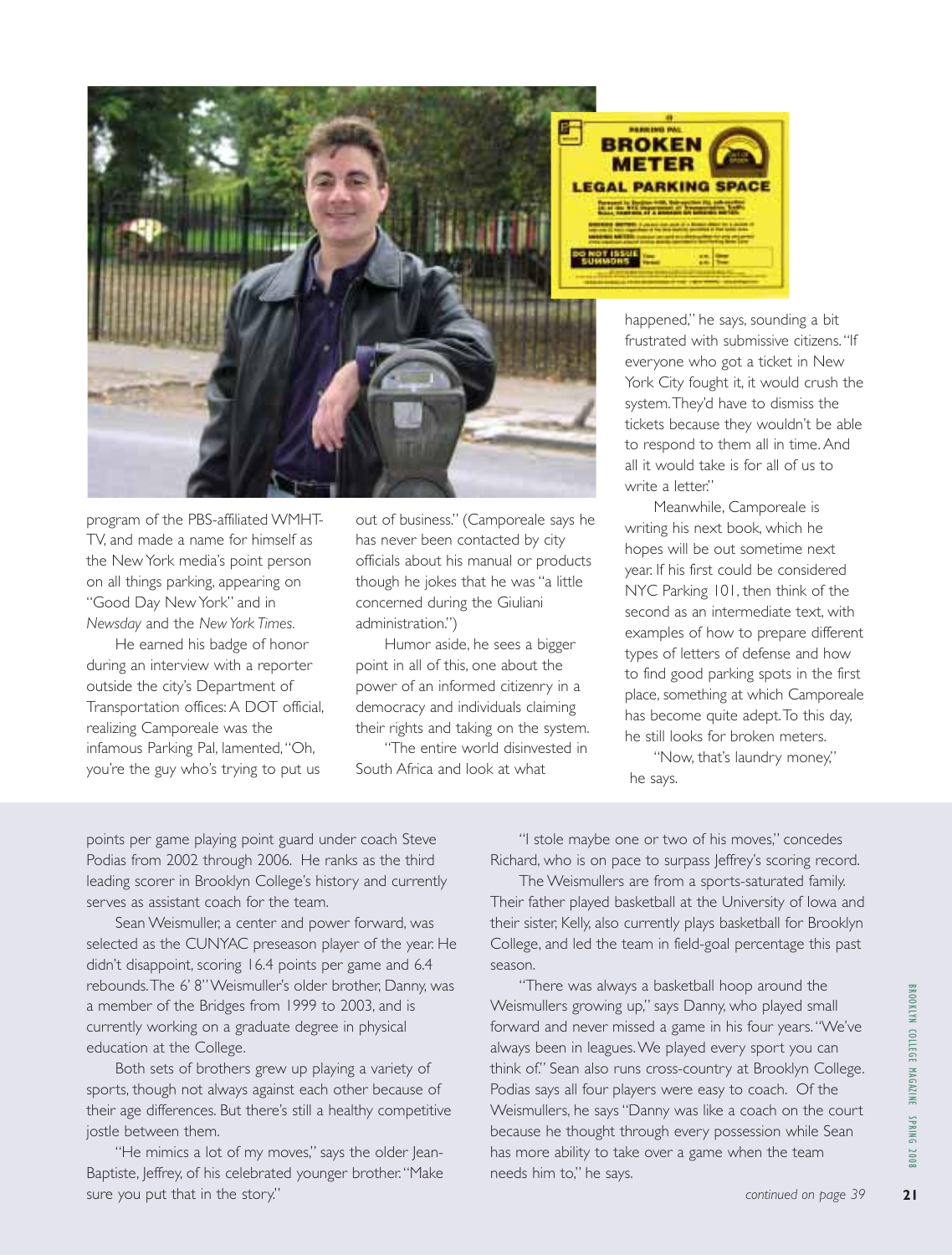#### **World's Largest Boxing Collection** Scores KO as Donation to Library

A knockout collection of material relating to boxing history was bequeathed to the Brooklyn College Library following the recent death of its owner, Hall of Fame boxing historian Hank Kaplan. Consisting of thousands of documents, photographs, memorabilia, and other artifacts, the collection, according to Brooklyn College Archivist Anthony M. Cucchiara, is "easily the largest boxing-related collection in the world. It is preliminarily estimated to be worth well over one million dollars."

Cucchiara, himself a boxer who trains at the storied Gleason's Gym on the Brooklyn waterfront, said the collection was amassed over many years by Kaplan, who died last December at age 88. Cucchiara and Kaplan met through their mutual interest in boxing.

The sport of boxing is as old as civilization, said Cucchiara, and depictions of boxers have been found in Sumerian art as early as the third millennium B.C. The ancient Egyptians, Greeks, and Romans, too, all enjoyed boxing. Cucchiara cites the Roman poet Virgil's comment on the sport,"Now, whoever has the courage and a strong collective spirit in his breast let him come forward, lace up the gloves, and put up his hands."

"But the Kaplan Collection really is about much more than sport," Cucchiara added. "Here in the United States, you can trace the great



*Barbara Kaplan-Haar stands with her husband in front of just a portion of the vast collection of boxing memorabilia willed to the College by her dad, Hank.*

waves of immigration to this country and the striving of ethnic groups by the names and nationalities of the boxers throughout the nineteenth and twentieth centuries—the Irish, Italians, Jews, African Americans, and most recently Hispanics."

According to Cucchiara, Kaplan drew on his friendships with a variety of boxing greats, including fight promoters, such as Chris Dundee; boxers Muhammad Ali, Sonny Liston, and Kid Galvin; trainers such as Angelo Dundee, as well as numerous sportswriters and authors, such as David Margolick *(Beyond Glory),* Jeremy Schaap *(Cinderella Man),* and Ron Ross, '52, *(Bummy Davis),* who over the years had come to rely on the Kaplan Collection as an invaluable research resource. Many were concerned that this vital tool would end up outside the New York City area and were relieved to learn it had found a home in Brooklyn.

In assembling this rich collection, Cucchiara said, Kaplan searched old book shops on trips to New York City, buying boxing histories, record books, and other materials to fill out his collection. But his major source remained the thousands of friends he had made over a lifetime of passion for the "sweet science."

"I visited Hank at his Florida home to examine the collection for myself," Cucchiara said. "Boxes filled whole rooms in his house and were stacked floor to ceiling in his two-car garage."

**22**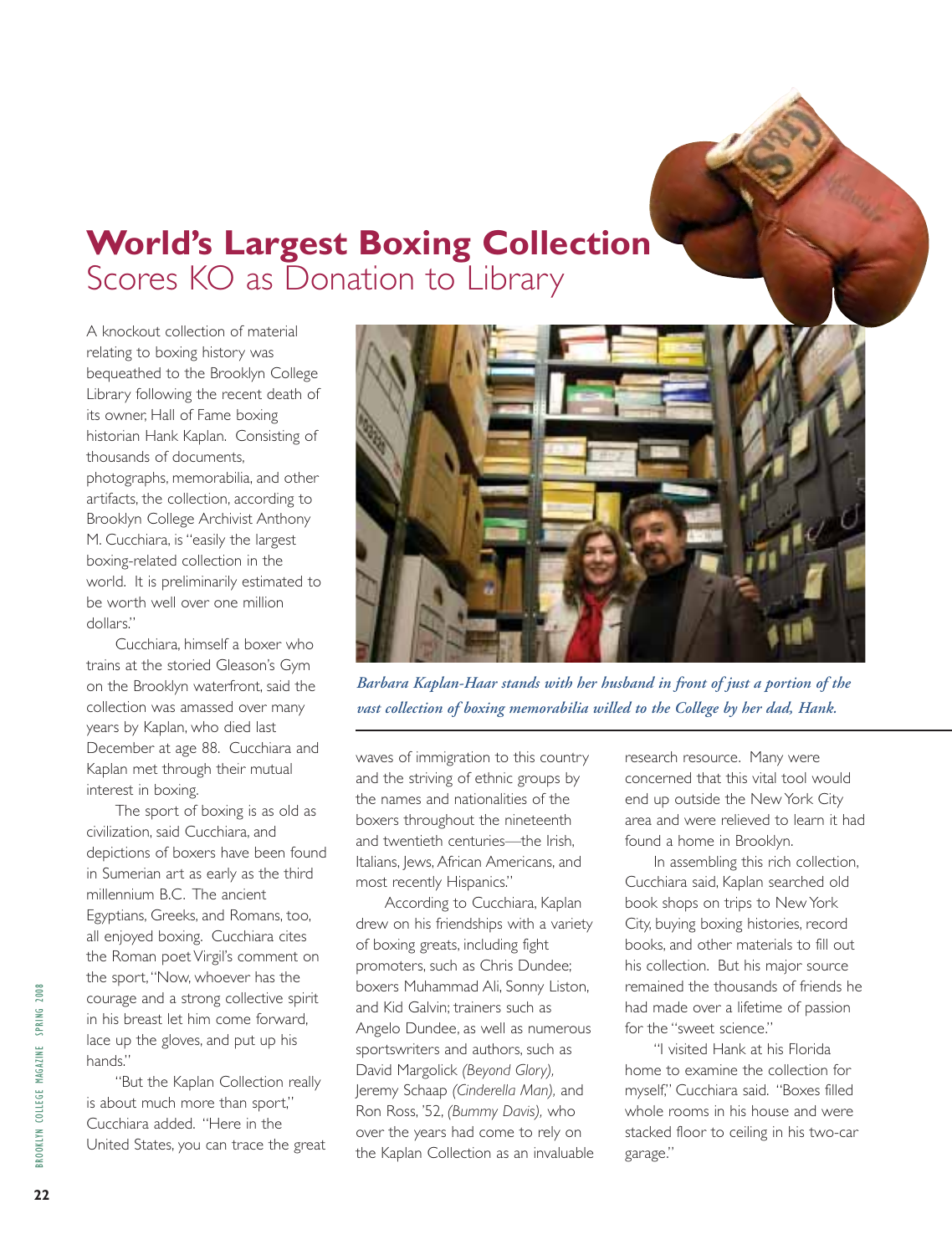#### **Included in the Kaplan Collection are**

- **Approximately 2,600 volumes of history, biographies, and record books.**
- **Roughly 150,000 photographic prints and negatives of bouts and boxers.**
- **1,000 broadsides/posters of fight events held in the United States.**
- **Bound and unbound copies of** *Ring Magazine* **and** *Boxing Digest.*
- **Nearly 800 boxes of newspaper clippings dating from the 1890s to the present.**
- **150 binders of ephemeral collected materials of various sorts, many signed by the top stars of boxing.**
- **300 audio- and videotapes of fights and interviews.**
- **More than 300 items of memorabilia.**

**The Kaplan Collection now occupies two rooms on the fifth floor of the Brooklyn College Library, where it will remain until an assessor's evaluation of the dollar value of the collection is completed later this year.**

**"It took us five days to carry it from the first floor to the fifth," said Cucchiara.**

Cucchiara returned to Florida for a last visit in April 2007 to conduct a videotaped oral history interview with Kaplan. It turned out to be the last time he would see his friend.

Kaplan died on December 14, 2007. His daughter, Barbara Kaplan-Haar, phoned Cucchiara to inform him of her father's passing. "She said,'Dad willed his entire collection to you and Brooklyn College,'" Cucchiara said. "It really took me by surprise."

At a small ceremony in the Archives and Special Collections Division of the Brooklyn College Library on Thursday, May 8, Kaplan-Haar signed over ownership of the collection to the Brooklyn College Foundation.

"My older brother," she said,"always thought of the collection as my Dad's third child. Dad told us what good is knowledge if you keep it to yourself. There is no better place for his collection than Brooklyn College."

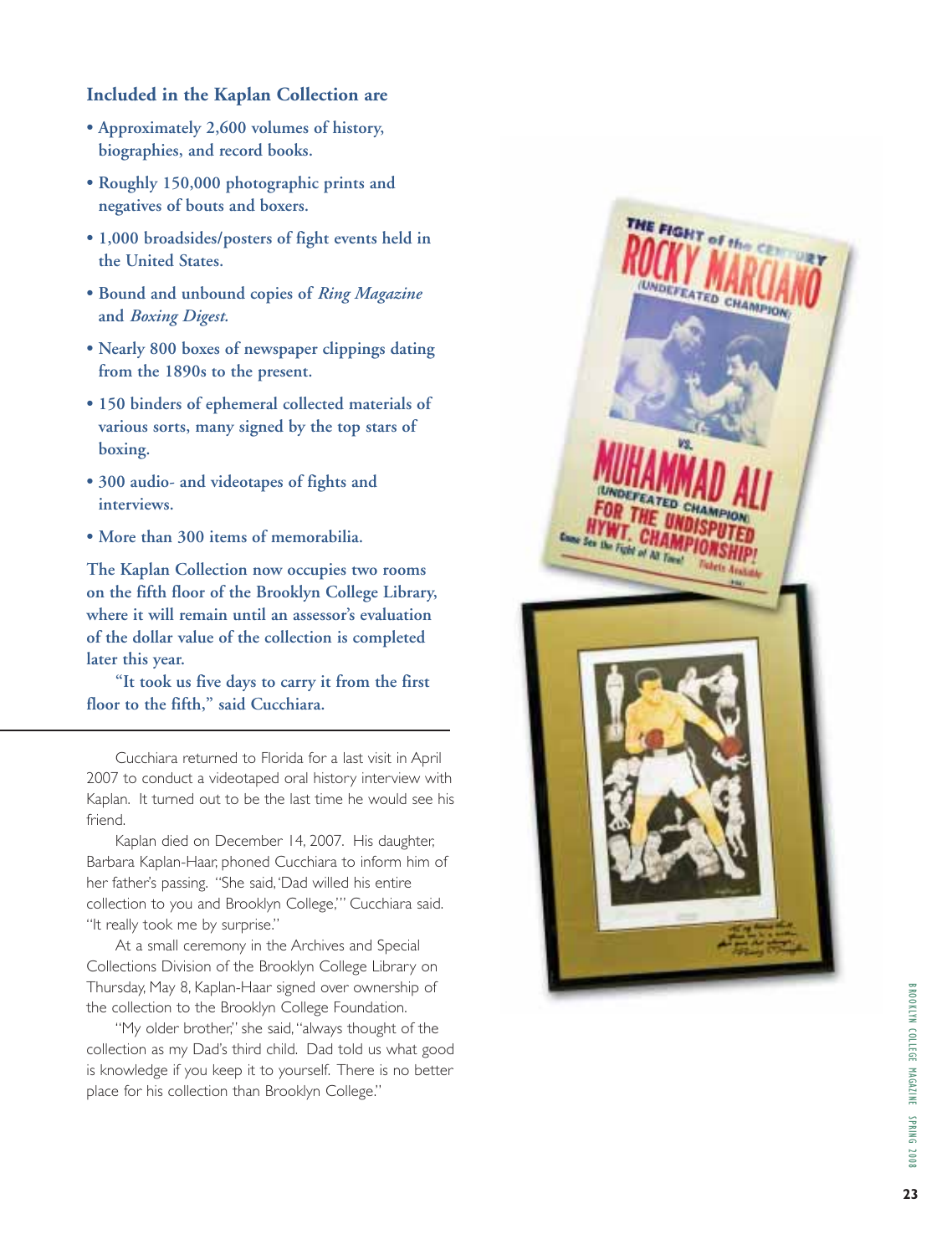#### COLLEGE NEWS

#### London **Cyber-Bridge**



In April, the Brooklyn College School of Education<br>cosponsored a project that paired a group of East New<br>York high school students with a group of high school<br>students from London to produce a performance project n April, the Brooklyn College School of Education cosponsored a project that paired a group of East New York high school students with a group of high school at the College and at the Julia Miles Theater, an off-Broadway playhouse in Manhattan.

The performance, *What Do We Want to Say to the World?* featured students from the Performing Arts and Technical High School in Brooklyn alongside students from St. Francis Xavier College, a high school in South London. During the late winter and spring, the two groups practiced several times via videoconference, with the East New York students coming to Brooklyn College where the information technology staff provided the infrastructure for the cross-Atlantic cyber-connection. The students also set up a Facebook page where they communicated about details of the performance.

The goal of the project, according to Assistant Professor of Education Wayne Reed, who helped arrange the collaboration, was to use the arts to give low-income high school students the opportunity to develop their intellectual, cultural, and social competencies. The performance, which featured song, dance, and poetry, focused largely on their sense of feeling alienated and prejudged as young people of color.

"When we started the simulcast, students on both sides of the Atlantic were overwhelmed that students in another part of

the world could have similar life experiences," Reed says. "I think they felt affirmed in their struggles. There's something really stimulating about connecting with someone from another country who doesn't come from the same background as you. Many of these East New York students have had very limited exposure to people beyond Brooklyn."

Reed adds that the United Kingdom takes a different approach to performance art that includes more reflection and discussion among the artists as opposed to the rehearsal model more typical in New York theater. "It was really good for students from both countries to learn new tactics and methods," Reed says. He believes that this model of using technology to foster such collaborations has tremendous potential for future projects.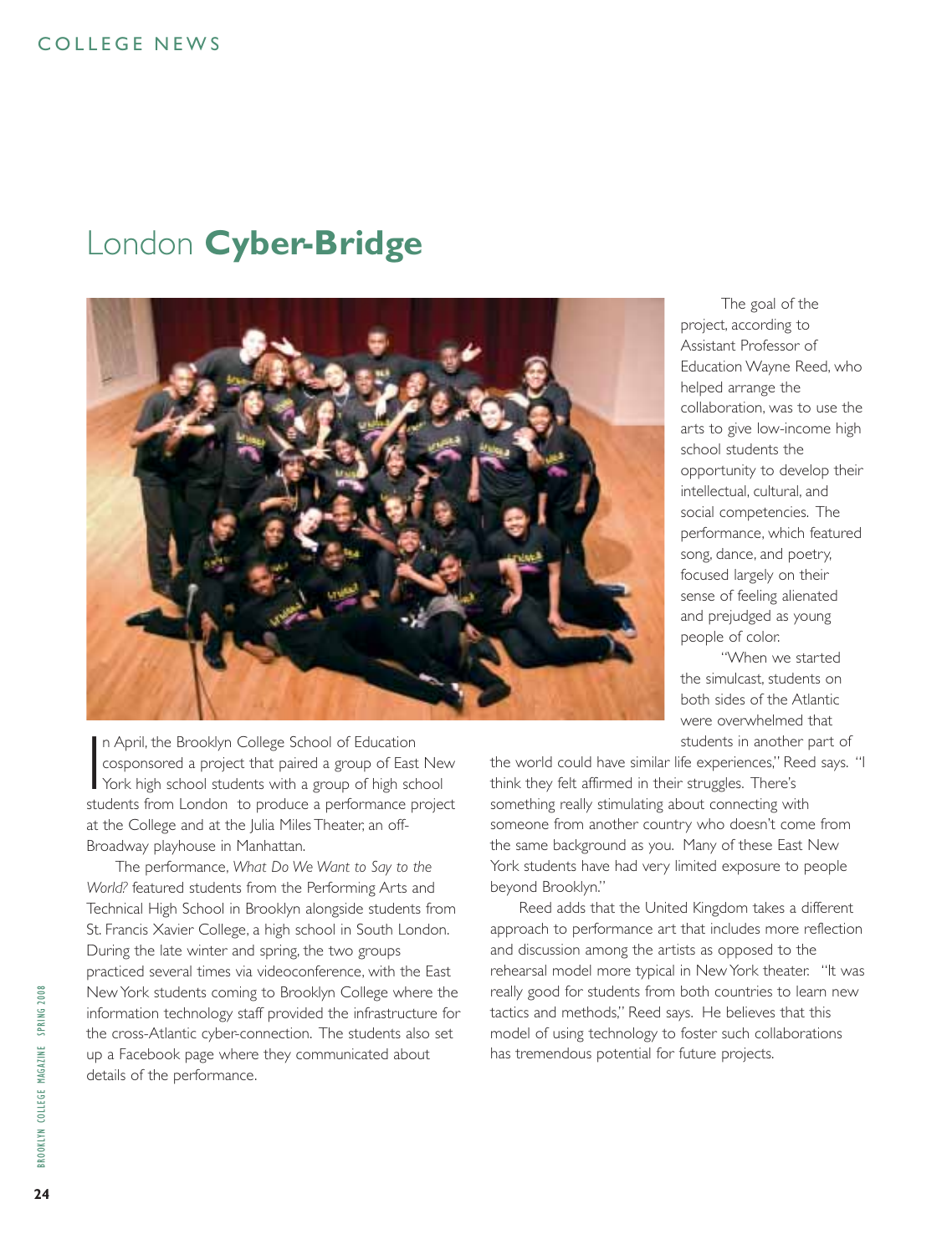## **alumni** *News and Sightings*



First-time director John Harlacher, '00, shot his gory horror thriller *Urchin* without permits in the streets and subways of New York. Released last year, the film has received raves––the *Village Voice* called it an "aggressively low-budget movie" that "captures the eerie rhythm of the subway at night." Because it was filmed illegally and audaciously in some of New York's most security-heavy locations, Harlacher's film was scheduled to be shown last September at the Hack in the Box conference in Malaysia, an annual gathering of computer hackers and security experts. But the Malaysian Film Censorship Board put a stop to *Urchin's* South Asian premiere, ruling the film posed a "threat to culture."

Bankruptcy lawyer Harvey R. Miller, '54, has been called "the Dean Acheson of distressed debt" for his finesse in handling delicate financial situations, including New York City's fiscal crisis of the 1970s. *Investment Dealers Digest* got the lowdown from the man it calls "the godfather of bankruptcy," who foresees a new wave of bankruptcies. In the past few years private equity firms have gone on a binge of deal-making, leveraging companies and selling them to other private equity firms who, in turn, sell them to others. "It's almost like musical chairs," Miller reflected."The

question is: *Who is the last one standing when the music stops?*"

For forty years, lawyer Robert Chanin, '56, has been the general counsel for the nation's largest union, the 3.2 million–member National Education Association. He has argued cases before the U.S. Supreme Court five times and has negotiated hundreds of labor contracts. But it hasn't been easy the past few years, he told the *National Law Journal.* "Public education is under attack," he reports, citing a Bush administration's characterization of the NEA in 2004 as "a terrorist organization." Chanin's most recent battles have been with the No Child Left Behind Act, and the NEA filed suit last year on the grounds that Congress is defaulting on \$72 billion in education aid promised in the legislation but never delivered.



Marian Holtzberg Kent, '38, is perhaps best known as an orchid grower and as the founder of the Mid-Hudson Orchid Society, a group of avid orchidists she started in 1978. This April an exhibition of her recent watercolors graced the art gallery at Downing Park in Newburgh, New York, her longtime home.The exhibit featured her depictions of the scenic Hudson Valley, seascapes, and botanicals, including a generous selection of orchids.

#### GOT CLIPS?

*If you've been in the news lately, let us know. Items for* **Alumni News and Sightings** *may be e-mailed to bcmag@brooklyn.cuny.edu or mailed to* **Brooklyn College Magazine.**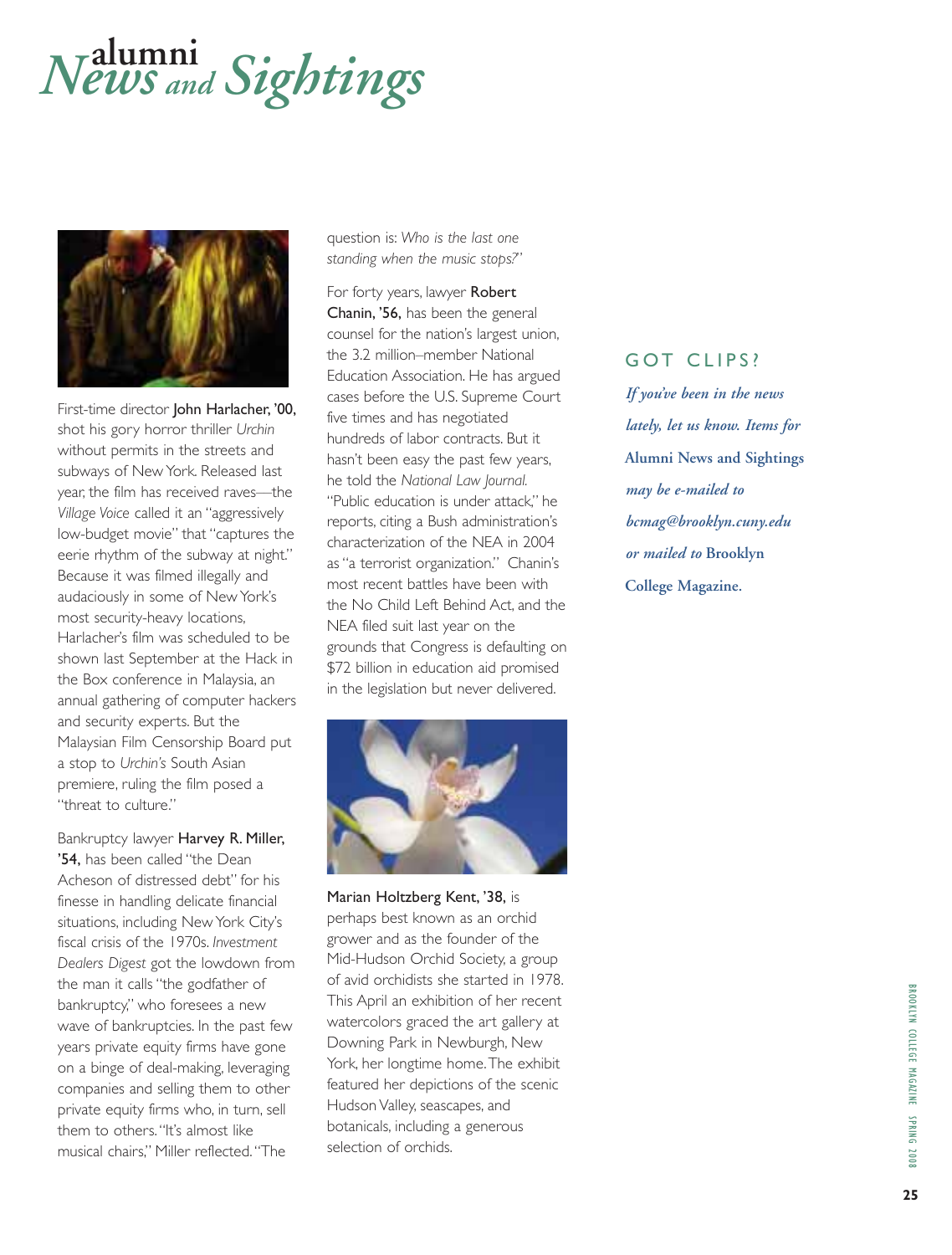Michael Lowenberg, '63, has been practicing law in Dallas since 1966, and has gone native. Not only did he marry a Texan and raise three Texan children, but he's become an expert in Texas history. He's now serving his second two-year term on the Dallas County Historical Commission, which helps determine sites of historical interest and highlights the contributions of the people who built Dallas. Lowenberg told the *Dallas County News* that one of the goals of the commission will be to recognize "the great pioneer blues musicians who lived and performed in Dallas––Blind Lemon Jefferson,T-Bone Walker, and many others."

Thomas Edison may have invented the lightbulb and the phonograph, but Edwin H. Cohen, '62, is the force behind Edison Village, a \$230 million development project that will turn twenty-one acres of the prolific inventor's Invention Factory and Commerce Center in downtown West Orange, New Jersey, into a mixed-use residential development. At the ribbon-cutting ceremony in April, Cohen told the *New York Times* that the factory, which is on the National Register of Historic Places, will host "distinctive apartments with an industrial flavor," with many units having 14- to 16-foot ceilings and 10-foot windows.

Poet Harold Norse (Albaum), '38,

once ran with the likes of Auden, Ginsberg, and Bukowski. Considerably slowed these days, the ninety-oneyear-old San Franciscan is still a presence in the City Lights Bookstore, the North Beach institution founded by Lawrence Ferlinghetti that has

published and sold the works of Beat writers for years. Not only is Norse well represented on the shelves, but this March the poet gave a reading in the bookstore from *In the Hub of the Fiery Force: Collected Poems of Harold Norse, 1934–2003* (Da Capo Press).



Michael Kessler, '68; M.S., '74, is a retired New York City schoolteacher and a comedian who has opened for Rodney Dangerfield and Yakov Smirnoff. He is also a singer-songwriter who has released two CDs of original music. But what the *Pocono Record* wanted to talk to him about when they visited his East Stroudsburg, Pennsylvania home was his rocks, specifically the tons of minerals he has amassed in a half century of rockhounding. Ores, tuffs, shales, and skarns cram this geologist's home and filled three moving trucks when he transported them to the Poconos in 2002. He's still on the hunt for more and loves sharing his sprawling collection."I'm hoping to pass it on to anyone who has the slightest interest," he says of his passion for rocks."It grows. It takes you."

Stanley Charap, '53, saw the future of data storage, and it was crowded! In a series of influential papers published in the 1990s, Charap, a professor emeritus of electrical and computer engineering at Carnegie Mellon University, foresaw a fundamental physical mechanism that would limit the density on disk storage systems. Since then, computer scientists have been discovering ways to circumvent this "superparamagnetic" limitation.This spring, the Institute of Electrical and Electronics Engineers presented Charap with the IEEE Reynold B. Johnson Data Storage Device Technology Award for his work in securing the future growth of the \$60 billion data storage industry.

Joe Pennacchio, '76, ran a tough campaign in an effort to join fellow Brooklyn College alumni Barbara Boxer '62, (D-CA) in the U.S. Senate. In a tough, three-way contest, Pennachio finished second in the Republican primary on June 3 with 40 percent of the vote. In his campaign materials, the Morris County (N. J.) dentist and state senator made no secret of his Brooklyn past, and even boasted of working at famed Bay Ridge pizzeria Spumoni Gardens while attending Lafayette High School.

Without the role-playing fantasy game Dungeons & Dragons, Gary Lynch, '01, might never have found love. After the death of D&D creator Gary Gygax in March, the *New York Times* caught up with Lynch in The Compleat Strategist, a well-known game shop in Manhattan. Lynch, a rehabilitation facilitator, credited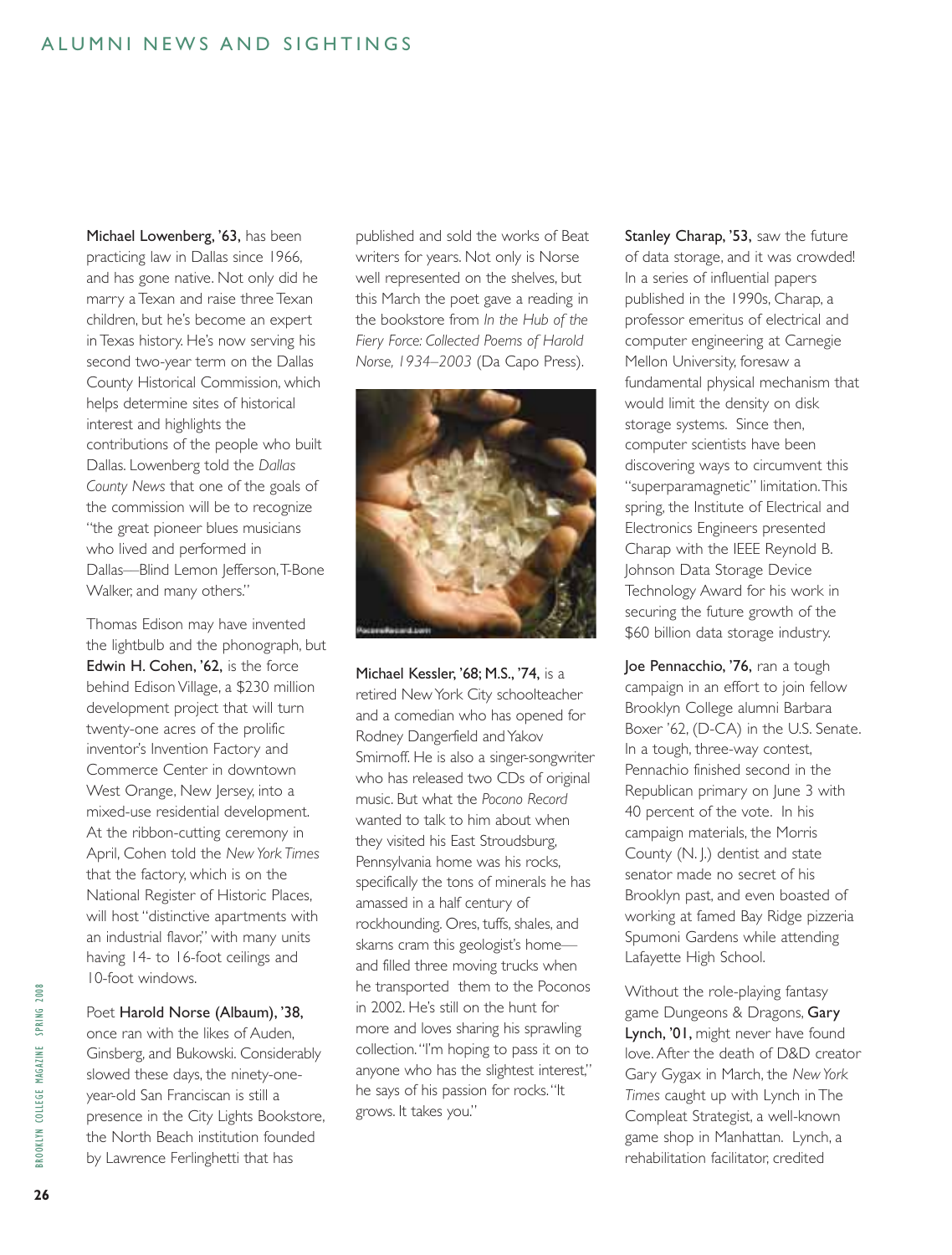Gygax's Dungeons & Dragons for introducing him to his wife, Dara Stallings.The pair met at the BC science fiction club a decade ago and were married in Brooklyn's Grand Prospect Hall in February."Without him, I would never have gotten married." Lynch said of Gygax.



Former Glaceau Vitamin Water Director of Operations Cliff Oster, M.A., '76, is taking his beverage knowledge to Skinny Nutritional Corp., where he will head up production on Skinny Water, the first zero-calorie flavored water that suppresses appetite. At Glaceau he is credited with formulating the first three Vitamin Waters in the United States as well as overseeing production. Oster is also a skilled stained-glass artist and is a member of the American Glass Guild and the British Society of Master Glass Painters.

Composer Lyudmila German, '96, was recently appointed minister of music at Bethlehem Lutheran Church in Georgetown, Connecticut, where the *News Times* visited her. A native of Ukraine, German is a prolific composer and has taken great pleasure in seeing her works debut, including *Gone,* a piece for tenor saxophone and electronics that she premiered in New York's Yamaha Hall last year:"It's a great feeling to hear



my own music being performed." Violinist Stéphane Tran Ngoc, M.Mus., '87, is an assistant professor of music at Lawrence University in Appleton,Wisconsin, where his wife, Arden Lambert, '87, also teaches. But when the *Lawrentian,* the Lawrence University student newspaper, wrote about him, they didn't dwell on his training in France, his priceless Francesco Gobetti violin, or his extensive repertoire and performances.They wanted to know why he doesn't wear shoes when he jogs around the campus."I'm one of the very few barefoot runners in the world," he explained."I'm interested in how to use the body in the most productive ways." He added that he has found that a shoeless run is healthier and cuts down on joint strain.

Gladys Margolis Seisler, '48, was designated a "living legend" of Alexandria,Virginia, by the local Rotary Club for her work with the Naughty Knitters of Montebello.The salaciously named group of fiber artists, founded by Seisler fourteen years ago, has produced more than 5,300 hats, blankets, scarves, and mittens for needy children and seniors in the United States as well as Colombia, Belarus, and South Korea. There are currently twenty knitters involved in the project whose motto is "every stitch is made with love."

Harvey Elgart, '72, loved movies so much he bought a movie theater, Surf Side Cinema in the Rockaways.That

was thirty years ago. Most recently he has been running the Cobble Hill Cinema (formerly the Rio Theater on the corner of Court and Butler streets), and the Kew Gardens Cinemas (formerly the Austin Theatre on Lefferts Boulevard). Both are in trendy neighborhoods, and former Cobble Hill neighbor Heath Ledger was a frequent patron of Elgart's Court Street multiplex. It's a far cry from his first movie job, at the Avon on 9th Street in Park Slope."It was a porno house then," he told the *Daily News.* "I worked one day and that was enough for me."

At first, Neil Neches,

'75, thought he had done something wrong when a *New York Times* reporter called him up to ask him about his use of a semicolon in the text of a subway



poster about newspaper litter: "Please put it in a trash can; that's good news for everyone." But Neches received no brickbats for his wordsmithing, only bouquets. A writer for New York City Metropolitan Transit Authority who is also responsible for the Poetry in Motion subway campaign, Neches was happy that his semicolon, which he has been using since the third grade, received such prestigious notice. Grammarians contacted by the *Times* were unanimous in their praise of Neches's punctuation, though M.I.T. linguistics professor Noam Chomsky was less enthusiastic."I suppose Bush would claim it's the effect of No Child Left Behind," he said.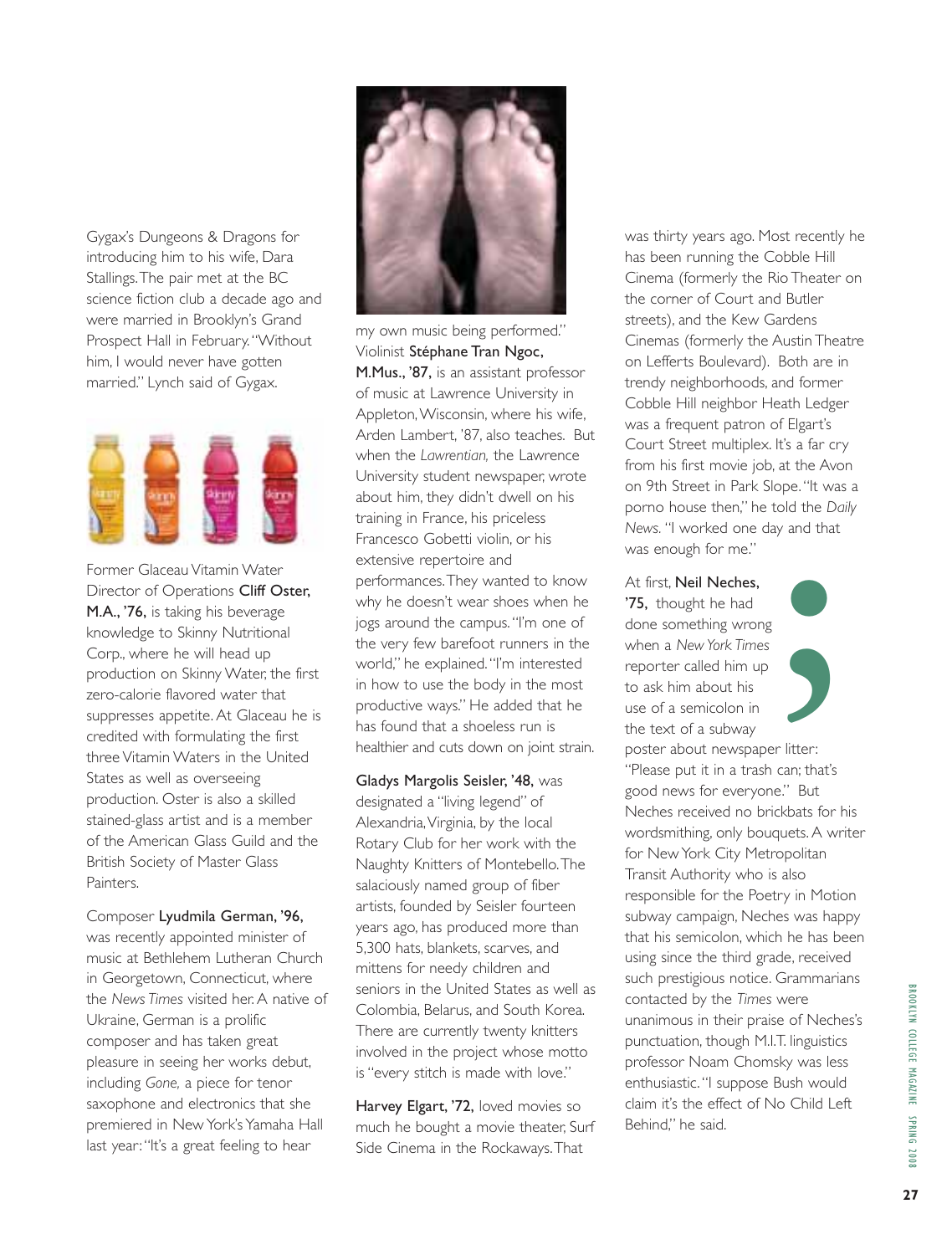Donald Zingale, '67, spent thirty years with the California State University, most recently as the vicepresident for academic affairs at the California Maritime Academy. But this spring he deserted the Golden State and accepted the president's post at the State University of New York College of Agriculture and Technology at Cobleskill. It won't be the first time Zingale has ventured into the heart of New York State."I learned to ski in the Catskills," he told the *Schenectady Daily Gazette.*

The Honorable Carolyn E.Wade, '78, was elected to the Civil Court of the City of New York and is currently assigned to a Queens courtroom, but in January she chose to be sworn in at Brooklyn's Borough Hall, not far from where her father, the late Justice George E.Wade Jr., '55, served on the Brooklyn Supreme Court. The *Brooklyn Daily Eagle* reported that it is Wade's intention to carry on her father's legacy: she even wore her father's judicial robes for the ceremony.

In January Walter E. Block, '64, who holds the Harold E.Wirth Eminent Scholar Chair in economics and is professor of economics at Loyola University in New Orleans, received the 2007 Dux Academicus Award, the highest honor a Loyola professor can receive, for excellence in teaching and scholarship. Block, whose libertarian path was set when he went to hear Ayn Rand lecture at Brooklyn College in 1963, was also the top economic adviser for presidential candidate Ron Paul, according to the *Chronicle of Higher Education.*



Songwriter Larry "J. Phoenix" Loftin, '93, has written a fair number of songs, including cowriting credits for "Thugz Mansion," a posthumous track by Tupac Shakur that was chosen for inclusion last year on *The Best of 2PAC, Part 2: Life.* He has also written pop, jazz, R&B, and gospel tracks for such artists as Nancy Wilson and Earth,Wind & Fire. But he's also a great singer, as *Masterpiece,* his first solo CD, proves. Loftin's soulful debut features thirteen tracks produced by some of the top talent working in New York.

A dozen paintings inspired by the long and eventful life of Peter Bel, '72, made up "Signs! Signs! Signs!," his first solo show, at the Riverhead Town Hall this spring. Some of the artist's images come from his thirty-six years as a longshoreman; other works, featuring banners advertising bingo games and the Police Athletic League, draw upon memories from his childhood on the streets of Brooklyn. *Newsday* praised the "sharply realistic" style of painting and said the show "lives up to its name." Bel's wife,Trudi, worked in the Brooklyn College Library for many years, and their son, Marc, is better known as Marky Ramone, the drummer for the celebrated New York punk rock group The Ramones.

Mike Camardese '77, has spent twentyfive years as head coach of the Chiefs, the Canarsie High School football team, racking up an impressive 182-72-7 record. He's also taken his team to the PSAL finals several times, most recently last November, when the Chiefs lost to the Curtis Warriors 22-16 for the Public Schools Athletic League championship. A week after that loss, Camardese picked up the New York lets High School Coach of the Year Award, for serving "the best interests of the game through the teaching of sound football fundamentals, the motivation of young players to achieve, and the promotion of youth football by way of their dedication to their community, their school, and their student-athletes."

#### Alissa Goldring (Alice Berman

Reiner), '42, has lived a life of romance and adventure. Highlights include marriage at age seventeen; stints at the anarchist Ferrer Colony in Stelton, New Jersey; divorce; and moving to Mexico with her two children in 1954 to work as a professional photographer. Goldring's photos from those days are now held in the Special Collections and Archives of the University of California, Santa Cruz. (Goldring has been a Californian herself since returning from Mexico in 1972.) A lively oral history of the artist and her peripatetic life has been published by the University of Santa Cruz, titled "I Respond:Alissa Goldring's Photographs of Mexico in the 1950s."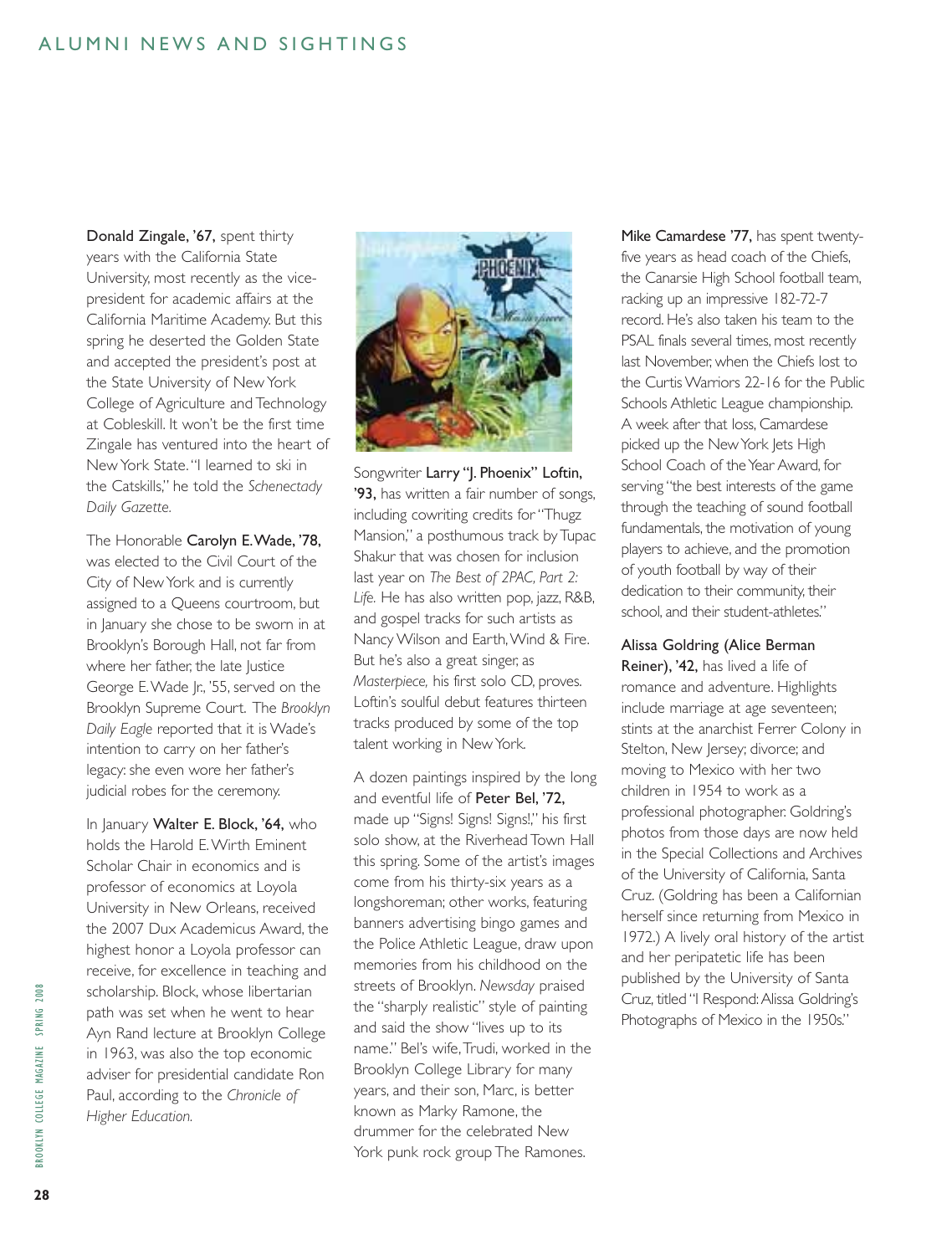

**Compressed Scrap Metal,**  *oil on panel, 24" x 19.75", 2007*

Painter Michael Kareken, M.F.A., '86, finds inspiration in trash, especially the stuff heaped in the giant recycling plant next to his St. Paul, Minnesota, studio.While Monet focused on haystacks, churches, and waterlilies, Kareken's paintings, like *Compressed Oil Drums, Metal Pile,* and *Scrapped Engines #2,* are drawn from industrial sources.This year "Urban Forest," his solo show at Minneapolis's Groveland Gallery, collected twenty-four gritty urban paintings that the *Star Tribune* praised for their "brooding grandeur."

Mort Künstler, '46, often cited as the nation's premier historical artist, is best known for his meticulous paintings of the Civil War. Wounded veterans from a more recent conflict will be able to appreciate his work now that the artist has provided at cost sixty art prints for use at Vaccarro Hall at the Walter Reed Army Medical Center in Washington, D.C., where approximately 250 members of the Warrior Transition Brigade are recuperating from their wounds sustained in the current conflicts. Künstler's donation of prints of an American flag painting to the Red Cross after 9/11 raised \$250,000, according to *Newsday.*

Matthew Appelbaum, '73, was on his way to California with a master's degree in computer science from the University of Wisconsin, when he stopped to visit a friend in Boulder, Colorado.That was thirty-one years ago. Last November, Appelbaum was elected to the Boulder City Council, where he had previously served from 1987 to 1996. In an interview with the *Colorado Daily,* Appelbaum remembered his days in the nascent Brooklyn College Computer Science Department: "They had just started offering computer classes at Brooklyn College, and nobody really knew what they were doing," he recalled. "The teachers didn't know, the students didn't know, but it was a huge amount of fun. It was sort of free-form—everybody was learning together, and it was just fascinating."

Gertrude Himmelfarb, '42, has a fan in the new British Prime Minister Gordon Brown. Brown, the British Labour leader and successor to Tony Blair, has written the introduction to the U.K. edition of *The Roads to Modernity:The British, French and American Enlightenments,* her 2004 book, which has just been published in England. He has also mentioned her work in speeches, and when he was Chancellor of the Exchequer he invited her to lead a seminar at 10 Downing Street, the chancellor's residence. His offer to hold the launch party for the book at 10 Downing Street has been "politely declined," according to the *London Times.*

Much honored throughout his career, Stuart A. Rice, '52, the Frank P. Hixon Distinguished Service Professor of Chemistry at the University of Chicago, honored two of his Brooklyn College professors in this year's *Annual Review of Physical Chemistry.* In an autobiographical sketch entitled "A Fortunate Life in Physical Chemistry," Rice lauds Melba Phillips as "intelligent, sophisticated, and socially aware," and remembers her classes as "characterized by an elegance of presentation coupled with deep insights." Donald Wright, while not a brilliant lecturer, communicated "the grand themes in chemistry." More importantly, when Rice tested positive for tuberculosis soon after graduating, Wright was able to have him accepted as a patient in a trial of new anti-tuberculosis drugs at Brooklyn's Grace Clinic. Within a few weeks any traces of Rice's TB had disappeared, and he was able to go to Harvard for graduate school.

Muriel Feldshuh, '62, has combined her love of children's literature and her quilting skills to create quilts featuring her favorite illustrators.The retired school librarian mails each illustrator a fabric square, along with a letter explaining the project. Then she stitches the artwork into a quilt. She has received nearly a hundred pieces of art, has completed two quilts, and is well on her way on a third, she told *New York Teacher.* In 2003 this longtime member of the Books for Kids Foundation was pleased to have the library at the Books for Kids Library and Literacy Center at Marcy Children's Center in Williamsburg named in her honor.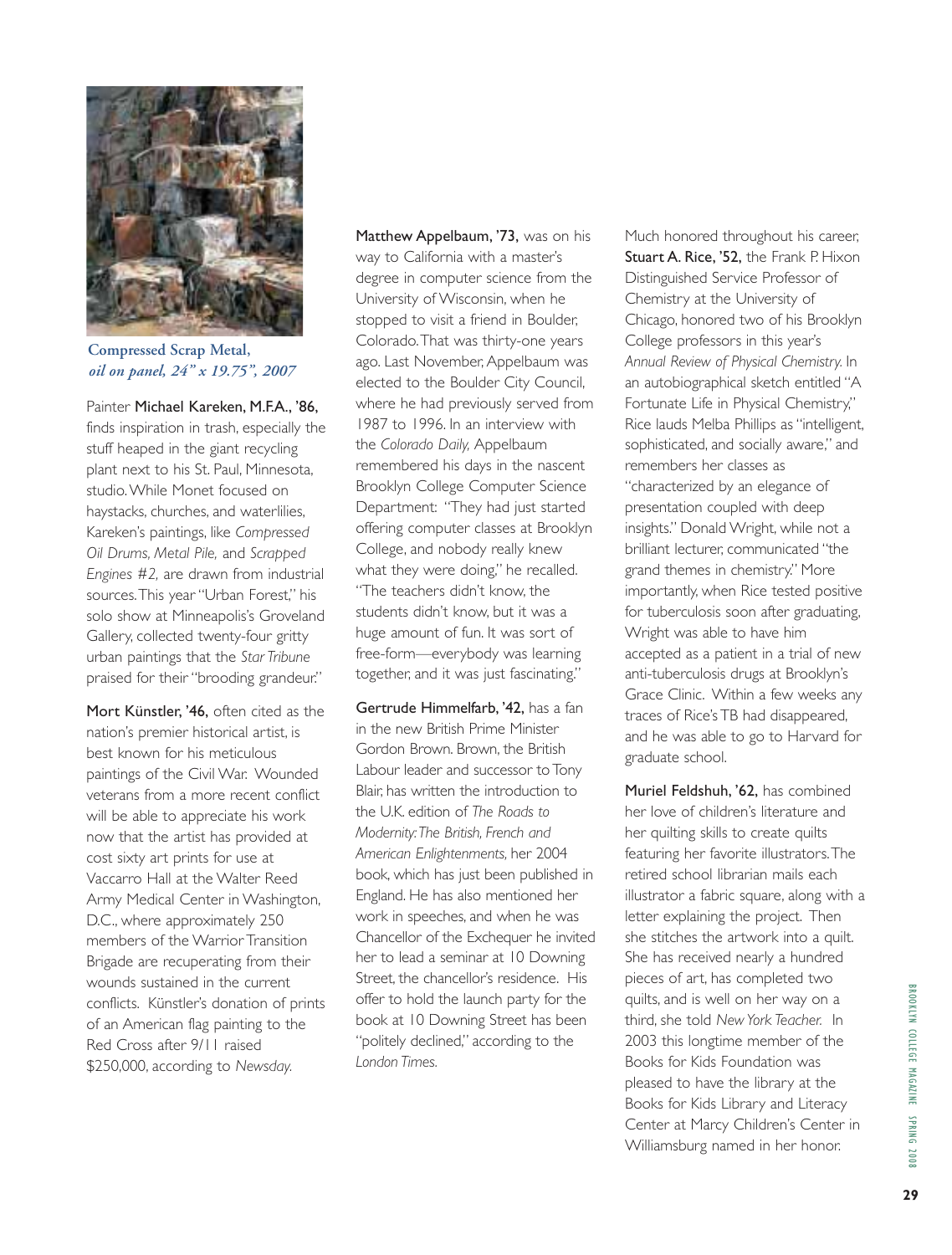Lloyd Hezekiah, '66, has had a long and distinguished career in the arts. He was the assistant director of the Brooklyn Academy of Music from 1967 to 1969, and the director of the Brooklyn Children's museum from 1969 to 1984. Now splitting his time between Brooklyn and his native St. Kitts, Hezekiah has had his first play, written in 1963, published. Entitled *The Breast of Heaven,* the play is the story of Louis-Auguste Cyparis, one of only two people in St. Pierre, Martinique, to have survived the eruption of Mt. Pelée in 1902."The genesis of that play began right here in St. Kitts," he told the *St. Kitts/Nevis Sun.*"My grandmother told my mother that legend said there was only one survivor, and he was a prisoner in an underground jail. I was always intrigued by that story, and I began to formulate the seeds of a play."

#### Last December the Mid-New Jersey

Chapter hosted its "BC Loves Women" dinner, honoring Chief Justice Deborah Tobias Poritz, '58. The former New Jersey attorney general and chief justice for the state of New Jersey talked about her experiences on the bench and fielded some pointed and important questions. Also honored at this event were chapter founders Roberta Hochlerin Salovitch, '59, and Jill Blaker-Gordon, '68, who were thanked for their dedicated leadership and guidance. In April, the chapter presented "Brooklyn before the Television Set." Participants enjoyed readings from Doris Kearns Goodwin's *No Ordinary Time,* about everyday life during the FDR Administration, and David



#### **Fiftieth Reunion of the Class of 1958**

Members of the Class of 1958 returned to Brooklyn College to attend a fiftieth reunion celebration held on Commencement Day. After gathering for breakfast in the Georgian Room, the group donned gold caps and gowns and posed for a class photo. Following this they took part in the Commencement processional and marched to their seats amid cheers and applause. Brooklyn College Foundation Trustee Donald Kramer spoke on behalf of the class during the Commencement Exercises. The day ended with a luncheon for the reunion class and their guests.

McCullough's *The Bridge,* about the building of the Brooklyn Bridge, by award-winning narrator Nels Runger.

In January, the Palm Beach County Chapter enjoyed a luncheon at the Boca Raton Country Club with Brooklyn College Professor and Chairperson of the Department of Anthropology and Archaeology H. Arthur Bankoff, '65, as the guest speaker. His presentation, "Archaeological Research in Europe, New York, and Israel," was highlighted by slides of BC students excavating all over the globe.

The Brooklyn College Former Athletes Affiliate held its eighteenth annual reunion in January, in Boynton Beach, Florida. Despite the terrible rainstorm it was a huge success, with the second largest turnout ever, including eight Hall of Fame members.There were good company, good food, and lots of stories.William Healy, '99, senior philanthropy adviser with the Brooklyn College Foundation, represented President Kimmich and brought the group up to date on the progress being made on the new physical education and athletic facility. All teams represented had group photos taken.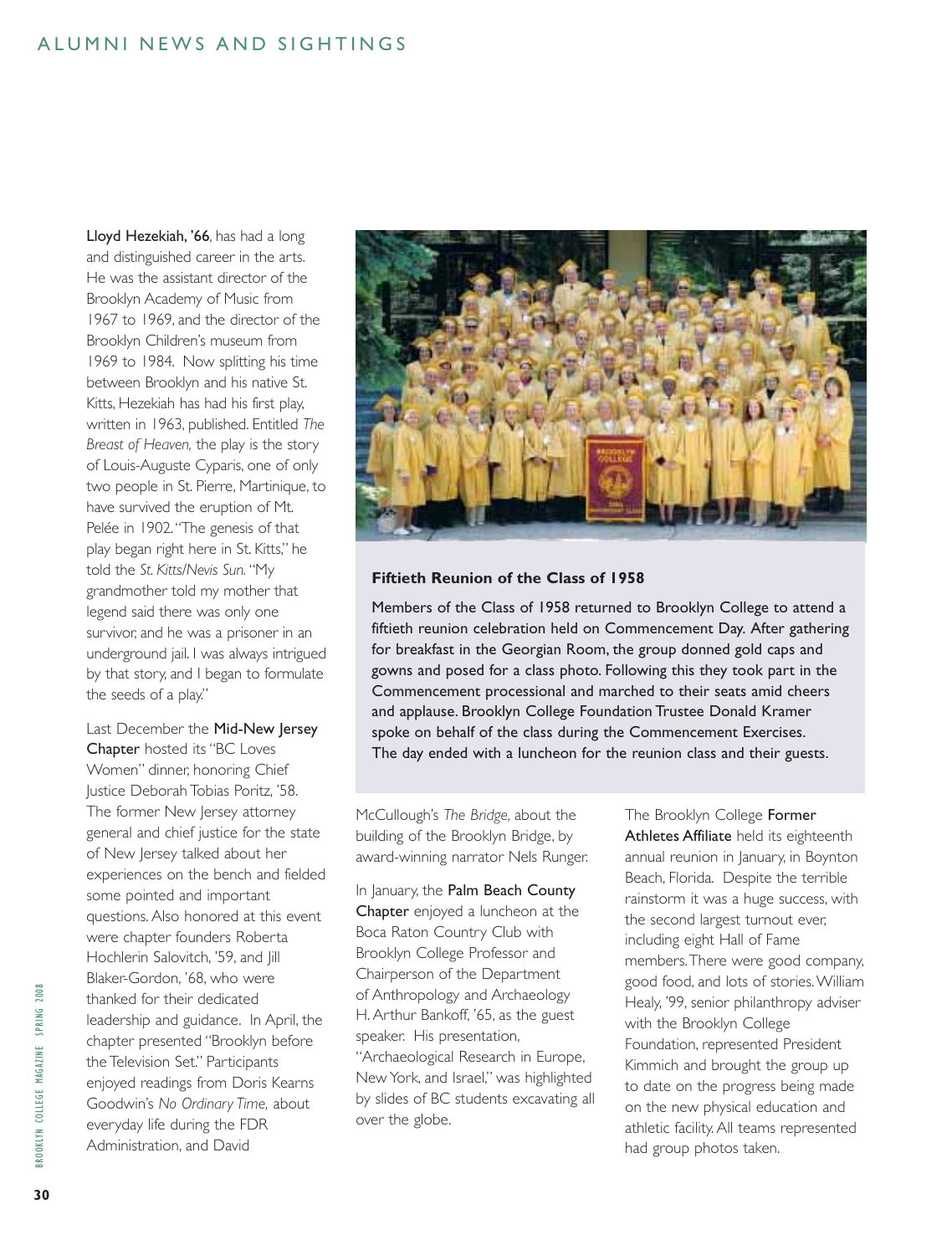In January, the San Diego Chapter held a different kind of event for the political season. Gloria Stern Penner, '52, of radio and KPBS-TV, led discussions with audience participation and a primary vote to choose a candidate for each party from the likely contenders. An election of a "president" followed all for fun.

February was a busy month with many chapters holding events. Broward-Dade held its very successful "We Love BC" annual scholarship luncheon. The program speaker was BCAA board member and Distinguished Professor Emeritus of Biology Martin Schreibman, '56. Schreibman is the founder and director emeritus of the Brooklyn College Aquatic Research and Environmental Assessment Center (AREAC), a \$2.5 million teaching and research institute that studies aquatic organisms and environments that they inhabit.

Tucson Chapter members welcomed Vice-President for Institutional Advancement Andrew Sillen, '74, as the guest of honor at their February luncheon. Sillen, the son of two BC alumni, was a professor of paleoanthropology and chairperson of the Archaeology Department at the University of Cape Town, South Africa, before becoming the UCT director of development. He spoke of his journey around the world and back home again to Brooklyn.

In February, Los Angeles/Southern California alumni gathered for a performance of *The Rabbi and the Shiksa* followed by a special reception for BC alumni on stage with the actors.This hilarious play was written

#### **Alumni College Night 2008**

In April the Brooklyn College Alumni Association honored past and present students on Alumni College Night.

Madelyn Schwartz Gould, '72, and Elliott A. Norse, '69, were the recipients of Distinguished Achievement Awards. Dr. Gould is a professor in clinical public health (epidemiology) at the Columbia University College of Physicians and Surgeons and the Mailman School of Public Health and a research scientist with the New York State Psychiatric Institute. Norse is an ichthyologist who is the founder and president of the Marine Conservation Biology Institute, a Pew Fellow in Marine Conservation, and an adjunct professor in marine conservation policy and science at the Duke University Marine Laboratory.

Harriet Levy Rosenblum, '76, was the recipient of the Jerome S. Milgram Award for Service. She has served as an officer and member of the Brooklyn College Alumni Association Board of Directors, the BCAA Southwest Brooklyn Chapter, and the BCAA Accountants Affiliate.

The annual BCAA Students Awards were presented to Kenny Advocat, '09, a member of several of the Brooklyn College music ensembles;Yitzchak Fogel, '08, a paramedic and officer of the Brooklyn College Emergency Medical Squad; and Alexander Pyronneau, '08, a tutor with the Research Initiative for Scientific Enhancement (RISE) program.

BCAA Student Awards are presented to students who have made a contribution to the Brooklyn College community or performing arts program. In accepting their awards, the recipients expressed their appreciation not just for the present honor, but also for the role Brooklyn College has played in their lives by providing the academic foundation for them to build on. In speaking of the benefits they have derived from the College, they also addressed the importance of giving back to their alma mater.

by BC alumnus Art Shulman, '63. Alumni were happy to have the opportunity to meet Vice-President Andrew Sillen, '74, who joined chapter members for this event.

Also in February, the Campus Chapter hosted a presentation by attorney and Professor of Accounting Howard Davidoff entitled,"The Four Pillars of Wealth Preservation." Davidoff, an expert in the areas of wills, trusts and estates, and taxation, provided alumni with basic techniques and strategies to keep assets in the family. In his inimitable robust fashion, he imparted a good deal of information and kept everyone wide awake with his characteristic sharp wit and humor.

On March 30, the Long Island Chapter hosted a chapter celebration brunch at the Culinary Institute at New York Institute of Technology, Central Islip Campus.The featured speaker was Anthony Sclafani, '66, distinguished professor of psychology and director of the Feeding Behavior and Nutrition Laboratory at Brooklyn College. Appropriately enough, after a lavish buffet brunch, Sclafani talked about "The New Discoveries on the Biology of Taste and the Psychology of Food Preferences." Alumni were fascinated to learn why they choose the foods they do.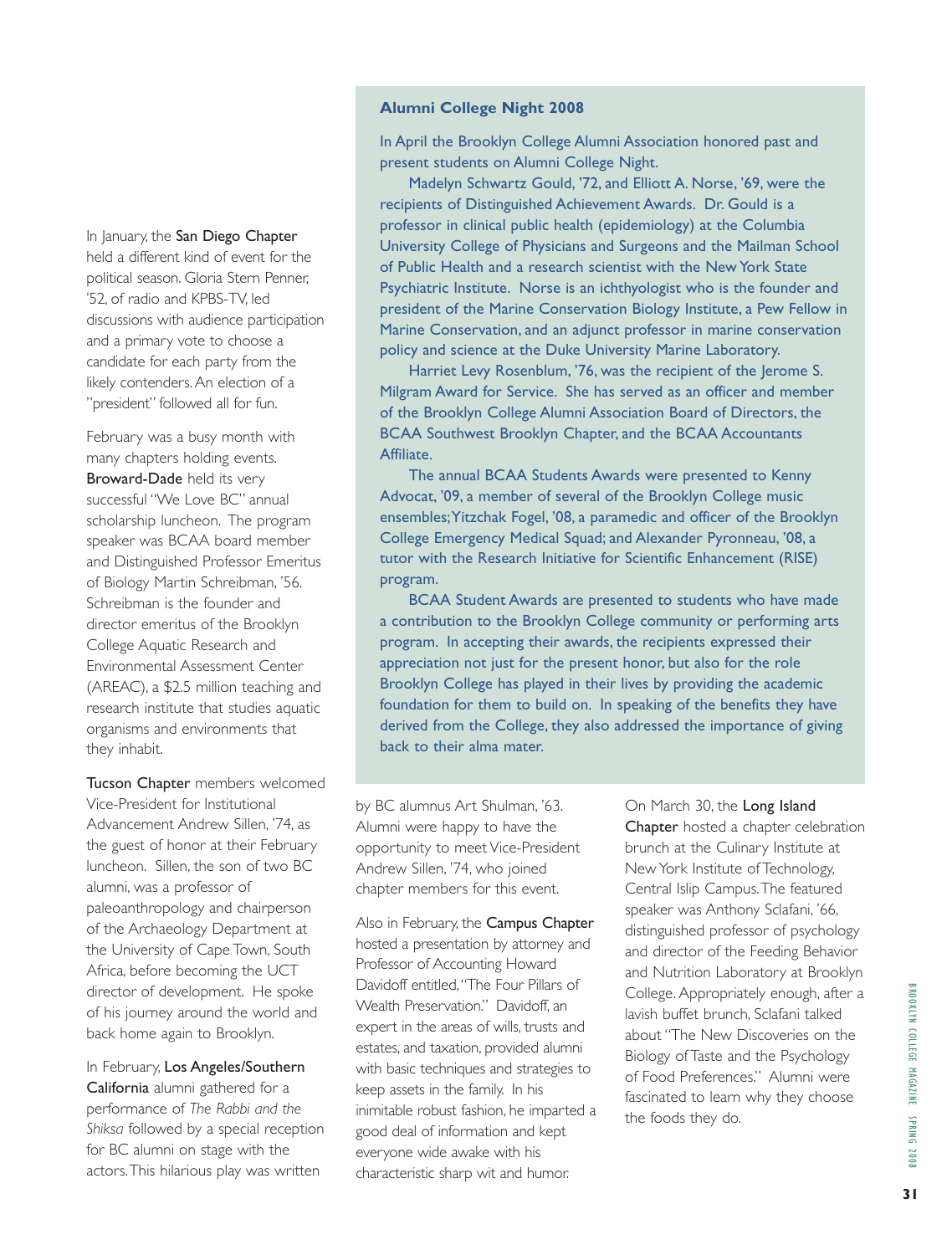## **class** *Notes*

#### *To all alumni: Many class years include the name and address of a class correspondent, who is the link between your class and* **Brooklyn College Magazine.** *When you have news about your accomplishments that you would like published in the magazine, please write to your correspondent. If your class has no correspondent, please send items directly to*  **Brooklyn College Magazine,** *Brooklyn College, 2900 Bedford Avenue, Brooklyn, NY 11210-2889. You may also reach us by fax, (718) 951-4609, or e-mail, bcmag@ brooklyn.cuny.edu. If you wish to*

*volunteer to serve as a class correspondent, please write to the address above or call (718) 951-5065.*

*—Class Notes Editor*

#### 1933

#### Herbert Nestler *Class Correspondent* 5850 Sugar Palm Court, Apt. B Delray Beach, FL 33484-1093

#### 1935

Irwin Glick *Class Correspondent* 5071 C Nestingway Delray Beach, FL 33584-1093

#### 1936

In December, screenwriter and professor emeritus, University of Southern California School of Cinema, Malvin Wald was honored by the Library of Congress when the 1948 classic film noir *The Naked City,* which he cowrote, was added to the National Film Registry.

#### 1937

#### Harry W.Anisgard

*Class Correspondent* 2563 Greer Road Palo Alto, CA 94303

#### 1939

#### Leo Ashenbrenner

*Class Correspondent* 52 Mackey Avenue Port Washington, NY 11050

#### 1940

Beatrice Persin Faden *Class Correspondent* 7185 N.W. 9 Court Margate, FL 33063- 1936

#### 1941

#### Shirley Edelman **Greenwald** *Class Correspondent* 1 Washington Square

Village, Apt. 16B New York, NY 10012

#### 1942

#### Paul Treatman

celebrated his second bar mitzvah at age eighty-three; the inclusion of his biography in the 2008 edition of the Marquis *Who's Who in America;* his citation by the government of France as a "chevalier," or knight, in the French Legion of Honor; and the publication of his second book of Haiku poetry.

#### 1943

#### Romola Ettinger Kaplan *Class Correspondent* P.O. Box 648 East Quogue, NY 11942

Carol L. Klapper was honored with the Friend of CSC Award, presented by the National Council of Jewish Women (New York section) at lazz On Second Avenue at a gala luncheon buffet and cabaret to benefit Council Senior Center. A retired magazine publisher, she cochairs the Council Senior Center (CSC). Evelyn Horowitz Weinstein has been chosen as Nassau County Senior Citizen

for 2008. Nassau County Executive Thomas R. Suozzi presented this award to her at the 34th Annual Older Americans Month Luncheon/ Conference in May.Weinstein retired in 2003 after twentytwo years as the director of the Ombudservice Program, where she implemented a patient advocacy program in nursing homes throughout Nassau County.

#### 1944

#### Renee B. Landau Eidlin

*Class Correspondent* 30 Oak Street Ext. Apt. 507 Brockton, MA 02401

Irving Roth is a retired national sales manager for the American Real Estate and Petroleum Corporation (AMREP) who initiated construction of the New Mexico community of Rio Rancho's first model homes, in addition to other buildings.

#### 1945

Cyrus Ettinger recently published a memoir entitled *The Country Pharmacist (see Alumni Books).* A retired pharmacist, Ettinger helps translate French and Spanish at the Caridad Clinic of Boynton Beach, Florida. He also consults with staff physicians on appropriate medications.

#### 1946

Bernard R. Schwarz *Class Correspondent* 404 Beach 143 Street Rockaway, NY 11694

#### Elliot Levine has

written program notes for chamber music concerts at Music Mountain in Falls Village, Connecticut.This season's series will include string quartets by Janáãek and Shostakovich as well as songs by Franz Schubert.These concerts are broadcast by WQXR-FM and www.WQXR.com.

#### 1947

Reva Frumkin Biers *Class Correspondent* 4631 Ellenita Avenue Tarzana, CA 91356

#### 1948

Eneas Sloman Arkawy *Class Correspondent* 27110 Grand Central Parkway, Apt. 8G Floral Park, NY 11005

Murray Bromberg, the author of *The Wagers of Sin,* has completed a rite-of-passage book titled*, I Slept with Marlene Dietrich…and Other Confessions* and is looking for a publisher brave enough to handle it.

#### 1949

Constantine K. Hall *Class Correspondent* 190 Maple Street Brooklyn, NY 11225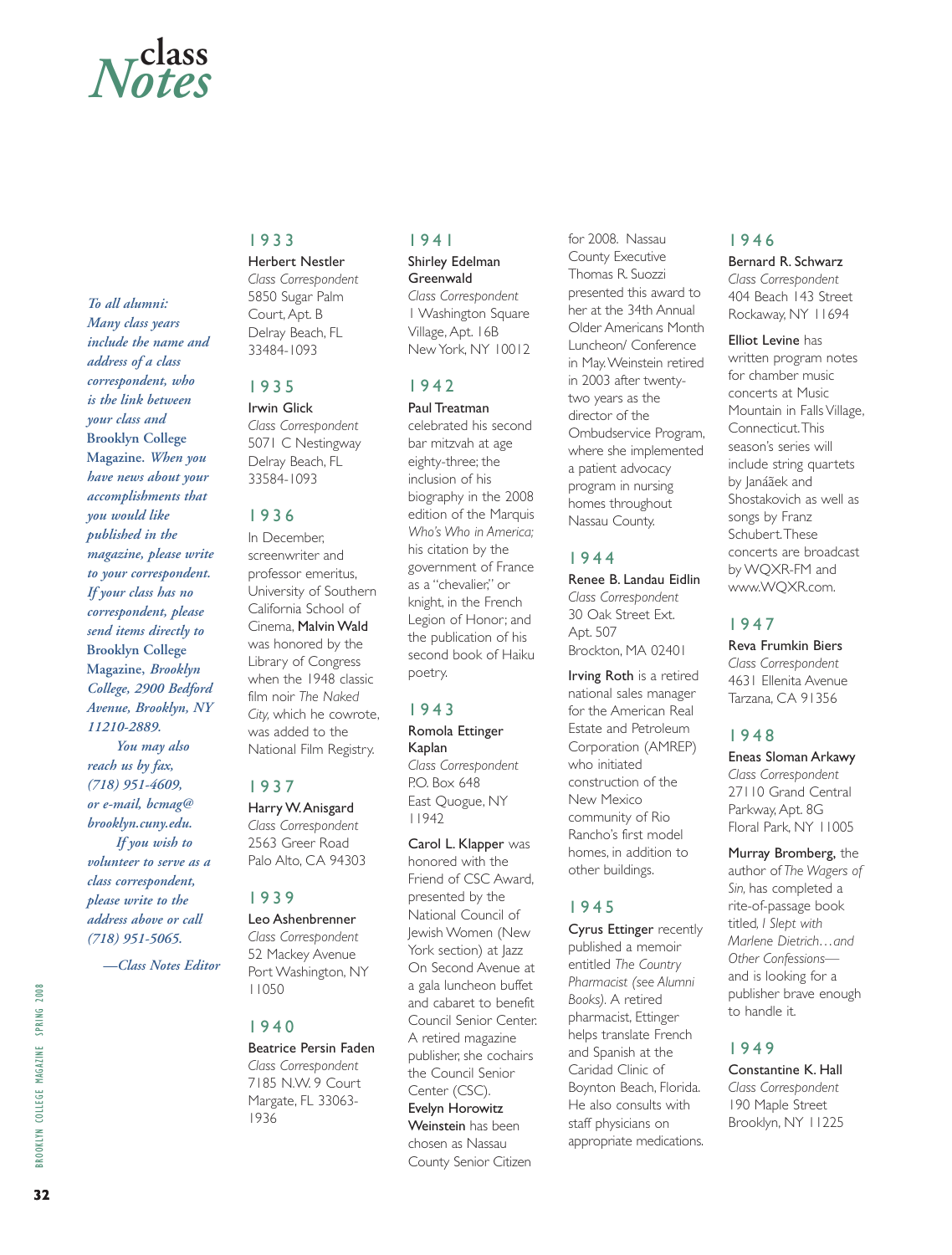

#### 1950

Louise J. Kaplan *Class Correspondent* 175 West 12 Street New York, NY 10011

#### 1951

Marion Unger Gordon *Class Correspondent* 70 East 10 Street Apt. 9P New York, NY 10003

Samuel T. McSeveney, professor emeritus of history at Vanderbilt University, taught in the university's Osher Lifelong Learning Program in 2008.

#### 1952

#### Sheila Talmud Raymond *Class Correspondent* 3 Lakeside Lane Bayshore, NY 11706 Irene Danzker Deitch has been appointed the representative from the American Psychological Association Division 29–Psychotherapy to the APA Public Interest Directorate Network. In April, as part of the annual fundraiser for CASC (Community Agency for Senior Citizens), she gave a

lecture entitled "Aged to Perfection: Positive Aging, Living, Loving, Laughing" at the Staten Island Hilton. In addition, she was interviewed by Mitch Stacy, an Associated Press reporter, for an article about bridge suicides. Ruth Drescher Dombrow published *In the Belly of the Moon,* a collection of artwork and poetry.

#### 1953

#### Ben Suntag

*Class Correspondent* 1311 Franklin Lane Rockaway, NJ 07866 gatnus@gmail.com

#### 1954

#### Marlene (Marcia) Jacoby Hillman

*Class Correspondent* 255 West 94 Street, Apt. 6Q New York, NY 10025

#### 1955

Geraldine Miller Markowitz *Class Correspondent* germarkowitz@ earthlink.net

#### 1956 Mike Saluzzi *Class Correspondent* 1351 E. Mountain Street Glendale, CA 91207-1837

msaluzzi@earthlink.net

Irwin Federman, general partner of U.S.Venture Partners, received the 2008 Special Achievement Award at the International Business Forum Conferences' 19th Annual Venture Capital Investing Conference, in San Francisco. Richard Johnson is the founder and administrator of BEYOND BARTER,The Los Angeles SkillsPool, an organization of folks who share services of all kinds with each other at no charge. It's not a barter club— services are shared freely, not exchanged.The organization, which recently celebrated its thirty-second anniversary, has members as far away as the British West Indies and Malaysia. Details are at http:// beyondbarter. com.

#### 1957 Micki Goldberg Ginsberg

*Class Correspondent* 217 E. Maple Avenue Moorestown, NJ 08057 ginsberg10@gmail.com

#### 1958

Sandra Seigel Pikoff *Class Correspondent* 4500 Williams Drive #212-320 Georgetown,TX 78633

Don Kramer, CEO and chairman of Ariel Reinsurance, was honored with a Lifetime Achievement Award at the Bermuda Insurance Institute's 10th Annual Insurance Industry Awards. He is currently a director of the National Benefit Life Insurance Co. of New York (a subsidiary of Citigroup), of Atrium Underwriting, and of Valiant Insurance Group. He also chairs the National Dance Foundation of Bermuda and is a member of the board of the American Ballet Theatre.

#### 1959

Rosalie Fuchs Berle *Class Correspondent* 260 Garth Road Apt. 3J5 Scarsdale, NY 10583

#### Angelo A.Volpe,

president emeritus of Tennessee Technological University, was awarded the Honorary Doctor of Science Degree at the May 2008 commencement of Tusculum College in Greeneville,Tennessee.

#### 1960

Saul Kravitz *Class Correspondent* 3382 Kenzo Ct. Mountain View, CA 64040 kravitzsaul@gmail.com

Fran Gitterman Orenstein wrote her first tween (middle grades) novel, *The Ghost Under Third Base,* an adventure story for boys and girls, ages 9–13 *(see Alumni Books)*.

#### 1961

David S. Herskowitz *Class Correspondent* 1175 Kildeer Court Encinitas, CA 92024 technologicalforecasting @yahoo.com

#### Leonard H. Berman

wrote *A World of Secrets,* the sequel to his 2001 historical novel, *Consider My Servant (see Alumni Books).* In March, Martin A. David, artistic director of the . . . And Still Dancing theatre and dance project in the San Francisco Bay Area, participated in Sergei Ostrenko's Physical Theatre Laboratory in Latvia.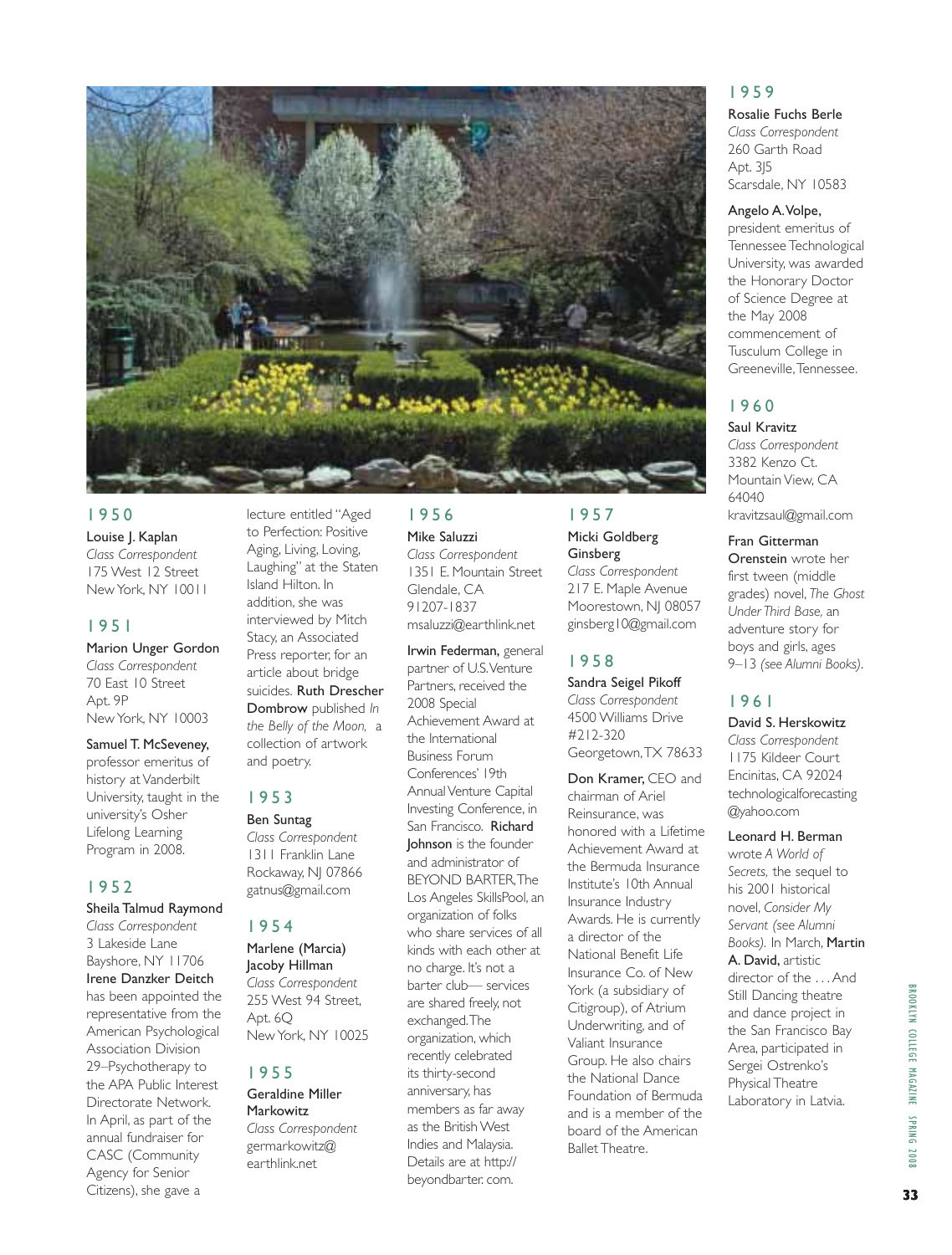#### CLASS NOTES

#### 1962

#### Steven J. Nappen

*Class Correspondent* 38 Troy Hills Road Whippany, NJ 07981

#### 1963

#### Cliff Rosner

*Class Correspondent* 111 Blue Willow Drive Houston,TX 77042- 1105

#### 1964

#### Jay Orlikoff

*Class Correspondent* 20 Beaverdale Lane Stony Brook, NY 11790

Builder Levy was selected as a Guggenheim Foundation Fellow in photography for 2008. Five of his vintage photographs will be included in two exhibitions: *Road to Freedom: Photographs of the Civil Rights Movement, 1956–68,* at the High Museum of Art in Atlanta, and the *Mary Wilson Collection from the Supremes,* at the Victoria & Albert Museum in London.

#### 1965

#### Barbara Berman Leveene

*Class Correspondent* 24 Jubilee Circle Aberdeen, NJ 07747

#### 1966

#### Felicia Friedland **Weinberg** *Class Correspondent* P.O. Box 449 Clarksburg, NJ 08510

#### Davina Rubin is a

columnist for the *Napa Register* and information officer for the Napa Valley Child Care Planning Council in California. She is also a painter with artwork currently in the Jessel Miller Gallery in Napa and in Arte de Sayulita Gallery in Sayulita, Mexico. She has been chosen for an exhibition at the Napa Transportation and

#### 1967

#### Sharon Weinschel Resen

Planning Agency.

*Class Correspondent* 1740 Kimball Street Brooklyn, NY 11234

#### Edward Krasnove, a

real estate attorney, was recently promoted to the position of executive vice-president and general counsel of Foursquare Properties, Inc., a real estate development, management, and investment company based in Carlsbad, California. Donald P. Zingale was appointed the next president of SUNY Cobleskill.

#### 1968

#### Eileen McGinn

*Class Correspondent* 210 East 15 Street Apt.10N New York, NY 10003

Mark Pollak was one of six Baltimore attorneys named "Leaders in Their Field" in the 2008 edition of the

prestigious guide *Chambers USA, America's Leading Lawyers for Business.* He works in the Real Estate Department of Ballard Spahr Andrews & Ingersoll, LLP.

#### 1969

Edward M. Greenspan *Class Correspondent* 1237 Avenue Z, Apt.6G Brooklyn, NY 11235-4360

#### Helen Zegerman

Schwimmer wrote *Like the Stars of the Heavens,* an anthology of articles first published in *The Jewish Press.*

#### 1970

#### Barry Silverman *Class Correspondent* 176 Stultz Lane East Brunswick, NJ 08816 Barry@successfulu.com

Roselyn Feigenbaum Graff is a substitute teacher in Cordova, Tennessee.

#### 1971

Constance Forte Pigozzi *Class Correspondent* 7802 16 Avenue Brooklyn, NY 11214

#### Helen Ungar Friedman

was a guest of honor at the Hebrew Academy of the Five Towns and Rockaway's (HAFTR) thirtieth annual scholarship dinner at the Woodbury Jewish Center in Woodbury, Long Island. She was



recognized for her passionate dedication to the Orthodox Jewish yeshiva and the Jewish community.

#### 1972

Stanley A. Alexander *Class Correspondent* 4 Indian Valley Road East Setauket, NY 11790

Mary Claire Dunn is the founding artistic director of Charlie's Port, a professional children's ensemble in Atlanta. A recent production was *Waiting for My Growth Spurt,* a one-man show written and performed by thirteen-year-old Jason David. She also acts periodically, writes, and coaches, and is currently designing educational DVD packages for high school performing arts programs. Debbie Eisenstadt Mandel's

third self-help book is entitled *Addicted to*

*Stress: A Woman's 7-Step Program to Reclaim Joy and Spontaneity in Life (see Alumni Books).* She is also a motivational speaker, stress management expert, personal trainer, and host of the radio program *Turn on Your Inner Light Show,* heard on WGBB–AM 1240 in New York City. Ita Mairanz Mond is a cofounder of From

Under the Hat, an Orthodox women artists group headquartered in Silver Spring, Maryland. She also teaches painting to local women.

#### 1973

Linda E. Gross Carroll 212 Stony Point Drive Sebastian, FL 32958 lcarroll32@comcast.net

#### 1974

Diane Oeters Vaughn *Class Correspondent* 80 Kelsey Place Madison, CT 06443

**SPRING 2008** 

COLLEGE MAGAZINE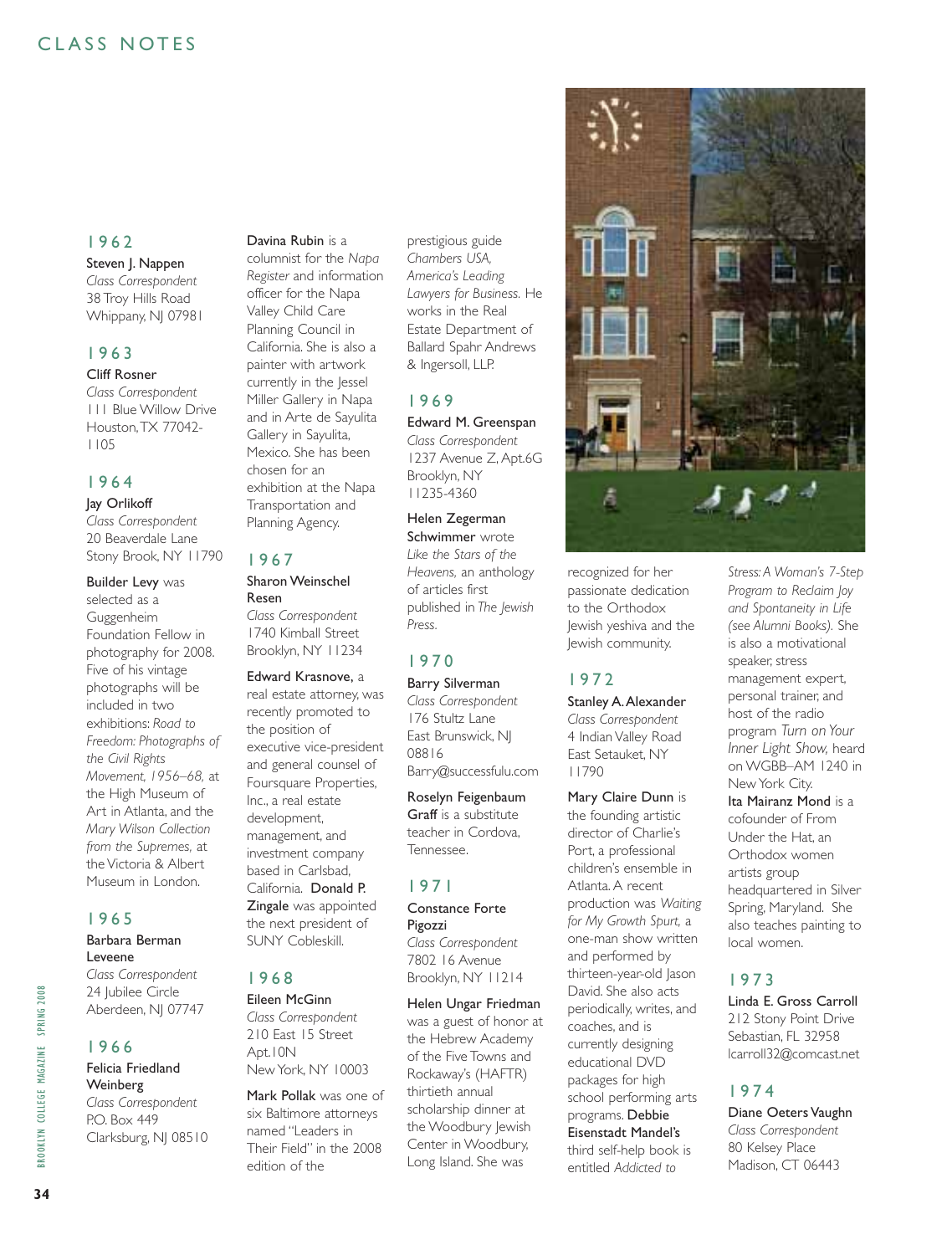**35**

Lucille L.Abellonio was recently appointed the superintendent of Clairton City Schools in Pittsburgh. Diane Kirschner was certified by The Humanist Society as a Humanist minister, authorized to perform all life passage ceremonies, and licensed by the city of New York as a marriage officiant. Albert A.

Kruger of the Office of River Protection of the U.S. Department of Energy, was named glass scientist for the Waste Treatment and Immobilization Plant on the Department of Energy's Hanford Site in Washington State.

#### 1975

#### Rubin Leitner

*Class Correspondent* 138 East 96 Street Brooklyn, NY 11212

Ben Katchor is a MacArthur Foundation

"genius" grant–winner and writer of the original musical *The Slug-Bearers of Kayrol Island,* which premiered at the Vineyard Theatre in Manhattan. He is best known for his comic strip,"Julius Knipl, Real Estate Photographer," which chronicles Knipl throughout a historic New York landscape. Iris Weinshall was honored as the CUNY Partner of the Year at the 21st Annual Partners for Progress Gala. She was

appointed vice-

chancellor for facilities planning, construction, and management at The City University of New York in April 2007, after having served the city of New York for more than twenty-five years, most recently as commissioner of transportation.

#### 1976

#### Henry P. Feintuch *Class Correspondent* 50 Barnes Lane

Chappaqua, NY 10514 Oheneba Boachie-Adjei, an orthopedic

and spine specialist, was honored at the 6th Annual African Health Summit for his significant contributions to medical education and global practice.The event was hosted by the Ghana Physicians and Surgeons Foundation of North America. Yael Zarhy-Levo, associate professor in the Department of Literature at Tel Aviv University, wrote a book of criticism entitled, *The Making of Theatrical Reputations: Studies from the Modern London Theatre.*

#### 1977

#### Michael Hanna *Class Correspondent* 12 Woodlawn Road

Somerset, NJ 08873

Rhonda Kontner was recently named the director of the Interdisciplinary Center for Child Development, a special school for students with disabilities in Queens. Michael A. Vitelli was promoted to executive vicepresident of Best Buy Corporation.

#### 1978

Susan A. Katz *Class Correspondent* 120 Pinewood Trail Trumbull, CT 06611-3313

Kathleen Alaimo is currently serving as dean of the College of Arts and Sciences at Saint Xavier University in Chicago.

#### 1979

#### Anthony Esposito

*Class Correspondent* 265 Hamilton Drive Red Bank, NJ 07701

#### 1980

Rose Kanarek joined the firm of Rosen Seymour Shapss Martin & Company LLP in New York City as tax manager. David Leibowitz is the principal conductor of the Massapequa Philharmonic, one of the largest orchestras on Long Island. He is the founder and current music director of the New York Repertory Orchestra, which is in its sixteenth season. In addition, he is on the conducting staff of the Rome Festival,

leading opera, ballet, and concert performances in Italy.

#### 1981

Gershonah Cynthia Whitley wrote her first book, *Looking for Self in All the Wrong Places,* which is based on *The Wizard of Oz (see Alumni Books).* James F. Faraguna is a Vietnam veteran who coaches American football in Turkey. Rhoda Seidenberg is the associate curator at the Yeshiva University Museum at the Center for Jewish History in New York City. Donna Tait is the proposed principal of the McCown Expeditionary Learning School, which will open in Staten Island in September under the aegis of New York City Outward Bound. She is currently assistant principal at the Math, Science, and Technology Institute in Brooklyn.

#### 1982

#### Eileen Sherman Gruber

*Class Correspondent* 69 Derby Avenue Greenlawn, NY 11740

#### 1983

#### Michael Kosik

*Class Correspondent* 331 Newman Springs Road, Building 1 Red Bank, NJ 07701 michael.kosik@ubs.com

#### 1985 Peter Huertas

*Class Correspondent* 5135 Fedora Drive San Antonio,TX 78242 alamodude2001@ yahoo.com

#### 1986

#### Ian Lee Brown

*Class Correspondent* 13978 Sawteeth Way Centerville,VA 20121

Lorna Wallach, a cantor with Congregation B'nai Israel in Millburn, New Jersey, and a soloist with the Zamir Chorale (the first modern Hebrew-singing chorus in North America), performed at their eponymous Carnegie Hall presentation, Celebrating Israel at 60.

#### 1987

Eric Steinhardt *Class Correspondent* 915 East 7 Street Apt. 1H Brooklyn, NY 11230

#### 1988

#### Lauren Korn Popkoff

*Class Correspondent* 951 Woodoak Drive Baldwin Harbor, NY 11510

#### 1990

Beth Debra Kallman *Class Correspondent* 8718 Ridge Boulevard Brooklyn, NY 11209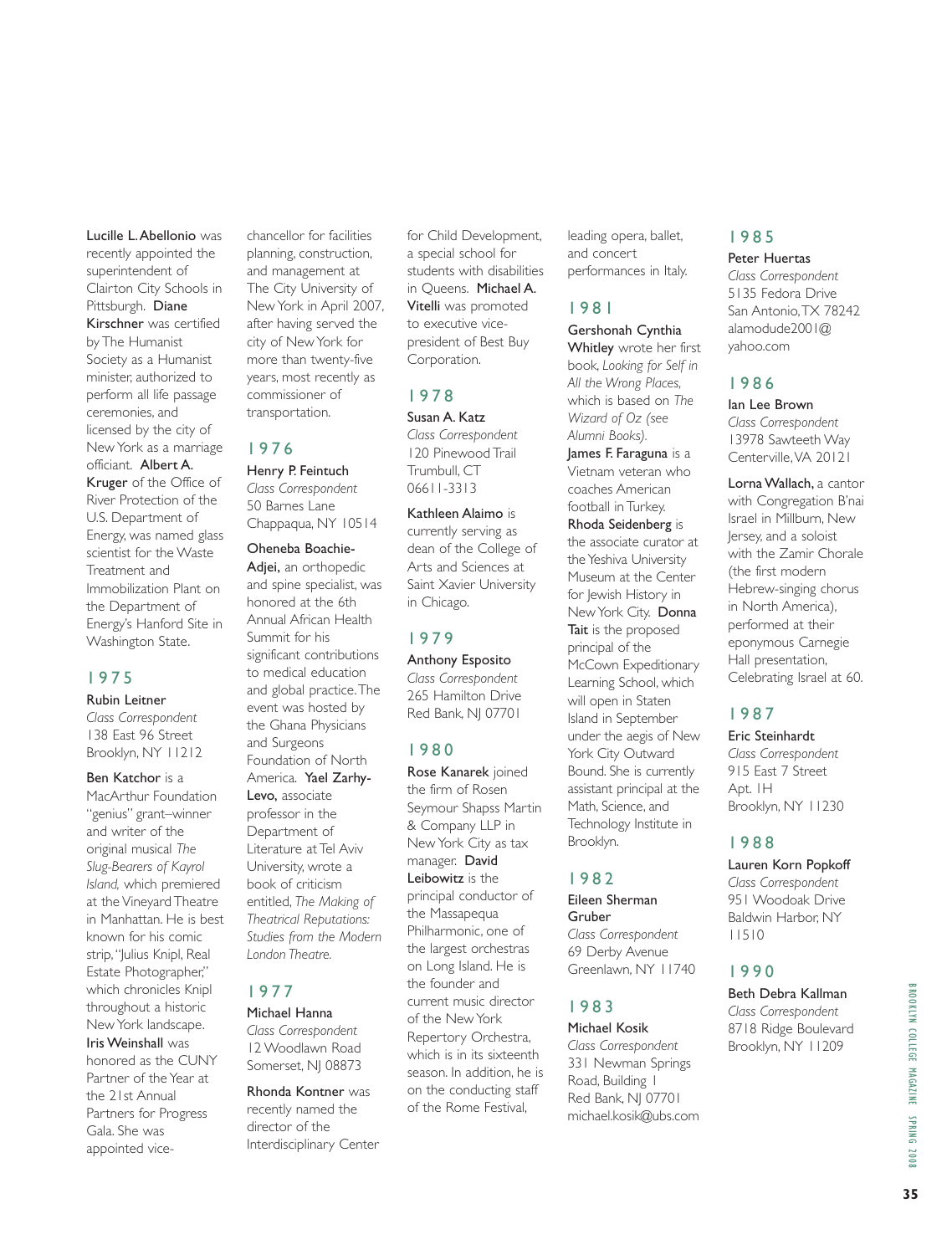

#### 1993

Gina A. Liccardo owns Liccardo Enterprises!, which specializes in salsa instruction in New York and corporate chair massage in New York and the San Francisco Bay Area.

#### 1994

Ilene Berkowitz *Class Correspondent* 1575 46 Street Brooklyn, NY 11219

#### 1995

Nathan Solat

*Class Correspondent* 2793 Lee Place Bellmore, NY 11710

#### 1996

#### Anthony Vitale

*Class Correspondent* 554 Beach 129 Street Belle Harbor, NY 11694

#### Racquel Goodison is

the recipient of the Astraea 2007 Emerging Lesbian Writers Fund \$10,000 grant.

#### 1997

Tara M. Dowd *Class Correspondent* 440 West 34 Street, Apt. 10A New York, NY 10001

#### Ronald Jean

completed his postmaster's certificate in social work administration at Hunter College in March.

#### 1999

David Moskowitz *Class Correspondent* 2327 East 18 Street

Brooklyn, NY 11235

#### 2001

Tatesha Bennett Clark *Class Correspondent* 540 East 82 Street Brooklyn, NY 11236

Michael Bradford is an assistant professor of dramatic arts at the Avery Point and Main Campuses of the University of Connecticut. His play *Fathers and Sons* 

premiered at A Contemporary Theatre in Manhattan. His play *Living in the Wind* played Off-Broadway and was nominated for several prestigious Audelco Theatre Awards. Raymond Collins teaches at Wake Forest University in Winston-Salem, North Carolina. Victoria Gitman is a mathematics professor at New York City College of Technology (City Tech). She is the recent winner of a National Science Foundation grant to sponsor the Second Annual New York Women in Mathematics Network (NYWIMN) Conference on the City Tech campus in

May. She is a cofounder of NYWIMN, an organization dedicated to helping female mathematicians form

the professional and social networks necessary for success. Uraline Septembre Hager was recently selected to participate in an artist residency in England for two weeks in August. She is a special education teacher for the New York City Department of Education who currently teaches a seventh-grade inclusion class in a Bronx public school. Maurice Watson received his National Board Certification for Physical Education/ Early/Middle Childhood, one of five teachers to hold that distinction in New York State. He teaches physical education at the Academy of Culture and Communications at Pleasant Valley Elementary School in Schenectady, New York.

#### 2002

Igor Galanter *Class Correspondent* 1342 East 18 Street Apt. 6C Brooklyn, NY 11230

#### 2004

#### Yael Abraham Fogel

*Class Correspondent* 570 Ocean Pkwy Apt. 5C Brooklyn, NY 11218 yct.fogel@gmail.com

#### 2006

Mimi Meserve is the new theater teacher at her alma mater, Kennebunk High School, in Kennebunk, Maine. She has also directed nine plays, two of which she wrote and for all of which she helped create sets and costumes. Tom Nazziola composed and conducted the music to Buster Keaton's *Battling Butler* which was performed by his group The BQE Project at the Dryden Theater/George Eastman House in Rochester, New York. Edward J. Ware is a percussionist and composer who rearranged the tunes of Thelonious Monk with a quartet of local musicians for the eleventh Wellington International Jazz Festival, held last November in Wellington, New Zealand.

#### 2007

#### Ezra Rich

*Class Correspondent* 205 West 95 Street New York, NY 10025 EzraRich@gmail.com

#### 2008

#### Stefanie Low

*Class Correspondent* 3-A Putnam Avenue Glen Cove, NY 11542 stefanielow@yahoo.com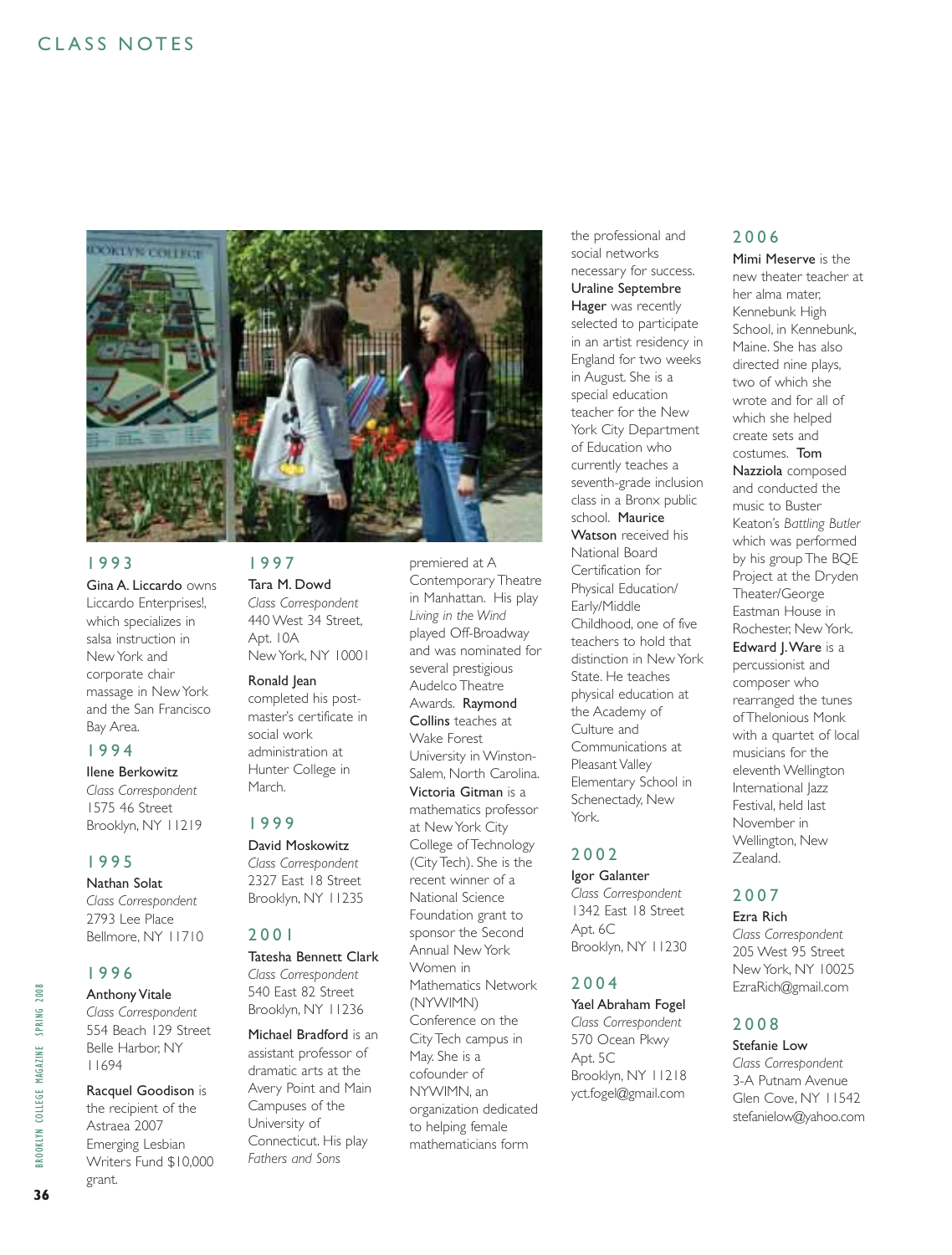## **in** *Memoriam*

#### Alumni

Elizabeth Hall Conant, '33 Zach Baym, '34 Ethel Schachner Dancis, '34 Samuel Romm, '34 Moses (Morris) Weinstein, '34 Ben Franzino, '35 Gertrude Kleinman Rosenbloom, '35 Milton S. Schechter, '35 Jack E. Armore, '36 Helen Greenberg, '36 Leo Herbstman, '36 Irving Pilson, '36 Edward R. Simkin, '36 Malvin D.Wald, '36 Morton Hollander, '38 Muriel Hauser Nester, '38 David Rosen, '38 Bernice Halwer Elkind, '39 Gertrude Debare Mandelbaum, '39 Abraham S. Eisenstadt, '40 Edna Blueweiss Newman, '40 George Schwartzman, '40 Israel Weber, '40 Mildred Cantor, '41 Jerome L. Graff, '41 Rita Good Rector, '41 Abbott A. Rosenberg, '41 Albert H. Small, '41 Jacob Soddin, '41 Lillian Schweitzer Weinstein, '41 Barbara Freis Cahn, '42 Kayla Pomerantz Horowitz, '42

Eleanore Marie Maimone Sivell, '42 Tobias (Ted) Wolman, '42 Marie Buscemi Scardapane, '43 Donald J. Sibbett, '43 Gloria Dymond Weiss, '43 Helen Jaffee Alfred, '44 Stanley Bashkin, '44 George J. Bolton, '44 Gerald Charles Thorner, '44 Harry Beilin, '46 Louis Berkofsky, '46 Helen Horn Haber, '46 Estelle Mishler Zweig, '46 Lawrence Goldstein, '47 Shirley Witkowsky Landman, '47 Arline Hyman Passman, '47 Ruth Goidell Robinson, '47 Martin Groffman, '48 Ruth Ginsberg Goldstein Glanz, '49 Elayne Alenick Lash, '49 Neilan Sleven, '49 Janet Kranis Sperling, '49 Larry Zide, '50 Edwin Jacobson, '51 Marilyn Talve, '51 Barbara Steele Schwartz, '52 Lawrence Field, '53 Irwin Lainoff, '53 Marcia Bender Winograd, '53 Bernice Buchwald Sklar, '54 Leonard J. Katz, '55 Ronald J. Baumgarten, '56 Barbara Blitz, '56

Constance Gelb Gordon, '56 Stanley Nesheim, '56 Elaine Eisenberg Niederhoffer, '56 Byron L. Pinsky, '56 Gilbert Smolin, '56 Barbara Krupp, '57 Gerald M. Plevin, '57 Stanley D. Ashkinos, '58 Steven L. Roemer, '58 Martin Schulman, '58 Emanuel Steinholtz Stonewood, '58 Shulamit Drandoff Rogoff, '60 Ruth Rubenstein Bernstein, '61 Loretta Eisenman Weingarten, '61 Ines Girson Baron, '62 Barbara Stern Rossoff, '62 Richard Epstein, '63 Cynthia Jean Fein Stolman, '64 Charles E. Bryan, '67 Michael Stampnitzky, '68 Janice Katzen Gelfand, '69 Louis Roseman, '72 Felisa Lunerman Gebot, '74 Christina Miastowski Potters, '74 Helen Bernstein Turer, '78 Melinda Koral Zimbler, '78 Wang Chi Wong, '79 Palma R. Lilley, '81

#### **Faculty**

Karl Beckson *English Department* 

Chaya Gurwitz *Computer and Information Science Department*

Dante Negro *Modern Languages Department*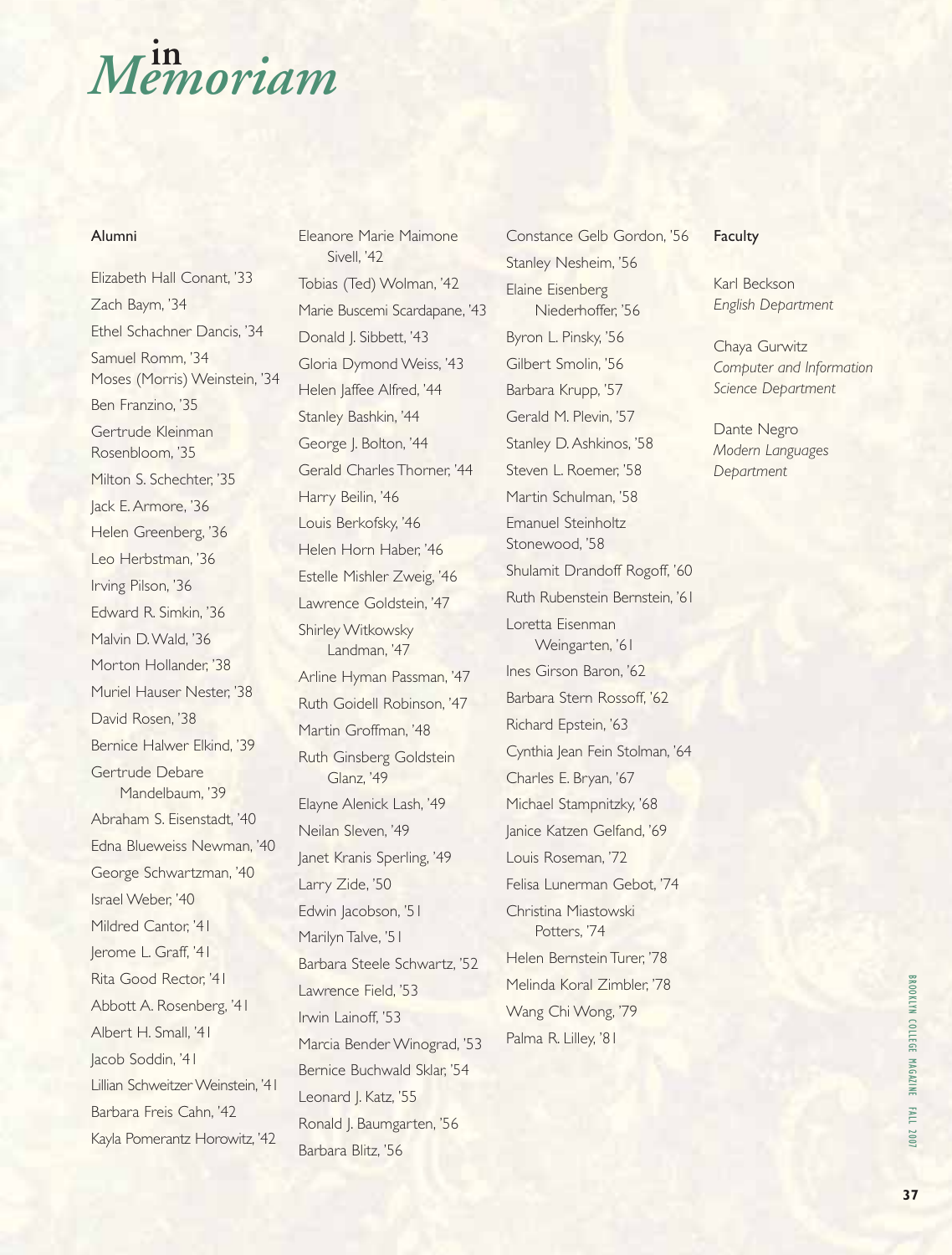#### TOP OF THE QUAD

Bernd Renner, Department of Modern Languages and Literatures. Difficile est saturam non scribere: L' Herméneutique de la satire rabelaisienne. Droz, 2007, \$158.92, hardcover.

George Rodman, Department of Television and Radio. Mass Media in a Changing World, 2009 Updated Edition. McGraw Hill, 2008, \$98.75, paperback.

\_\_\_\_\_\_\_\_\_\_\_ , Department of Television and Radio, and Ronald B. Adler. Understanding Human Communication, 10th ed. Oxford University Press, 2009, \$74.95, paperback.

Robert M. Shapiro, Department of Judaic Studies, and Piotr Wróbel. eds.Yehiel Yeshaia Trunk. Poyln: My Life within Jewish Life in Poland, Sketches and Images. University of Toronto Press, 2007, \$40, hardcover.

Mac Wellman, Department of English, ed. 7 More Different Plays. Broadway Play Publishing, 2007, \$24.95. paperback.

\_\_\_\_\_\_\_\_\_\_, Department of English. A Chronicle of the Madness of Small Worlds.Trip Street Press, 2008, \$15, paperback.

\_\_\_\_\_\_\_\_\_\_, Department of English. Harm's Way. Broadway Play Publishing, 2008, \$12.95, paperback.

Alex S.Vitale, Department of Sociology. City of Disorder: How the Quality of Life Campaign Transformed New York Politics. New York University Press, 2008, \$40, hardcover.

Christine Vitrano, Department of Philosophy, and Stephen M. Cahn. eds. Happiness: Classic and Contemporary Readings in Philosophy. Oxford University Press, 2008, \$21.95, paperback.

#### Alumni Books

Irving Benig, '65, A Story for Rose. Bertelsmann Publishing, 2008 – Germany.

Leonard H. Berman, '61, A World of Secrets. Xlibris Publishing, 2008, \$35, hardcover.

Leah Garchik, '66, Real Life Romance: Everyday Wisdom on Love, Sex, and Relationships. Chronicle Books, 2007, \$12.95, hardcover.

Hadassah Haskale (Judith Hadassah Davis), '56,Wayfaring. Mazo Publishers, 2007, \$14.95, paperback.

Bruce Isaacson, '92, Dumbstrck at the Lights. Zeitgeist Press, 2008, \$12.95, paperback.

Debbie Eisenstadt Mandel, '72, Addicted to Stress: A Woman's 7 Step Program to Reclaim Joy and Spontaneity in Life. Jossey-Bass, 2008, \$22.95, hardcover.

Fran Gitterman Orenstein, '60,The Ghost Under Third Base.TRIAD Twins, 2007, \$10.95, paperback.

Christopher A. Puello, '80, Papers from a Harvard/Yale Man: Examples of College Work. iUniverse Inc., 2007, \$10.95, paperback.

Veronica Schreiber, '01, Flash Baby.Trafford Press, 2007, \$20.78, paperback.

Michael P. Sweeney, '88, In Memory of the Fast Break. Plain View Press, 2008, \$14.95, paperback.

Rena (Rosenbaum) Rotenberg, '57, Miriam, P. Feinberg, Rita Rotenberg, and Saul Wachs, Lively Legends – Jewish Values: An Early Childhood Teaching Guide. Behrman House, 1993, \$29.95, paperback.

Rena (Rosenbaum) Rotenberg, '57,Yona Chubara, and Miriam P. Feinberg,Torah Talk: An Early Childhood Teaching Guide. Behrman House, 1989, \$26.50, paperback.

Gershonah C.Whitley, '81, Looking for Self in All the Wrong Places: Based on the Wiz.Tate Publishing & Enterprises, 2008, \$8.99, paperback.

**38**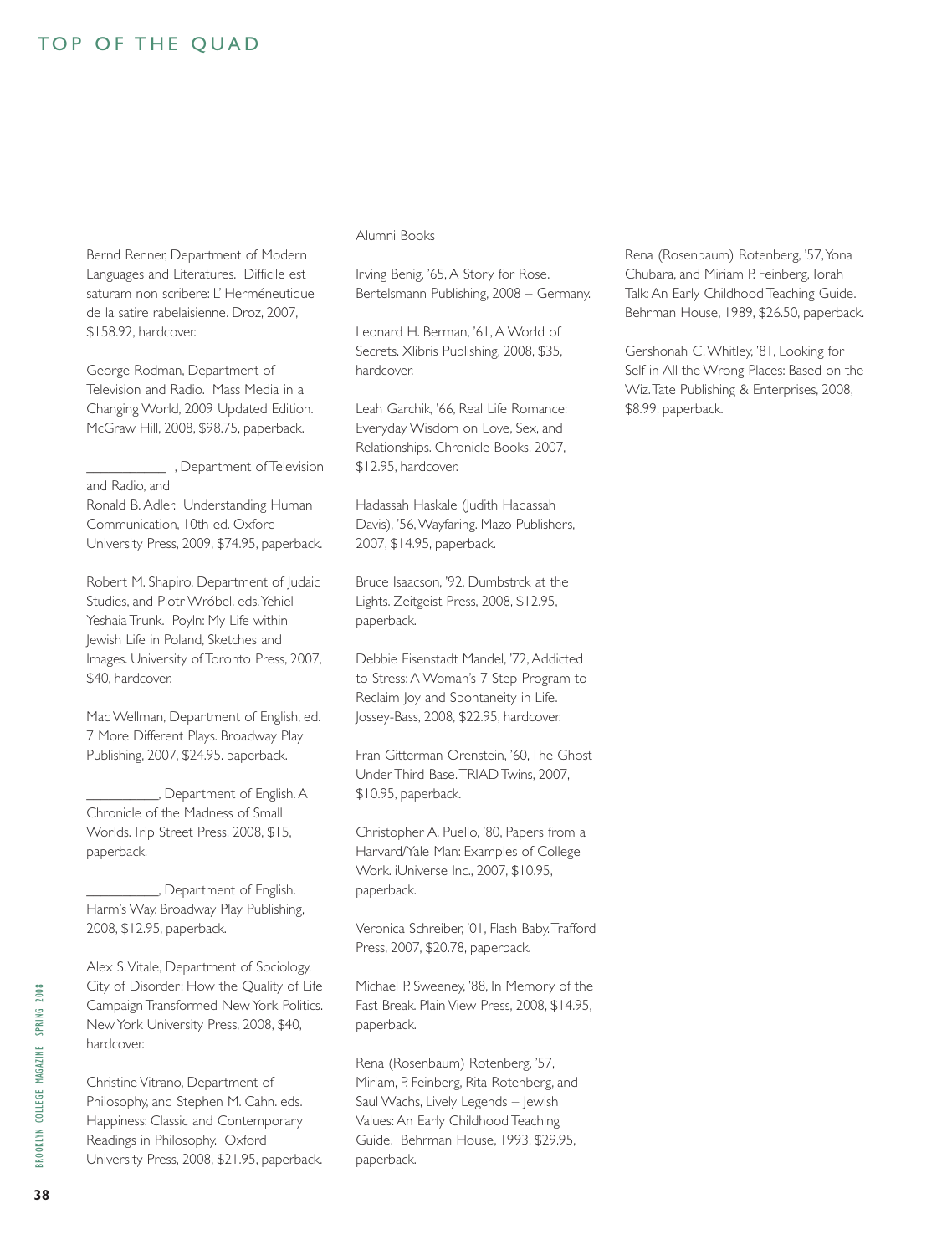#### **recent** *Books*

#### **Faculty Books**

Jonathan E. Adler, Department of Philosophy, and Catherine Z. Elgin. eds. *Philosophical Inquiry: Classic and Contemporary Readings.* Hackett, 2007, \$39.95, paperback.

Eric Alterman, Department of English. *Why We're Liberals: A Political Handbook for Post-Bush America.* Viking Adult, 2008, \$24.95, hardcover.

Leonard R. N. Ashley, professor emeritus of English, and Wayne H. Finke. eds. *Language and Politics: Selected Papers of the International Conference September 29–October 2, 2004,* Sponsored by the American Society of Geolinguistics, Baruch College (CUNY). Cummings & Hathaway, 2008, \$25, paperback.

David Balk, Department of Health and Nutrition Sciences. ed. *Handbook of Thanatology:The Essential Body of Knowledge for the Study of Death, Dying, and Bereavement.* Routledge, 2007, \$90, paperback.

Jonathan Baumbach, professor emeritus of English. *You: Or the Invention of Memory.* Rager Media, 2007, \$24.95, hardcover.

Jeffrey Biegel, Conservatory of Music. *Ho Ho Hanukah! Ho Ho Christmas!* Carl Fischer, 2008, \$1.60 per sheet, minimum purchase 6 copies.

\_\_\_\_\_\_\_\_\_\_, Conservatory of Music. *Different Kind of Hero.* Carl Fisher, 2008.

David C. Bloomfield, School of Education. *American Public Education Law Primer.* Peter Lang, 2007, \$18.95, paperback.

Giancarlo Pontiggia, *Selected Poems.* trans. Luigi Bonaffini, Department of Modern Languages and Literatures. Gradiva Publications, 2008, \$20, paperback.

William F. Browne, professor emeritus of English. *In the Blood.* Xlibris, 2007, \$31.99, hardcover.

George Cavalletto, Department of Sociology, *Crossing the Psycho-Social Divide: Freud,Weber, Adorno, and Elias.* Ashgate, 2007, \$99.95, hardcover.

Robert Cherry, Department of Economics. *Welfare Transformed: Universalizing Family Policies That Work.* Oxford University Press, 2007, \$24.95. hardcover.

Robert Cherry, Department of Economics, and Annamaria Orla-Bukowska. eds. *Rethinking Poles and Jews: Troubled Past, Brighter Future.* Rowman & Littlefield, 2007, \$75, hardcover.

Samir Chopra and Scott Dexter. Department of Computer and Information Science. *Decoding Liberation: The Promise of Free and Open Source Software.* Routledge, 2008, \$95, hardcover.

Howard Davidoff, Department of Economics, Robert L. Dixon, and Harold E. Arnett. *The McGraw-Hill 36-Hour Course: Accounting,* 4th ed. McGraw-Hill, 2007, \$19.95, paperback.

James C. Davis, Department of English. *Commerce in Color: Race, Consumer Culture, and American Literature,* 1893–1933. University of Michigan Press, 2007, \$24.95, paperback.

Tibbi Duboys, School of Education. ed. *Paths to Teaching the Holocaust.* Sense Publishers, 2008, \$39, paperback.

Jack Flam, Department of Art. *Hungarian Fauves from Paris to Nagybáná, 1904–1914.* Hungarian National Gallery, 2006, \$123.16, paperback.

Kenneth A. Gould, Department of Sociology, David N. Pellow, and Allan Schnaiberg. *The Treadmill of Production: Injustice and Unsustainability in the Global Economy.* Paradigm Publishers, 2008, \$83, hardcover.

Jacqueline A. Jones and Keith Harrow, Department of Computer and Information Science. *Problem Solving with C++.* Pearson Custom Publishing, 2007, \$61, paperback.

Jerome Krase, professor emeritus of sociology, *The Staten Island Italian-American Experience.* The DaVinci Society of Wagner College, 2007, \$30. paperback.

Jerome Krase, professor emeritus of sociology, Frank B. Pesci, Sr., and Frank Alduino. eds. *Italian Americans Before Mass Migration:We've Always Been Here.* American Italian Historical Association, 2007, \$35, hardcover; \$25, paperback.

Yedidyah Langsam, Department of Computer and Information Science. *Workbook for C++.* Pearson Custom Publishing, 2007, \$49, paperback.

Veronica Manlow, Department of Economics. *Designing Clothes: Culture and Organization of the Fashion Industry.* Transaction Publishers, 2007, \$34.95, hardcover.

Paula J. Massood, Department of Film. ed. *The Spike Lee Reader.* Temple University Press, 2008, \$69.50, hardcover.

Simon Parsons, Department of Computer and Information Science, Nicolas Maudet, and Iyad Rahwan. eds. *Argumentation in Multi-Agent Systems:Third International Workshop, ArgMAS 2006, Hakodate, Japan, May 8, 2006: Revised Selected and Invited Papers.* Springer, 2007, \$59.95, paperback.

Gerald M. Oppenheimer, Department of Health and Nutrition Sciences, and Ronald Bayer. *Shattered Dreams?: An Oral History of the South African AIDS Epidemic.* Oxford University Press, 2007, \$35, hardcover.

Rohit Parikh, Department of Computer and Information Science, Amitabha Gupta, and Johan van Benthem. *Logic at the Crossroads: An Interdisciplinary View.* Allied Publishers, 2007, \$63.49, paperback.

Margaret-Ellen Pipe, Children's Studies Program and Department of Psychology, Michael E. Lamb,Yael Orbach, and Ann-Christin Cederborg. eds. *Child Sexual Abuse: Disclosure, Delay, and Denial.* Lawrence Erlbaum, 2007, \$34.95, paperback.

Tomás López-Pumarejo, Department of Economics, and Lorenzo Vilches. eds. *Culturas y Mercados de la Ficción Televisiva en Iberoamérica: Anuario OBITEL 2007.* Gedisa, 2007, \$33.99, paperback.

Courtney Queeney, Department of English. Filibuster to Delay a Kiss: and Other Poems. Random House, 2007, \$19.95, hardcover.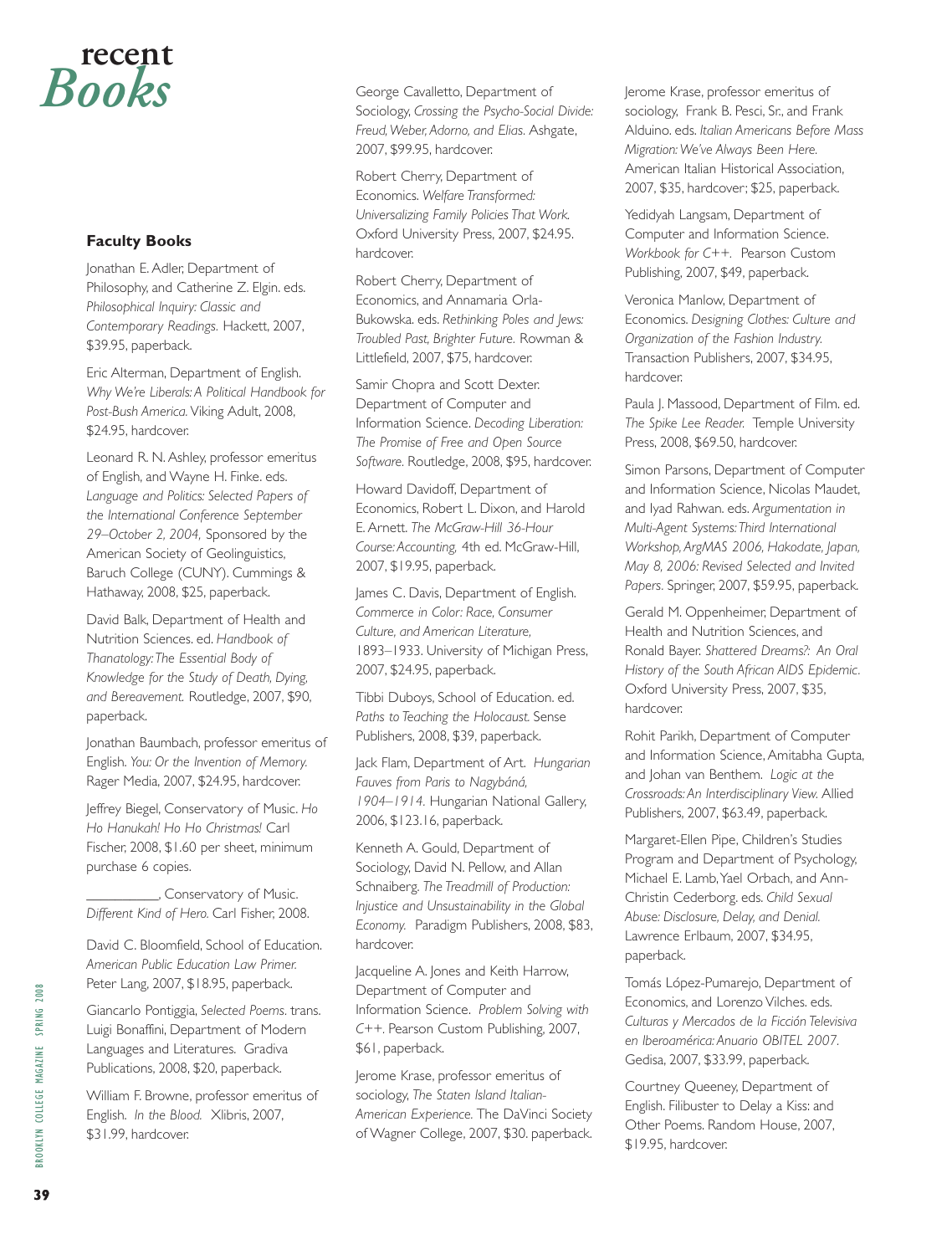#### LIBERALS *continued from page 9*

#### You say liberals don't see the Democratic Party as their political arm.

Because the Democratic Party is not a liberal party; it's a coalition in which liberals may be the largest segment but not necessarily the strongest. Liberals need to establish coalitions.

#### You contend liberals are too principled and unwilling to compromise.

People who are unwilling to compromise shouldn't be in politics. Unless you are talking about a dictator, politics is the art of compromise. And when you say,"I'm not going to compromise myself, and I'm voting for Nader instead of Gore," that's therapy, not politics.

One of the flaws you attribute to liberals is that they seek the endorsement of organizations that don't resonate with the public at large, such as the pro-choice NARAL,ACLU, etc.

A lot of these organizations were created in the time of "identity

politics" and have outlived and lost their usefulness. They protect their own, narrow interest instead of the public's—which would help liberals more.

#### Is the U.S. ready to elect a black president?

The country is, but not all parts of it, and some swing voters may not be. I believe America is ready, but keep in mind, we have a funny electoral system.

#### You suggest liberals should use the label with pride.

That's what the book is about. And it's possible to do it. Do I predict it will happen? No. It's part of our role as intellectuals to light a spark and see an idea take hold. JFK, who I quote in my book, defined what a liberal was in 1960 and welcomed the label. Eight years of Bush may have cured a lot of people in the country who've become averse to the liberal label. There's a ways to go, but I think the problem is receding.

#### BROTHER ACT *continued from page 21*

Of the Jean-Baptistes, Podias says they're both the players you want with the ball with the game on the line."It's a great feeling as a coach to know you can count on players like that," he says."I've always had great confidence in both of them."

As a coach, Jeffrey now feels that way about Richard. But he confesses that he probably saves his most blunt criticism for his younger brother. He

can do that.They're close, they both say. But if Richard were to surpass his brother's scoring record?

"With every game, you don't go into it thinking about your record. You're just rooting for your team to win," says Jeffrey. "Richard is on my team, so I'm always rooting for him." Being his big brother might have something to do with it, too.

#### WOMEN'S ACTIVISM

*continued from page 5*

An educator who develops social studies curricula for elementary and secondary classes,Winslow plans to use multimedia technology to introduce the story of Chisholm's role and of women's political activism in the history of Brooklyn and the nation. "Although the actual archival material in the College library will be accessible for researchers, we're working together to make sure it's also available online,"Winslow notes with pride.

The project has developed collaborations with the Weeksville Heritage Center, the Brooklyn Historical Society, and the Rutgers University Library, which houses an archive of Shirley Chisholm's papers. "Our hope is that by March 2009 straddling Black History and Women's History months—we will have one of the most thorough Chisholm archives, live or online,"Winslow says. It's an ambitious project, and Winslow believes the late Congresswoman wouldn't have had it any other way. "But the project is more than teaching about Chisholm's life and legacy,"Winslow says. "It's to inspire school kids and give them a sense of the importance of political activism and of being engaged in your community."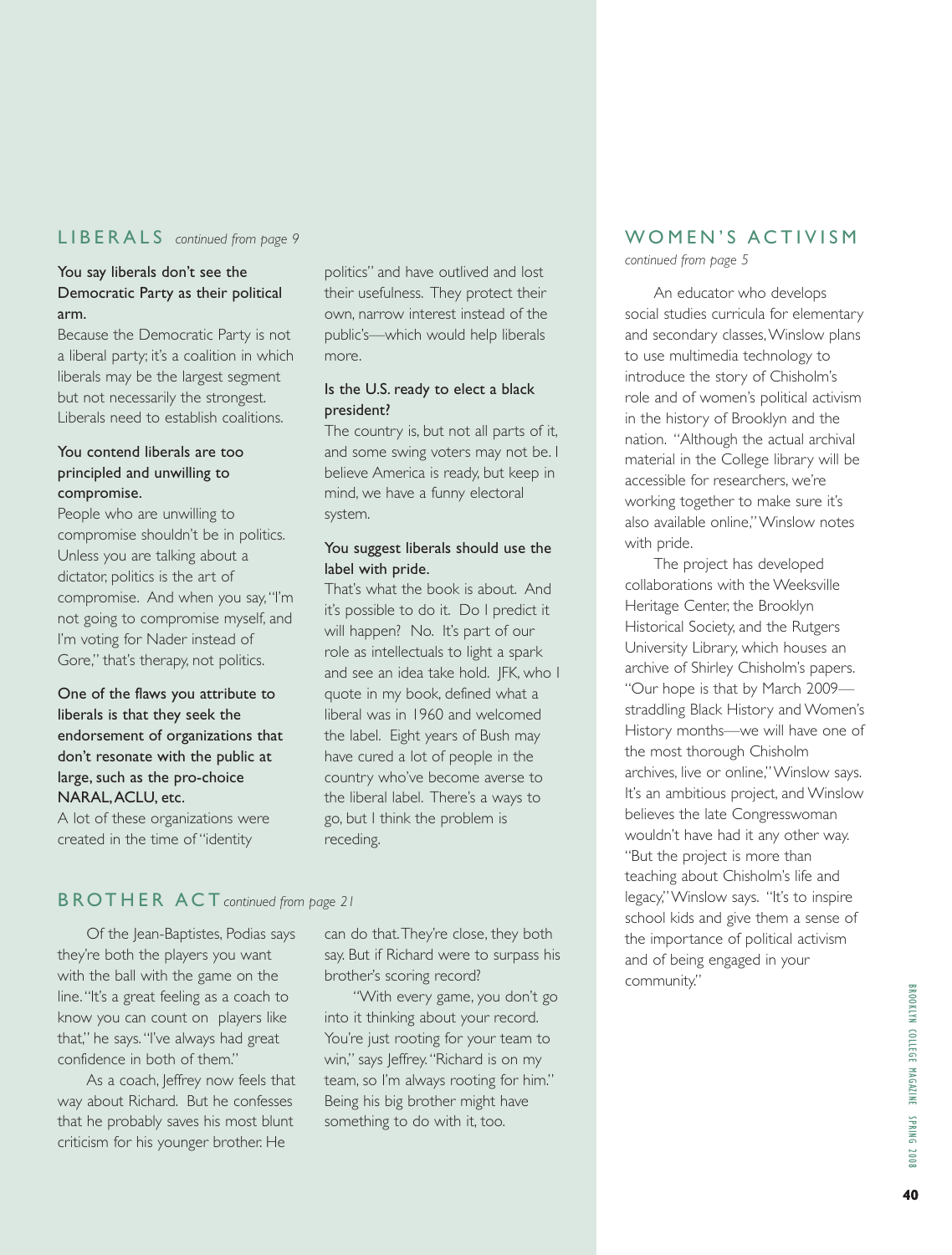## **a road** *Less traveled*

#### Marine **Hero**

Elliott Norse, '69, knew what he wanted to be since he was five years old, although it was unlikely he could pronounce it at the time: an ichthyologist, which is to say he wanted to study fish. Growing up in Gerritsen Beach—"with an estuary for my backyard"—Norse says his true friends were always the sea creatures he observed endlessly.

After earning a degree in biology from Brooklyn College he attended graduate school at the University of Southern California. His plan was to teach at a university where he could also conduct research on marine life. But a tight academic job market made him put those plans on hold. He took a detour to Washington, D.C., for what was supposed to be a two-month internship at the U.S. Environmental Protection Agency. Some eighteen months later he was hired as a staff ecologist for President Jimmy Carter's Council on Environmental Quality. He was charged with writing briefing papers for senior staff. He found it thrilling. "I was taking a broad-brush look at the health of the planet in a lot of my work there," he says.

Working inside the federal government, he realized how much corporate lobbying, misguided public policy, and American overconsumption were combining to threaten marine habitats. So he decided to become a conservationist, and that meant he really needed to study people.

"Marine ecosystems are not disappearing because of some failure of their own biology," Norse says. "It's us. It's people, families, governments."

In Washington, Norse worked on developing regulations for the offshore oil and gas industries and wrote a chapter in the Council on Environmental Quality's annual report to the president in which he argued that preserving ecological diversity should be the main priority of conservation efforts. It was a crucial insight into the nature of the problem, one that helped galvanize the environmental movement and still drives it today. He had found his groove.

All of a sudden, the liberal arts education—the Western civilization and sociology courses—that Norse received while at Brooklyn College was a valuable and essential tool in his work.

"Working in the policy world is where all the things I ever learned came together," he says. "I still flirted with the idea of academe, but I had Potomac fever. I got to do things on a level I could never have imagined."

He went on to a string of positions at environmental organizations. By 1996, he had met a lot of scientists who



were doing important research, but their efforts lacked the kind of coordination that could make a real impact. That's when he decided to found the Marine Conservation Biology Institute in Seattle, a think tank that brings together natural and social scientists to research and advocate on environmental issues.

"I felt the most important thing I could do would be to encourage the growth of a new science of marine conservation biology and to apply that science to the most pressing problems we face," he says. "By bringing together people who think about how oceans work and people who think about how humans work, we can better understand the nexus of those two and come up with solutions."

During his thirty-year career, he's had some impressive accomplishments. He worked behind the scenes to convince the National Oceanic and Atmospheric Administration to establish four of the earliest national marine sanctuaries. He played a key role in encouraging President Clinton to launch the Marine Protected Areas Center, which serves as a focal point for developing a national system of protected areas. He also played a critical role in convincing the current administration to advance legislation to protect marine life in the northwestern Hawaiian Islands.

"There are actual pieces of real estate on this earth that I helped protect because I was at the right place at the right time with the right message," he says. "I am so lucky I didn't get what I asked for. I crossed the line from being somebody who thinks about things to somebody who applies that thinking to doing things, and it feels right for me."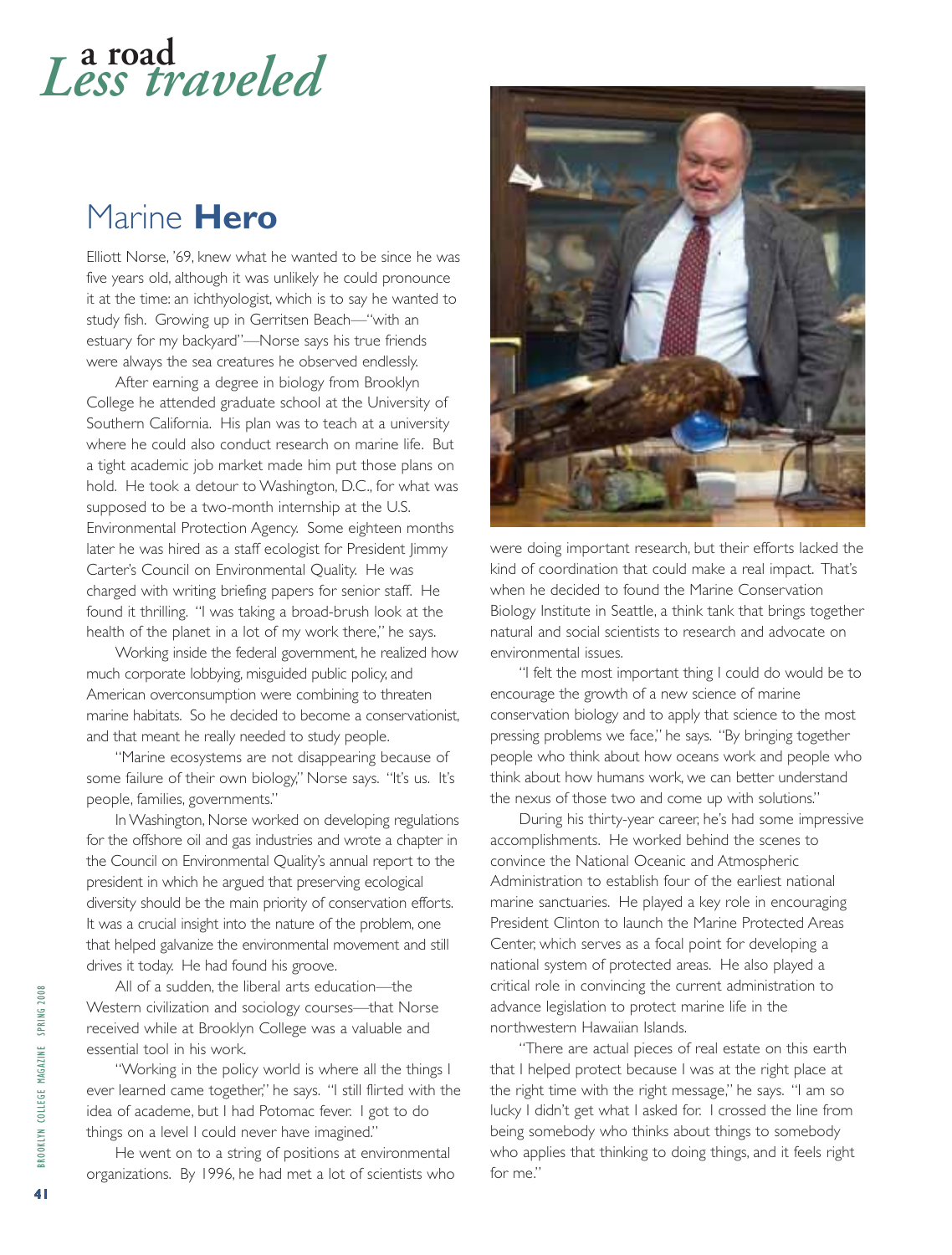## **Planned Giving** and Other Ways to Support Brooklyn College

There are many ways to help Brooklyn College pursue our traditional mission—to provide high-quality, affordable education. One option is to remember the College in your will.

If you are like many alumni, you want to support future generations of Brooklyn College students. Making a bequest to the College costs you nothing in your lifetime, helps satisfy your philanthropic objectives, and— with the proper planning—can provide estate tax savings.

If you are considering including a bequest to Brooklyn College in your will, ask your attorney to use the following language:

*I bequeath to the Brooklyn College Foundation, Inc., a notfor-profit organization organized under the laws of New York State, with its principal offices located at 2900 Bedford Avenue, Brooklyn, N.Y. 11210, \_\_\_ % of my residuary estate (or the sum of \$\_\_\_\_\_\_\_\_\_\_ ) for its general unrestricted Annual Fund.*

If you have already made provisions for Brooklyn College in your will, we encourage you to notify the Brooklyn College Foundation so that you may be listed as a member of the Legacy Society.

To find out more about a bequest to the College, contact Bill Healy, senior philanthropy adviser, at whealy@brooklyn.cuny.edu or (718) 951-5074, or log on to our website, www.brooklyncollegefoundation.org.

#### **Two ways of giving and one terrific school.What are you waiting for?**



Brooklyn College Foundation, Inc. 2900 Bedford Avenue Brooklyn, New York 11210-2889 Telephone (718) 951-5074 Fax (718) 951-4248 www.brooklyncollegefoundation.org